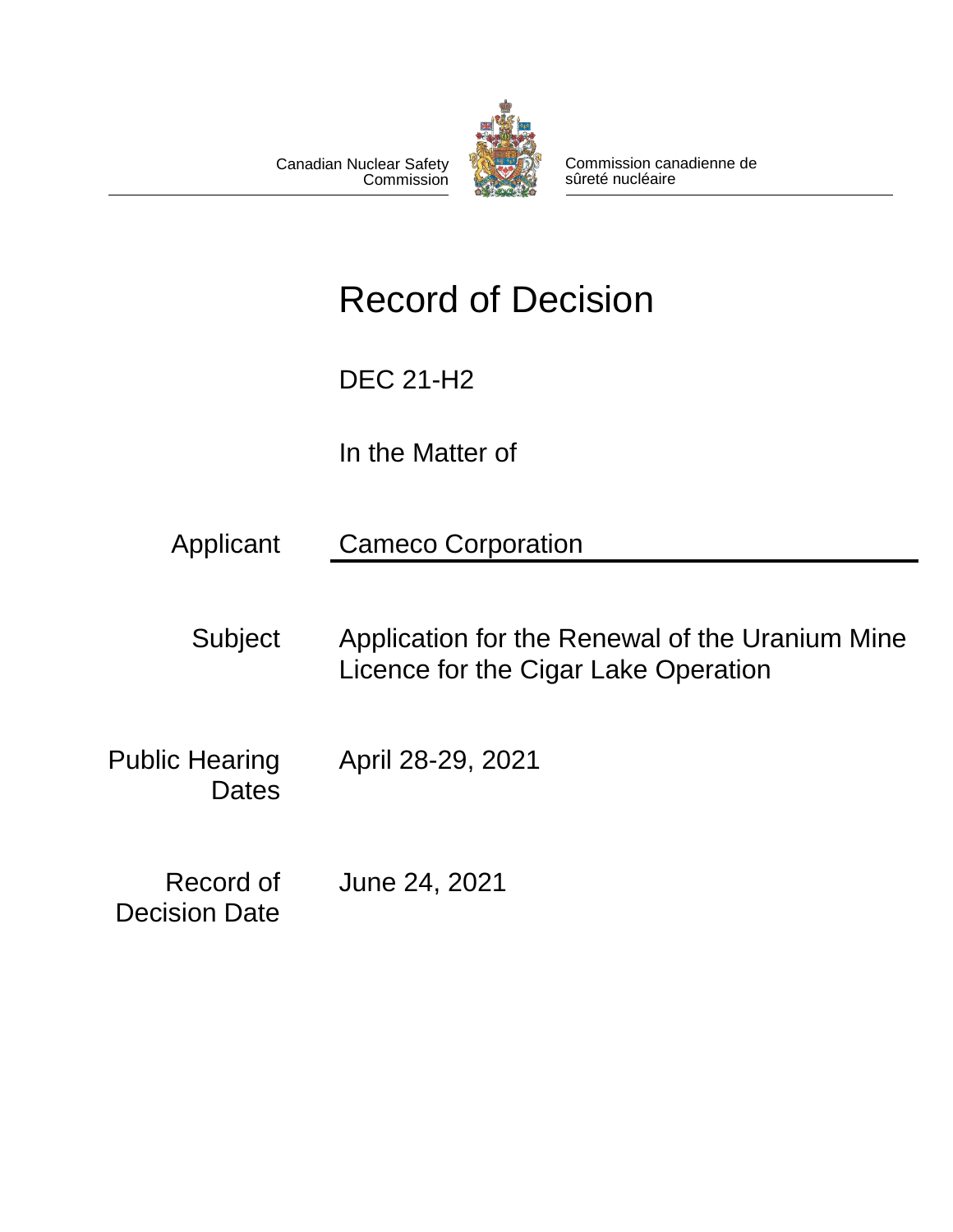# **RECORD OF DECISION – DEC 21-H2**

| Applicant:                                                                                      | Cameco Corporation                                                                      |
|-------------------------------------------------------------------------------------------------|-----------------------------------------------------------------------------------------|
| Address/Location:                                                                               | $2121 - 11$ <sup>th</sup> Street West, Saskatoon SK, S7M 1J3                            |
| Purpose:                                                                                        | Application for the Renewal of the Uranium Mine Licence for the<br>Cigar Lake Operation |
| Application received:                                                                           | November 18, 2019                                                                       |
| Dates of public hearing:                                                                        | April 28-29, 2021                                                                       |
| Location:                                                                                       | Virtual Hearing                                                                         |
| Members present:                                                                                | R. Velshi, Chair<br>T. Berube<br>S. McKinnon                                            |
| Secretary:<br><b>Recording Secretaries:</b><br><b>Senior General Counsel:</b><br>Legal Counsel: | M. Leblanc<br>C. Moreau and M. McMillan<br>L. Thiele<br>L. Griffin                      |

| <b>Applicant Represented By</b> |                                                      | <b>Document</b> |
|---------------------------------|------------------------------------------------------|-----------------|
|                                 |                                                      | <b>Number</b>   |
| L. Mooney                       | Vice President, Safety, Health, Environment, Quality |                 |
|                                 | and Regulatory Relations                             |                 |
| A. Thorne                       | Vice President of Mining and Operational Excellence  | CMD 21-H2.1     |
| L. Rowson                       | General Manager, Cigar Lake Operation                | CMD 21-H2.1A    |
| K. Cuddington                   | Manager, Community and Indigenous Engagement         |                 |
| K. Nagy                         | Director, Compliance and Licensing, Safety, Health,  |                 |
|                                 | <b>Environment and Quality</b>                       |                 |
| T. Hamilton                     | Manager, Safety, Health, Environment and Quality,    |                 |
|                                 | <b>Cigar Lake Operation</b>                          |                 |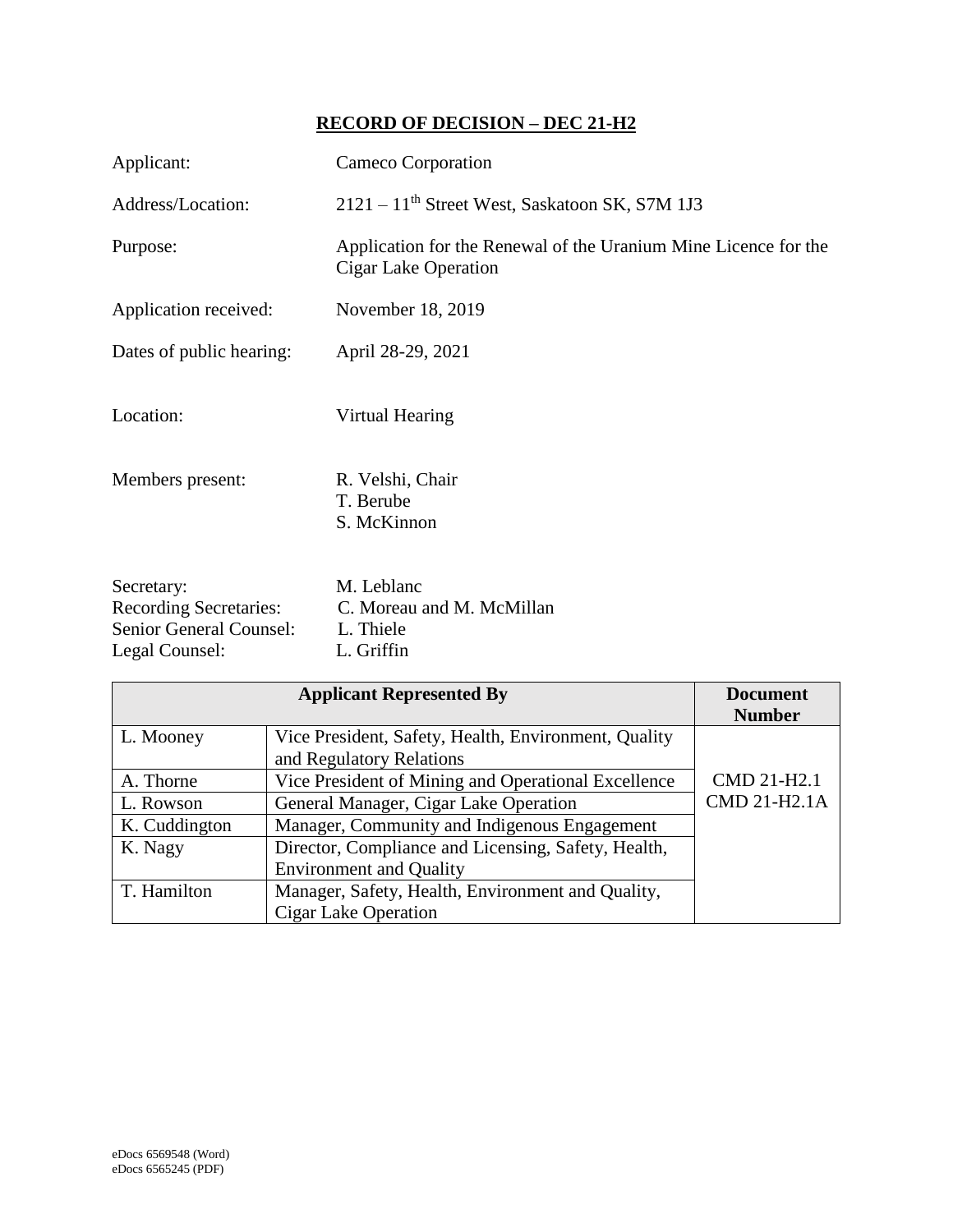| <b>CNSC</b> staff |                                                       | <b>Document</b>    |
|-------------------|-------------------------------------------------------|--------------------|
|                   |                                                       | <b>Number</b>      |
| K. Murthy         | Director General, Directorate of Nuclear Cycle and    |                    |
|                   | <b>Facilities Regulation</b>                          |                    |
| P. Fundarek       | Director, Uranium Mines and Mills Division            |                    |
| W. Stewart        | Senior Project Officer, Uranium Mines and Mills       |                    |
|                   | Division                                              |                    |
| A. Levine         | Team Leader, Aboriginal Consultation and Participant  |                    |
|                   | Funding, Policy, Aboriginal and International         |                    |
|                   | <b>Relations Division</b>                             |                    |
| K. Sauvé          | Director, Health Sciences and Environmental           |                    |
|                   | <b>Compliance Division</b>                            | <b>CMD 21-H2</b>   |
| E. Dagher         | Acting Director, Nuclear Processing Facilities        | <b>CMD 21-H2.A</b> |
|                   | Division                                              |                    |
| <b>B.</b> Dowsley | Environmental Risk Assessment Specialist,             |                    |
|                   | <b>Environmental Risk Assessment Division</b>         |                    |
| M. Abdo           | Training Program Evaluation Officer, Training         |                    |
|                   | <b>Program Evaluation Division</b>                    |                    |
| J. McManus        | Radiation Protection Specialist, Radiation Protection |                    |
|                   | Division                                              |                    |
| L. Duval          | Security Advisor, Nuclear Security Division           |                    |
| G. Giobbe         | Management System Specialist, Management System       |                    |
|                   | Division                                              |                    |
| E. Lemoine        | Director, Transport Licensing and Strategic Support   |                    |
|                   | Division                                              |                    |
| E. Dagher         | Acting Director, Nuclear Processing Facilities        |                    |
|                   | Division                                              |                    |
| Q. Zheng          | Geoscience Assessment Officer, Environmental Risk     |                    |
|                   | <b>Assessment Division</b>                            |                    |

| <b>Intervenors</b>                                                                     |  |
|----------------------------------------------------------------------------------------|--|
| See appendix A                                                                         |  |
| <b>Other Government Representatives</b>                                                |  |
| Saskatchewan Ministry of Labour Relations and Workplace Safety: L. Kaskiw<br>$\bullet$ |  |
| Saskatchewan Ministry of Environment: T. Moulding<br>$\bullet$                         |  |
| Saskatchewan Health Authority, Population Health Unit: J. Irvine<br>$\bullet$          |  |
| Environment and Climate Change Canada: N. Ali<br>$\bullet$                             |  |
| Ministry of Government Relations: S. Boyes<br>$\bullet$                                |  |

**Licence:** Renewed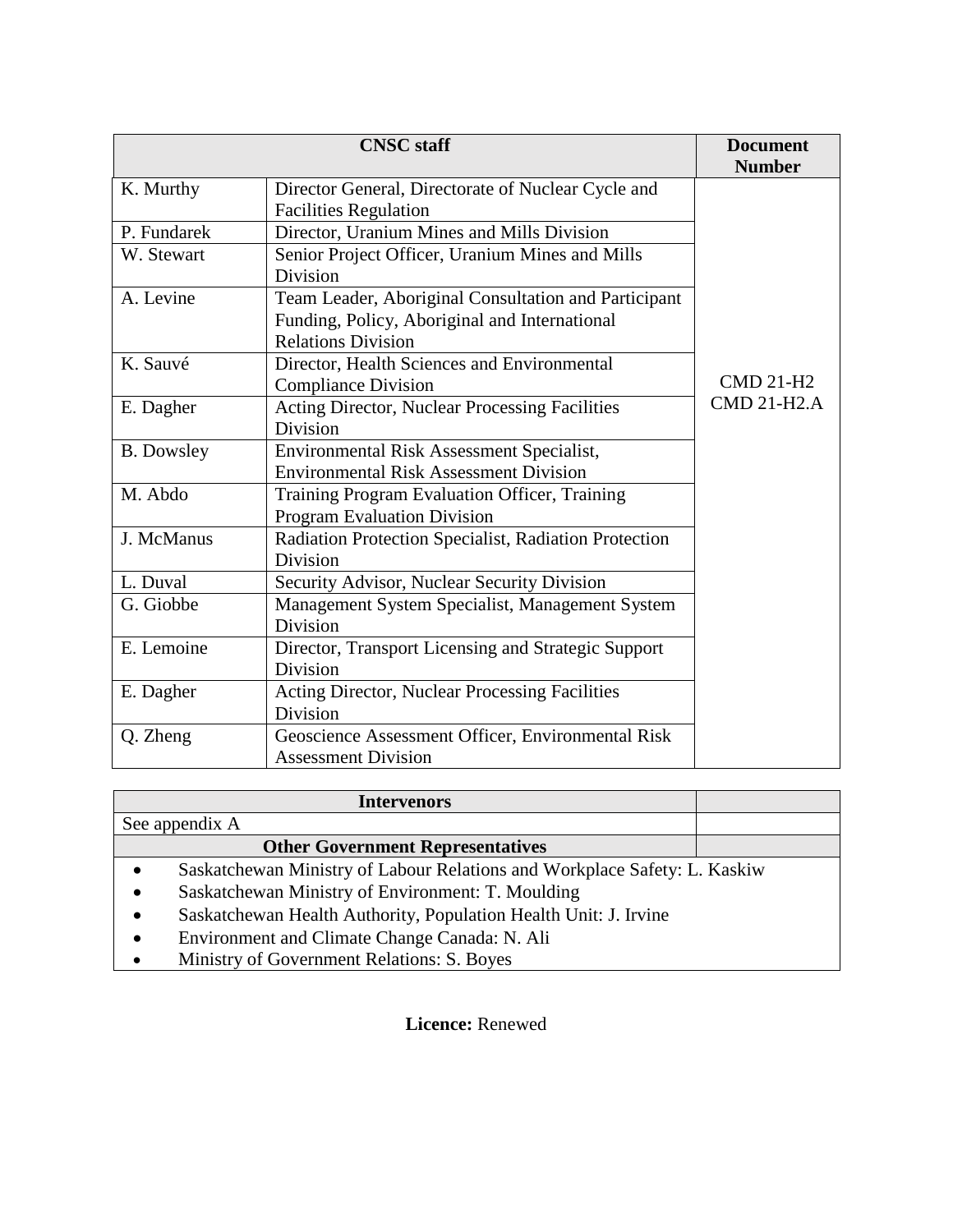## **Table of Contents**

| 1.0    |  |  |
|--------|--|--|
| 2.0    |  |  |
| 3.0    |  |  |
| 4.0    |  |  |
| 4.1    |  |  |
| 4.1.1  |  |  |
| 4.1.2  |  |  |
| 4.2    |  |  |
| 4.2.1  |  |  |
| 4.2.2  |  |  |
| 4.3    |  |  |
| 4.3.1  |  |  |
| 4.3.2  |  |  |
| 4.3.3  |  |  |
| 4.4    |  |  |
| 4.5    |  |  |
| 4.6    |  |  |
| 4.7    |  |  |
| 4.7.1  |  |  |
| 4.7.2  |  |  |
| 4.7.3  |  |  |
| 4.7.4  |  |  |
| 4.8    |  |  |
| 4.9    |  |  |
| 4.9.1  |  |  |
| 4.9.2  |  |  |
| 4.9.3  |  |  |
| 4.9.4  |  |  |
| 4.9.5  |  |  |
|        |  |  |
| 4.10.1 |  |  |
| 4.10.2 |  |  |
| 4.10.3 |  |  |
| 4.11   |  |  |
| 4.12   |  |  |
| 4.13   |  |  |
| 4.14   |  |  |
| 4.15   |  |  |
| 4.16   |  |  |
| 4.16.1 |  |  |
| 4.16.2 |  |  |
| 4.16.3 |  |  |
| 4.17   |  |  |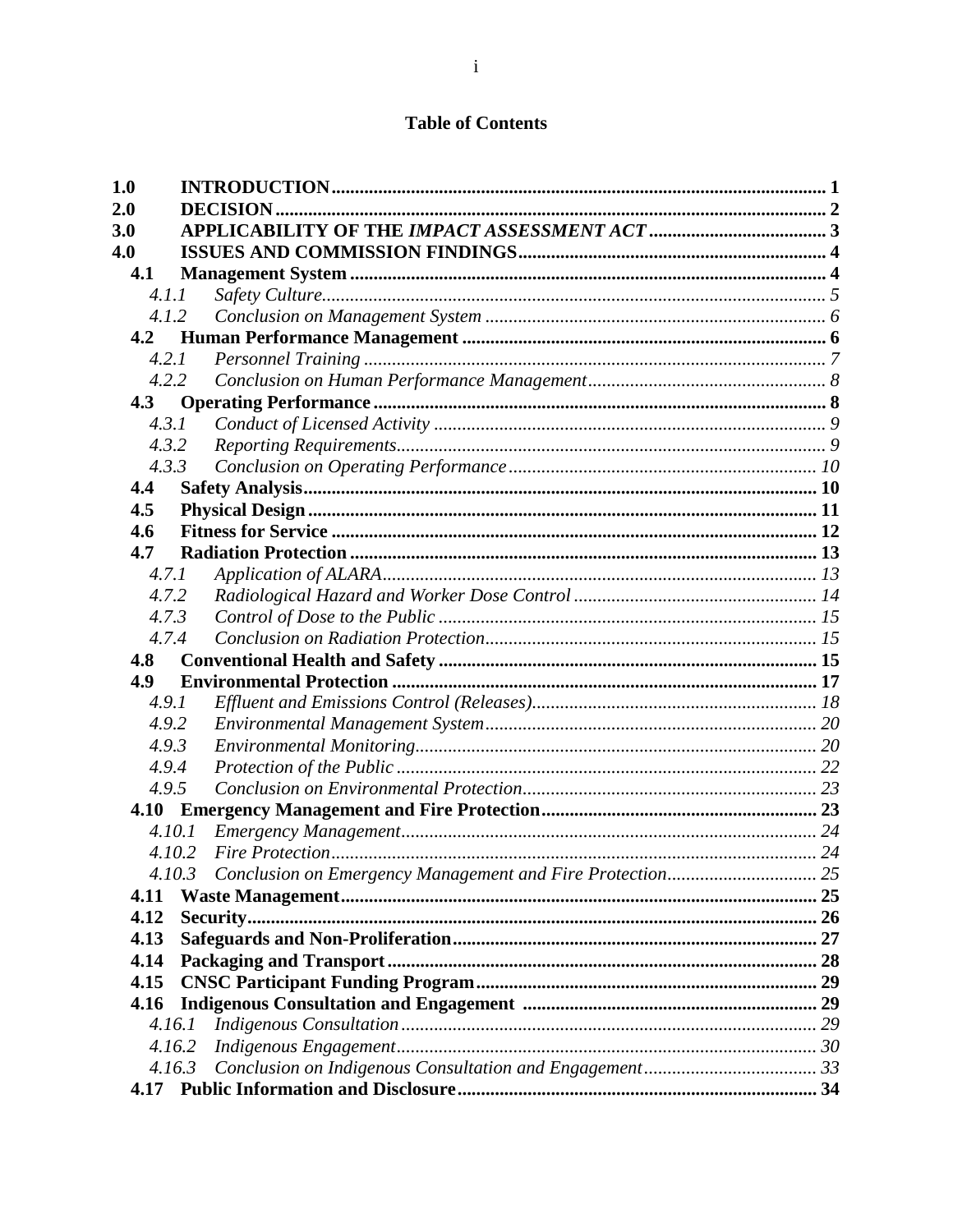| 5.0 |  |
|-----|--|
|     |  |
|     |  |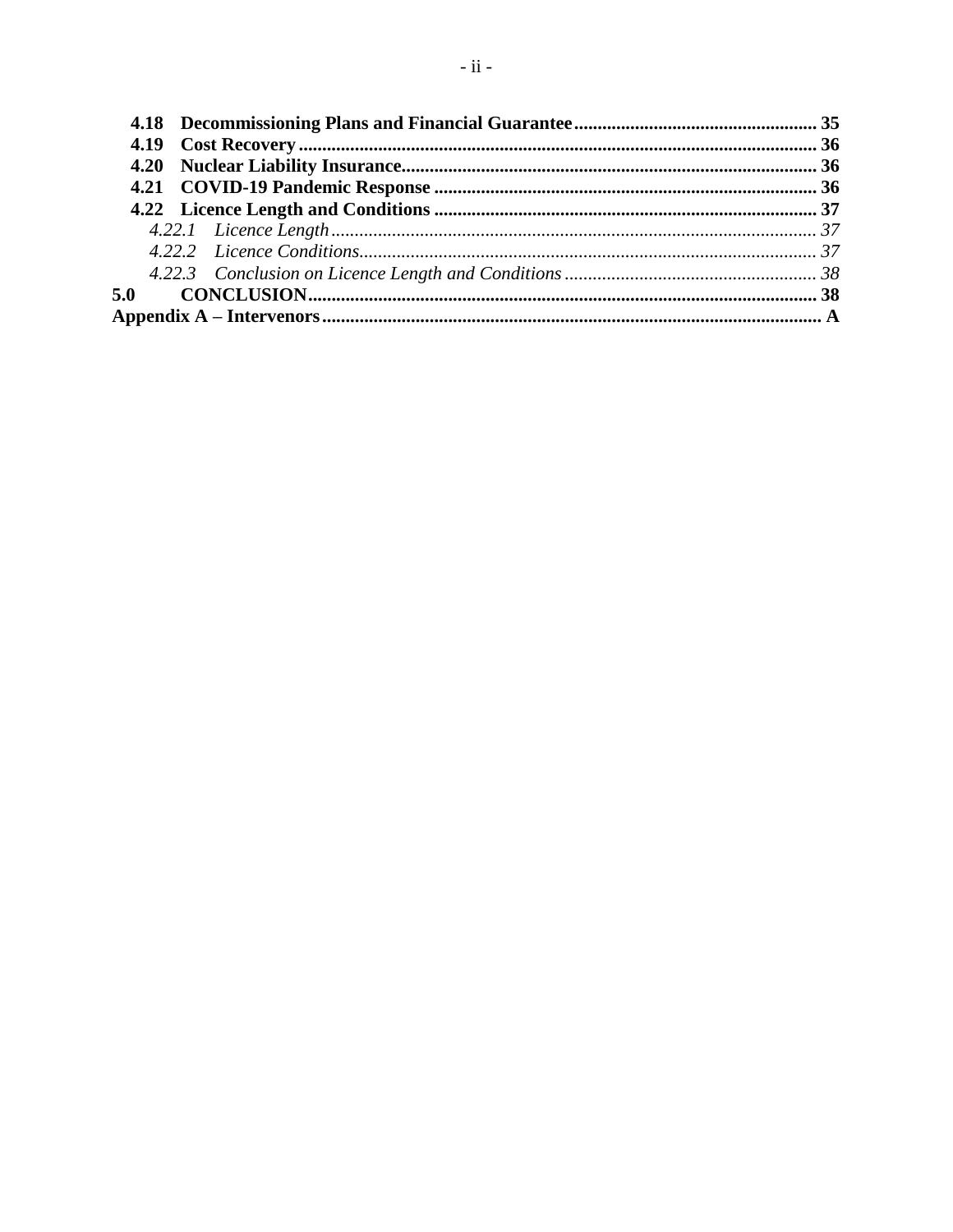## <span id="page-5-0"></span>**1.0 INTRODUCTION**

- 1. Pursuant to subsection 24(2) of the *[Nuclear Safety and Control Act](https://laws-lois.justice.gc.ca/eng/acts/N-28.3/index.html)* (NSCA), Cameco Corporation (Cameco) has applied to the Canadian Nuclear Safety Commission<sup>1</sup> (CNSC) for the renewal of the uranium mine operating licence for the Cigar Lake Operation (CLO) located approximately 660 kilometres north of Saskatoon, Saskatchewan. Subsection 24(4) of the NSCA provides the conditions under which the Commission may renew a licence following receipt of an application.
- 2. The current licence, UML-MINE-CIGAR.01/2021, [issued on July 1, 2013](http://nuclearsafety.gc.ca/eng/the-commission/hearings/documents_browse/results.cfm?dt=3-Apr-2013&yr=2013) and [amended on November 13, 2020,](http://nuclearsafety.gc.ca/eng/the-commission/pdf/Decision-Cameco-CigarLake-20-H108-e.pdf) authorizes activities including final commissioning of the CLO and transition to commercial production. The current licence expires on June 30, 2021. Cameco requested a licence renewal for a period of 10 years.
- 3. The CLO is the second largest high-grade uranium mine in the world and has been in operation since 2015. The CLO consists of an underground mine and surface support facilities, including freeze plants, an ore slurry loadout facility, a water treatment plant, and lined waste rock pads.
- 4. The CLO is operated by Cameco on behalf of a joint venture owned by Cameco (50.025%), Orano Canada Inc. (Orano) (37.1%), Idemitsu Canada Resources Ltd. (7.875%), and TEPCO Resources Inc. (5%).

Issues

 $\overline{a}$ 

- 5. In considering Cameco's application to renew the licence for CLO, the Commission is required first to decide whether and what requirements the *[Impact Assessment Act](https://laws.justice.gc.ca/eng/acts/I-2.75/index.html)* (IAA) imposes in relation to the activities sought to be authorized in this application. Satisfying any such requirements is generally a prerequisite to licensing.
- 6. Under the NSCA, the Commission must determine:
	- a) whether Cameco is qualified to carry on the activities that the licence renewal would authorize; and
	- b) whether, in carrying on those activities, Cameco would adequately provide for the protection of the environment, the health and safety of persons and the maintenance of national security and measures required to implement international obligations to which Canada has agreed
- 7. As an agent of the Crown, the Commission recognizes its role in fulfilling the Crown's constitutional obligations, and in advancing reconciliation with Canada's Indigenous peoples. The Commission's responsibilities include the duty to consult and, where appropriate, accommodate Indigenous interests where the Crown contemplates conduct

<sup>&</sup>lt;sup>1</sup> The *Canadian Nuclear Safety Commission* is referred to as the "CNSC" when referring to the organization and its staff in general, and as the "Commission" when referring to the tribunal component.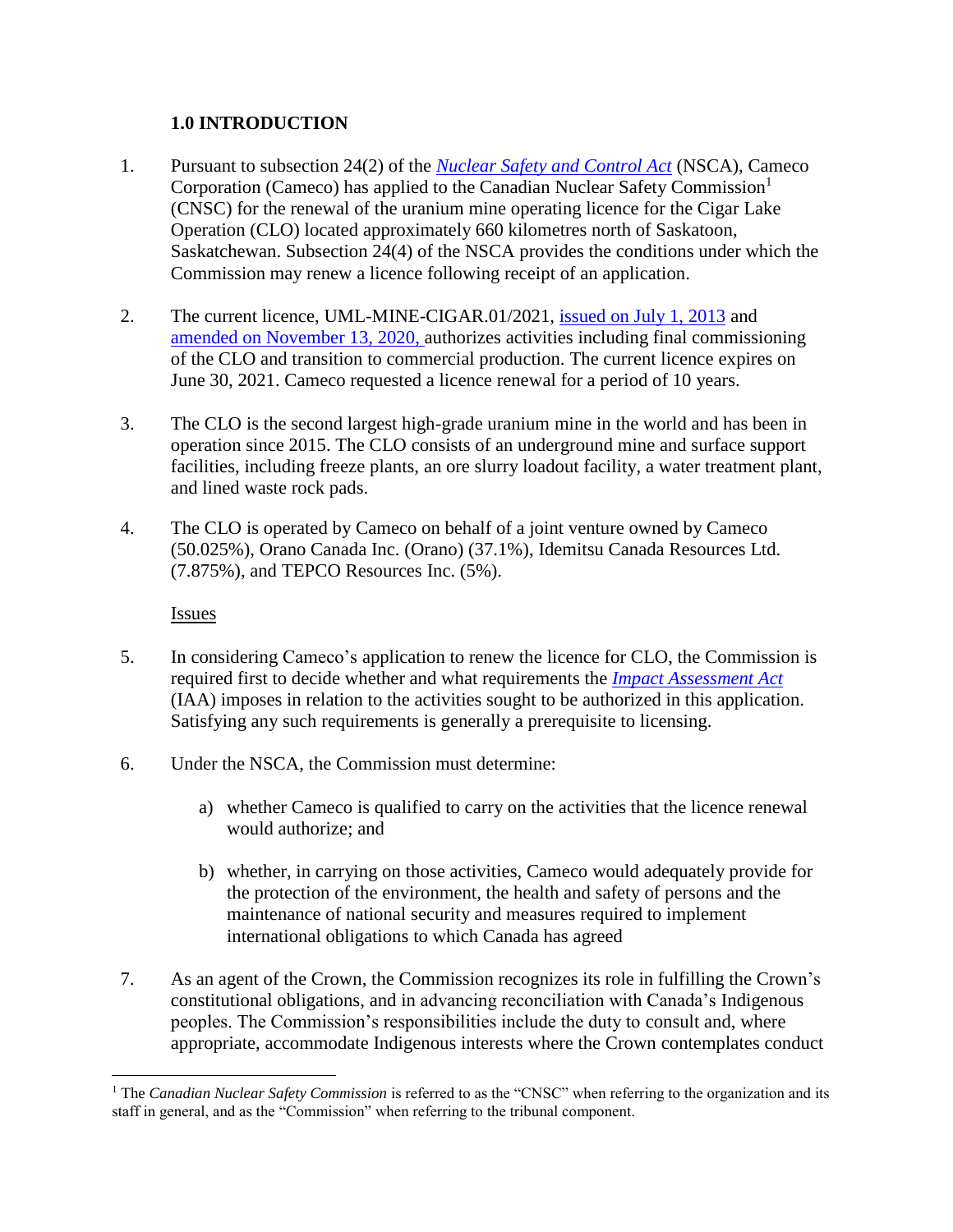which may adversely impact potential or established Indigenous or treaty rights.<sup>2</sup> As such, the Commission must confirm whether the duty to consult is engaged by this licence renewal of authorized activities and, if it is, whether the duty has been satisfied.

#### Public Hearing

- 8. On October 13, 2020, a *[Notice of Public Hearing and Participant Funding](http://www.nuclearsafety.gc.ca/eng/the-commission/pdf/Notice-PublicHearingPFP-Cameco-CigarLake-21-H2-e.pdf)* was published for this matter.
- 9. The Commission, in making its decision, considered information presented for a public hearing held virtually on April 28-29, 2021. The public hearing was conducted in accordance with the *[Canadian Nuclear Safety Commission Rules of Procedure](https://laws.justice.gc.ca/eng/regulations/sor-2000-211/page-1.html)* (the Rules). Pursuant to section 22 of the NSCA, the President of the Commission established a panel over which she would preside, including Commission Members Dr. Berube and Dr. McKinnon, to decide on the application. The Commission considered written submissions and heard oral presentations from Cameco [\(CMD 21-H2.1\)](https://www.nuclearsafety.gc.ca/eng/the-commission/hearings/cmd/pdf/CMD21/CMD21-H2-1.pdf), CNSC staff  $(CMD 21-H2)$ , and 31 intervenors.<sup>3</sup> The hearing was webcast live via the CNSC's website, and archived on the [CNSC's website.](http://nuclearsafety.gc.ca/eng/the-commission/webcasts/archived/index.cfm)

#### Mandate of the Commission

10. Many intervenors provided the Commission with information about the economic impact of the CLO. The Commission notes that, as the regulatory authority over nuclear matters in Canada, it has no economic mandate and does not base its decisions on the economic impact of a facility. The health, safety and security of people, the protection of the environment, national security, and the implementation of the international obligations to which Canada has agreed are the purposes that guide the Commission in its regulatory decision-making, in accordance with the NSCA.

## <span id="page-6-0"></span>**2.0 DECISION**

11. Based on its consideration of the matter, as described in more detail in the following sections of this *Record of Decision*, the Commission concludes that Cameco is qualified to carry on the activity that the licence would authorize. The Commission is satisfied that Cameco, in carrying on that activity, would make adequate provision for the protection of the environment, the health and safety of persons and the maintenance of national security and measures required to implement international obligations to which Canada has agreed. Therefore,

 $\overline{a}$ 

<sup>&</sup>lt;sup>2</sup> Haida Nation v. British Columbia (Minister of Forests), 2004 SCC 73; Taku River Tlingit First Nation v. British Columbia (Project Assessment Director), 2004 SCC 74

<sup>3</sup> See Appendix A for a list of interventions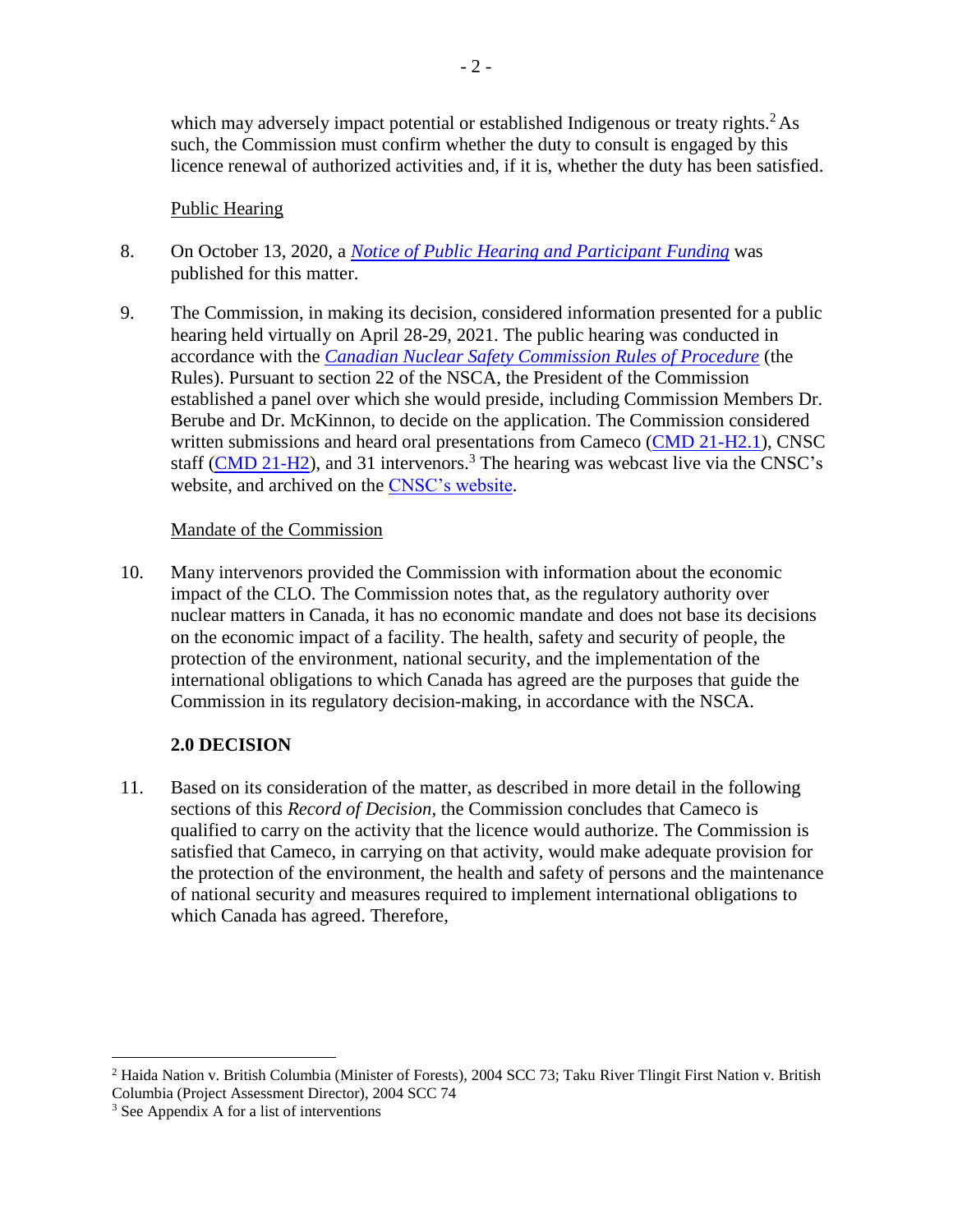the Commission, pursuant to section 24 of the *Nuclear Safety and Control Act*, renews the Uranium Mine Licence issued to Cameco Corporation for its Cigar Lake Operation located in northern Saskatchewan. The renewed licence, UML-MINE-CIGAR.00/2031, is valid from July 1, 2021 until June 30, 2031.

- 12. The Commission removes the text "for the milling of uranium ore", from the authorized licensed activities set out in the draft licence, as discussed in section 4.22.2 of this Decision.
- 13. The Commission delegates authority for the purposes of licence conditions 3.2 Reporting Requirements, to the following CNSC staff:
	- Director, Uranium Mines and Mills Division
	- Director General, Directorate of Nuclear Cycle and Facilities Regulation
	- Executive Vice-President and Chief Regulatory Operations Officer, Regulatory Operations Branch
- 14. The Commission is satisfied that an impact assessment under the IAA was not required for the renewal of the licence.
- 15. With this decision, the Commission directs CNSC staff to report on the performance of Cameco and the CLO, as part of staff's periodic sector-specific regulatory oversight report (ROR). CNSC staff shall present the ROR at a public proceeding of the Commission, where Indigenous peoples, members of the public and stakeholders will be able to participate.
- 16. The Commission notes that CNSC staff can bring any matter to the attention of Commission as considered appropriate. The Commission directs CNSC staff to inform the Commission of any changes made to the *Licence Conditions Handbook* as a component of the ROR referred to above.

## <span id="page-7-0"></span>**3.0 APPLICABILITY OF THE** *IMPACT ASSESSMENT ACT*

17. The IAA came into force on August 28, 2019. Pursuant to the IAA and the *[Physical](https://laws.justice.gc.ca/eng/regulations/SOR-2019-285/index.html)  [Activities Regulations](https://laws.justice.gc.ca/eng/regulations/SOR-2019-285/index.html)* made under it, impact assessments are to be conducted in respect of projects identified as having the greatest potential for adverse environmental effects in areas of federal jurisdiction. Cameco submitted this licence renewal application to the CNSC on November 18, 2019, after the coming into force of the IAA. CNSC staff reviewed the licence renewal application and determined that a licence renewal for an existing uranium mine is not a project designated in the *Physical Activities Regulations*. The Commission agrees with this analysis by CNSC staff, and concludes therefore, that there is no requirement under the IAA for an impact assessment to be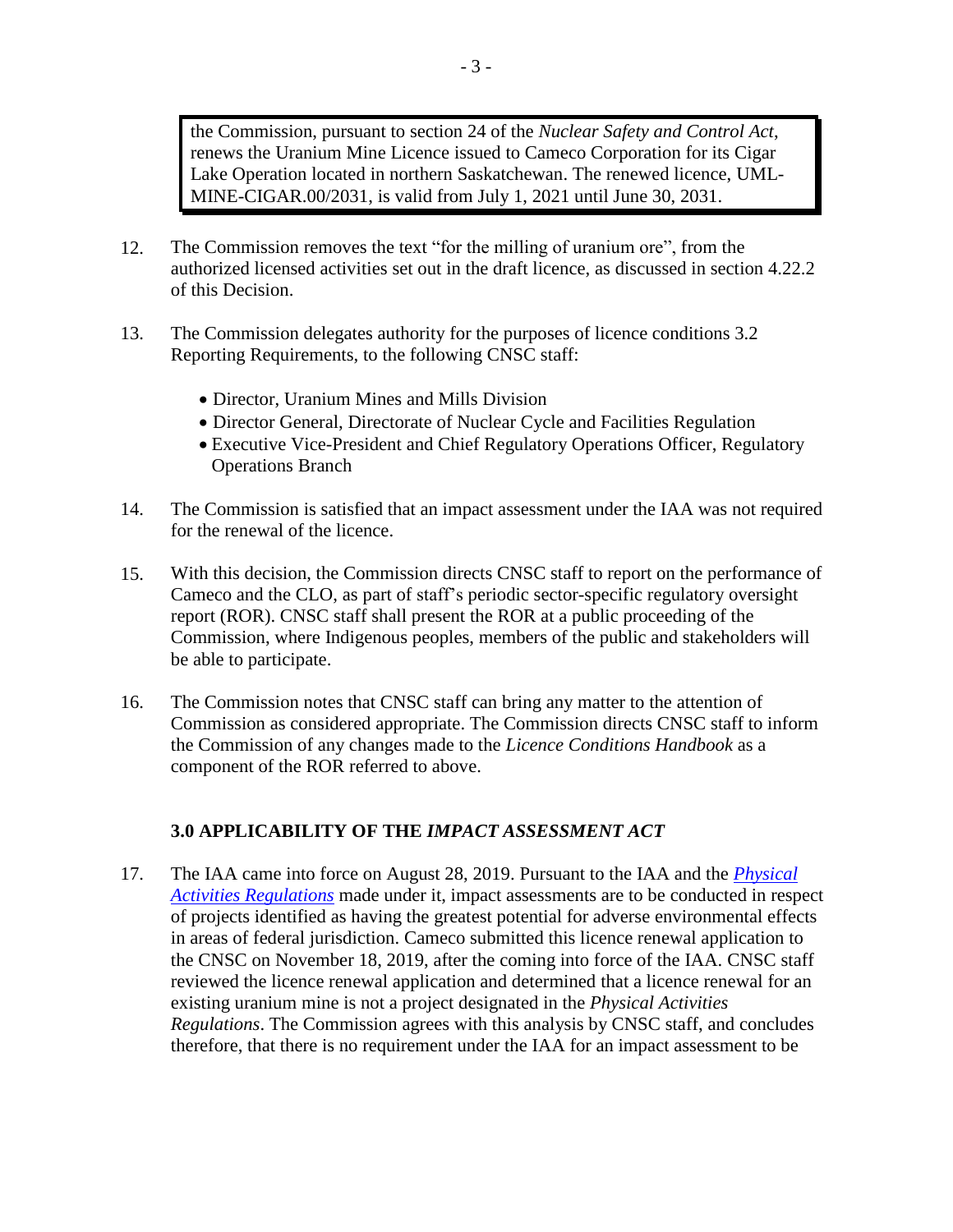completed. The Commission is also satisfied that there are no other applicable requirements of the IAA to be addressed in this matter.<sup>4</sup>

## <span id="page-8-0"></span>**4.0 ISSUES AND COMMISSION FINDINGS**

- 18. In making its decision, the Commission considered a number of issues and submissions relating to Cameco's qualification to carry out the licensed activities. The Commission also considered the adequacy of the proposed measures for protecting the environment, the health and safety of persons, national security and international obligations to which Canada has agreed.
- 19. Cameco submitted its [licence renewal application](http://nuclearsafety.gc.ca/eng/the-commission/pdf/ApplicationCigarLake-RequestRenewal-UML-MINE-CIGAR00-2021-FacilityLicensingManual2019.pdf) for the CLO on November 18, 2019. In its consideration of this matter, the Commission examined the completeness of the application and the adequacy of the information submitted by Cameco, as required by the NSCA, the *[General Nuclear Safety and Control Regulations](https://laws-lois.justice.gc.ca/eng/regulations/SOR-2000-202/index.html)* (GNSCR), the *[Uranium Mines and Mills Regulations](https://laws-lois.justice.gc.ca/eng/regulations/sor-2000-206/index.html)* (UMMR) and other applicable regulations made under the NSCA. The Commission also examined CNSC staff's assessment of Cameco's performance in all [14 safety and control areas](https://nuclearsafety.gc.ca/eng/resources/publications/reports/powerindustry/safety-and-control-areas.cfm) (SCAs) and in relation to several other matters of regulatory interest over the current licence period. Section C.1 *Regulatory Basis* of CMD 21-H2 contains a breakdown of applicable sections of the regulations for each SCA.

## <span id="page-8-1"></span>**4.1 Management System**

 $\overline{a}$ 

- 20. The management system SCA covers the framework that establishes the processes and programs required to meet safety objectives, continuously monitor performance against these objectives, and foster a healthy safety culture. Per the UMMR and the GNSCR, Cameco's application included information on Cameco's management system for the activity to be licensed and on its organizational management structure. Throughout the current licence period, CNSC staff rated Cameco's performance in this SCA as "satisfactory".
- 21. Per its current licence condition 1.1, Cameco is required to implement and maintain a management system for its facilities. CNSC staff reported that Cameco has implemented the CLO management system in accordance with the regulatory requirements identified in the CLO *Licence Conditions Handbook*.

<sup>4</sup> The IAA can impose other requirements on federal authorities in respect of authorizing projects that are not designated as requiring an impact assessment, including projects that are to be carried out on federal lands, or projects outside of Canada. This licence renewal does not engage any such applicable IAA requirements.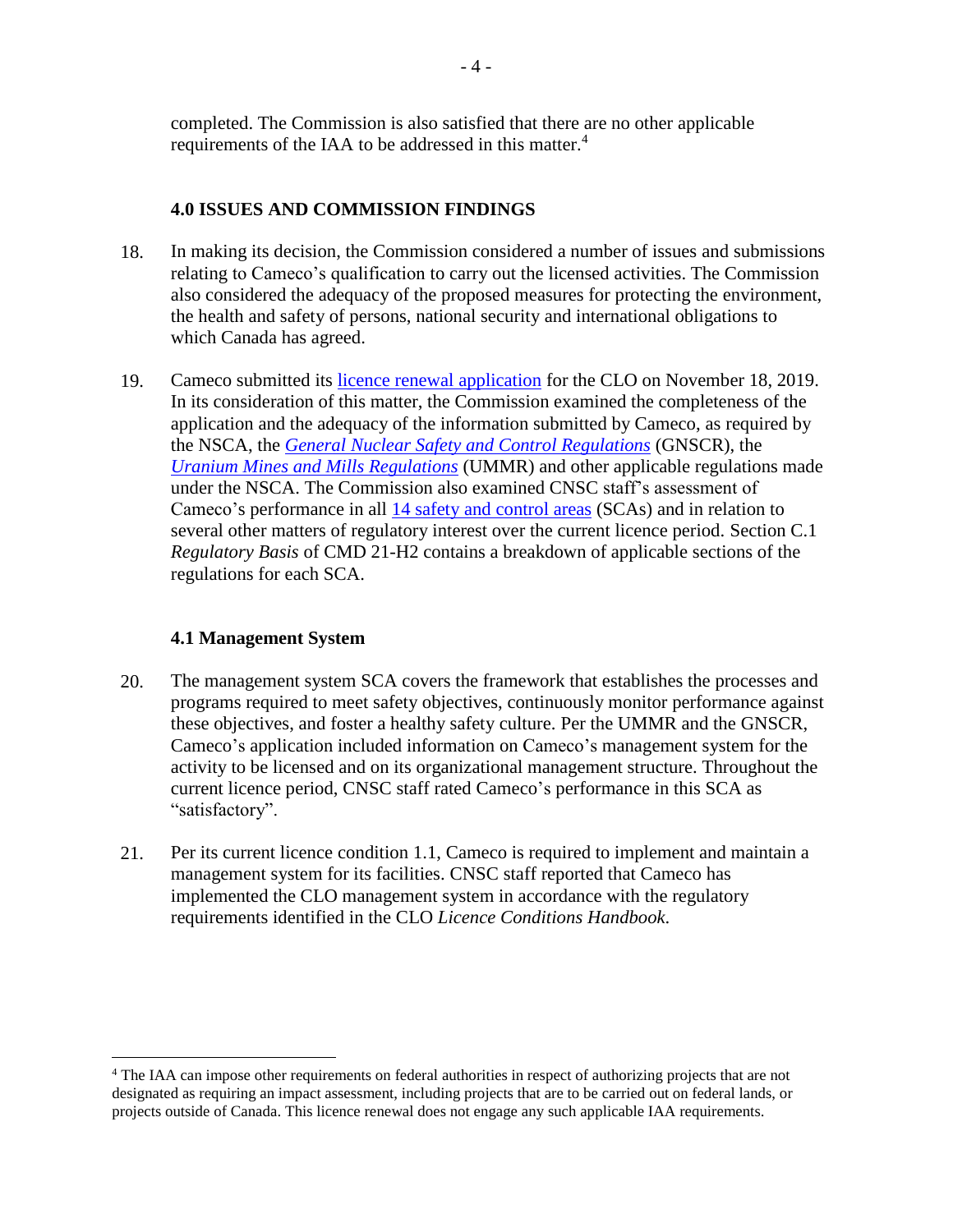- 22. CNSC staff conducted 11 inspections related to the management system SCA during the licence period, including one focused inspection in  $2016<sup>5</sup>$  All inspection findings were of low risk significance. Cameco addressed the findings to CNSC staff's satisfaction.
- 23. Cameco submitted that the Cigar Lake *Quality Management Program* (CGR-QMP), which describes the overall site management system as part of the [licensing basis,](https://nuclearsafety.gc.ca/eng/acts-and-regulations/regulatory-documents/published/html/regdoc3-5-3/index.cfm#sec6-1-1) was developed based on ISO management standards, including ISO 9001 and ISO 14001. The CGR-QMP is reviewed annually for effectiveness through a management review process. CNSC staff submitted that Cameco has taken proactive steps to review and incorporate the requirements of CSA standard N286-12, *Management System Requirements for Nuclear Facilities* into the CLO management system. CNSC staff's assessment determined that the CLO management system meets the requirements of CSA N286-12. CNSC staff committed to verifying implementation of the CSA N286- 12 requirements throughout the proposed licence term.
- 24. CNSC staff evaluated the CLO's organizational structure and verified that there was no issues concerning the licensee's organizational structure and individual responsibilities of positions with oversight on licensed activities. Personnel roles and responsibilities were also reviewed and were determined to be well defined and documented.
- 25. Asked about how change management processes and reporting requirements are applied with regard to changes to mining plans, CNSC staff specified that operations within the licensing basis were handled under Cameco's management programs. Current licence condition G.2 outlines how the licensee notifies CNSC staff regarding operational, design or policy changes.
- 26. The Commission is satisfied that Cameco has an appropriate management system in place at the CLO that meets the requirements of CSA N286-12.

#### <span id="page-9-0"></span>*4.1.1 Safety Culture*

 $\overline{a}$ 

- 27. Safety culture at the CLO is an interpretation of how Cameco integrates safety into everyday work and interactions. Monitoring safety culture promotes systemic safety improvements over time. Cameco committed to updating its management system documentation to be in compliance with the applicable sections of REGDOC-2.1.2, *[Safety Culture](http://nuclearsafety.gc.ca/eng/acts-and-regulations/regulatory-documents/published/html/regdoc2-1-2/index.cfm)* in 2022. CNSC staff confirmed that it will verify Cameco's implementation of REGDOC 2.1.2 during the proposed licence term.
- 28. Cameco submitted that the CLO has demonstrated a strong incident reporting culture. Throughout the current licence term the majority of incidents at the CLO were of low

<sup>&</sup>lt;sup>5</sup> Inspections may assess multiple SCAs against compliance verification criteria. Focused inspections assess a single SCA against the applicable compliance verification criteria. Compliance verification criteria are outlined in the *Licence Conditions Handbook*.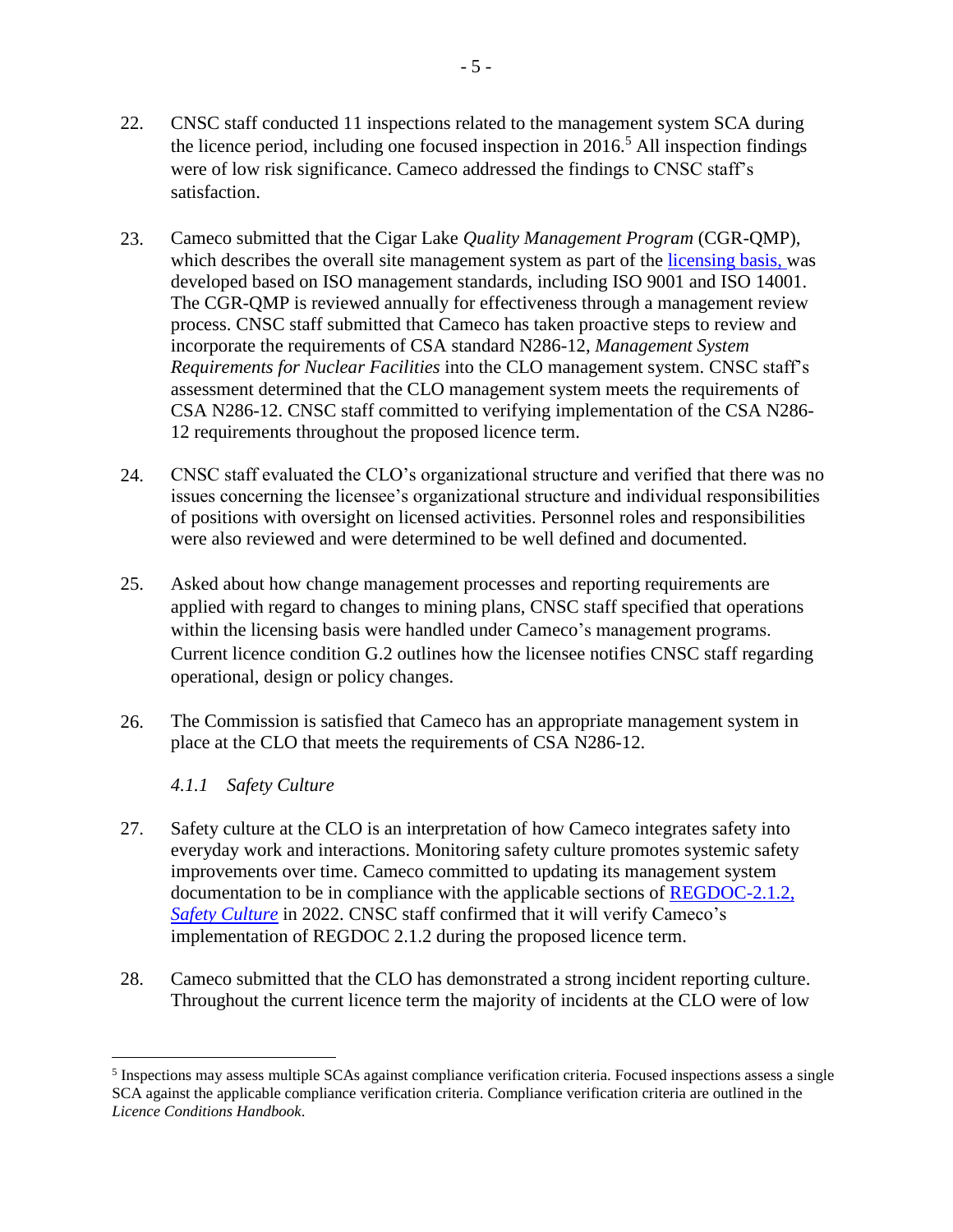severity and there were no high severity incidents. The overall number of incidents decreased once the site transitioned into commercial production.

- 29. Cameco further submitted that it has measures in place to ensure that all workers understand the hazards of their work and are informed on how to promote a safe work environment. For example, Cameco's Field Leadership Program ensures that management is present in the field to verify safe work practices and provide coaching opportunities where improvements can be made.
- 30. Asked by the Commission to comment on safety practices at the CLO, a representative from the Saskatchewan Ministry of Labour Relations and Workplace Safety stated that the Ministry had observed positive safety culture at the site. The representative noted that the Ministry is in contact with the CLO site an average of eight times per year and that the CLO had one of the best safety records in the province. The representative from Canadian Nuclear Association also stated, in respect of its intervention [\(CMD 21-](https://www.nuclearsafety.gc.ca/eng/the-commission/hearings/cmd/pdf/CMD21/CMD21-H2-27.pdf) [H2.27\)](https://www.nuclearsafety.gc.ca/eng/the-commission/hearings/cmd/pdf/CMD21/CMD21-H2-27.pdf), that Cameco had one of the top safety cultures among its member companies.
- 31. Based on the information examined for this hearing, the Commission is satisfied that Cameco has established a strong safety culture at the CLO. The Commission is of the view that Cameco will continue to maintain its safety culture during the proposed licence period, and expects Cameco to implement REGDOC 2.1.2 in accordance with its commitment before end-2022.

#### <span id="page-10-0"></span>*4.1.2 Conclusion on Management System*

32. The Commission concludes that Cameco has an appropriate management system and organizational structure in place at the CLO that meet regulatory requirements. On that basis, the Commission is of the view that Cameco will continue to meet regulatory requirements and expectations in the proposed licence period.

## <span id="page-10-1"></span>**4.2 Human Performance Management**

- 33. This SCA encompasses activities that enable effective human performance management. This is achieved through the development and implementation of processes that ensure that personnel are sufficient in number, and have the necessary knowledge, skills, procedures and tools in place to safely carry out their duties. Per the UMMR and the GNSCR, Cameco's application included information on the human performance management systems in place at the CLO.
- 34. Per its current licence condition 2.1, Cameco is required to implement and maintain a training program. Throughout the current licence period, CNSC staff rated Cameco's performance in this SCA as "satisfactory". CNSC staff conducted six inspections related to human performance management during the current licence period. All inspection findings were of low risk significance and have been adequately addressed by Cameco.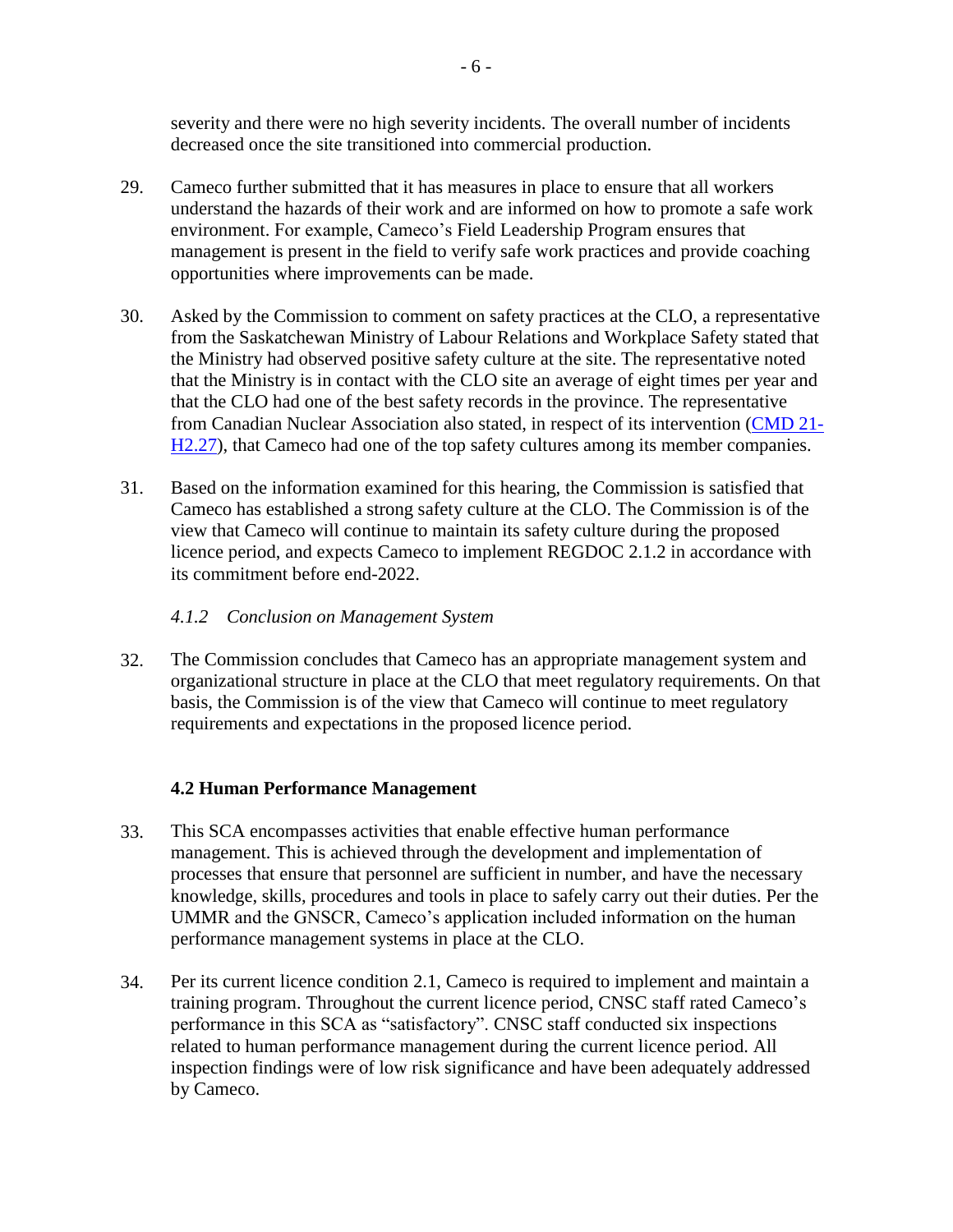## <span id="page-11-0"></span>*4.2.1 Personnel Training*

- 35. Cameco submitted that the Cigar Lake *Training Development Program* (CGR-TDP) manages human performance at the CLO. A key component of the CGR-TDP is the systematic approach to training (SAT) which ensures that employees are competent, and provides a means of monitoring and improving employee performance. Guidance for the SAT is provided in REGDOC-2.2.2*[, Human Performance Management,](http://nuclearsafety.gc.ca/eng/acts-and-regulations/regulatory-documents/published/html/regdoc2-2-2-v2/index.cfm)  [Personnel Training,](http://nuclearsafety.gc.ca/eng/acts-and-regulations/regulatory-documents/published/html/regdoc2-2-2-v2/index.cfm)* Version 2. CNSC staff indicated that the compliance verification criteria for this SCA will be updated in the CLO *Licence Conditions Handbook* to include REGDOC 2.2.2.
- 36. Cameco submitted that all CLO employees have training requirements assigned to them based on their role within the organization. New positions are routinely analyzed for relevant training requirements. Employee training is tracked for completion. Asked about core training for new employees, the Cameco representative explained that core training programs for new employees include radiation protection training and safety orientation training.
- 37. In relation to T. Roske's intervention [\(CMD 21-H2.13\)](https://www.nuclearsafety.gc.ca/eng/the-commission/hearings/cmd/pdf/CMD21/CMD21-H2-13.pdf), the Commission enquired about how Cameco's training program ensures an adequate pool of skilled workers to manage the CLO's mining operation. A Cameco representative reported that Cameco used the SAT to methodically analyze the hazards, create proper procedures, train people and verify their competence in the field to later then turn them into trainers. The Cameco representative added that employees' low turnover rates and diversity in backgrounds also contributed to ensuring an adequate pool of skilled workers to manage the CLO's mining operation.
- 38. The intervention by T.Roske highlighted Cameco's initiatives to provide women with training, mentorship and leadership opportunities at the CLO. Cameco has also committed to improving facilities onsite for women so that they have the amenities and equipment required to complete their work safely. The Commission acknowledges Cameco's efforts on the inclusion of women in its workforce and encourages Cameco to continue inclusion and accommodation efforts.
- 39. On the topic of training change-management, particularly for employees who are returning to site after an extended absence, CNSC staff explained that Cameco is required to have a training change-management process in place to ensure that workers have the correct knowledge and skills to carry out their duties. During the current licence period, CNSC staff verified that the training change-management process in place at the CLO is effective.
- 40. Asked about collaboration with local educational organizations, a Cameco representative explained that Cameco has collaborated with Northern Career Quest since 2008, and that Cameco offers Indigenous apprenticeships in Saskatchewan's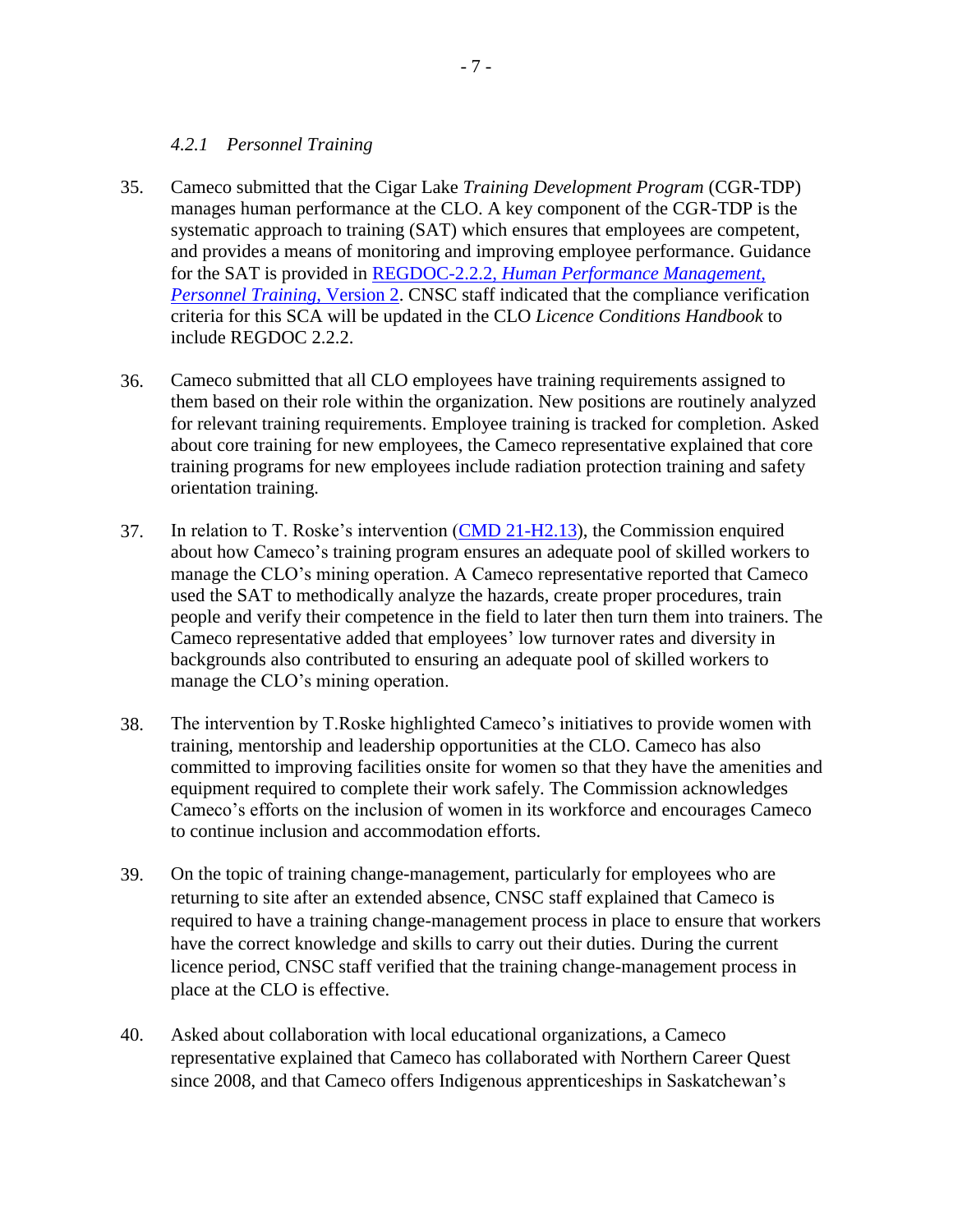Northern Administrative District. Cameco also has a Northern Saskatchewan Scholarship program.

- 41. Asked about how Cameco's training program is inspected for compliance, CNSC staff stated that CNSC inspectors verify that Cameco has analyzed the tasks of each job and developed its training program accordingly. CNSC staff submitted that compliance verification activities during the current licence term, including an onsite inspection in 2015, demonstrated that Cameco's training program at the CLO met regulatory requirements.
- 42. Regarding the intervention from Athabasca Basin Development [\(CMD 21-H2.15\)](https://www.nuclearsafety.gc.ca/eng/the-commission/hearings/cmd/pdf/CMD21/CMD21-H2-15.pdf), the Commission enquired about contractors' on-site familiarization at the CLO. The Athabasca Basin Development representative reported that contractors are familiarized with the site through daily and weekly meetings with Cameco's staff, and through quarterly management meetings that discuss safety and environment.
- 43. Having examined all of the information provided on the record for this hearing, the Commission is satisfied that Cameco has appropriate training programs in place at the CLO that meet the objectives of REGDOC-2.2.2. The Commission is satisfied that the CLO training programs ensure that workers have the knowledge and skills to carry out their duties.

## <span id="page-12-0"></span>*4.2.2 Conclusion on Human Performance Management*

44. The Commission concludes that that Cameco has appropriate human performance management programs in place at the CLO that meet regulatory requirements. The Commission is satisfied that Cameco will continue to meet related regulatory requirements and expectations in the proposed licence period.

## <span id="page-12-1"></span>**4.3 Operating Performance**

- 45. The operating performance SCA covers the conduct of licensed activities and the activities that enable effective performance. Per the UMMR, Cameco's application includes information regarding the policies, methods and programs for operating the CLO.
- 46. Per its current licence condition 3.1, Cameco is required to implement and maintain an operating program for the CLO. Cameco submitted that the Cigar Lake *Mining Operations Program* (CGR-MOP) and the Cigar Lake *Processing Operations Program* (CGR-POP) describe the processes and procedures under which mining and ore processing operations are managed at the CLO. Throughout the current licence period, CNSC staff rated Cameco's performance in this SCA as "satisfactory". Operating performance criteria were included in the majority of CNSC staff inspections over the current licence term.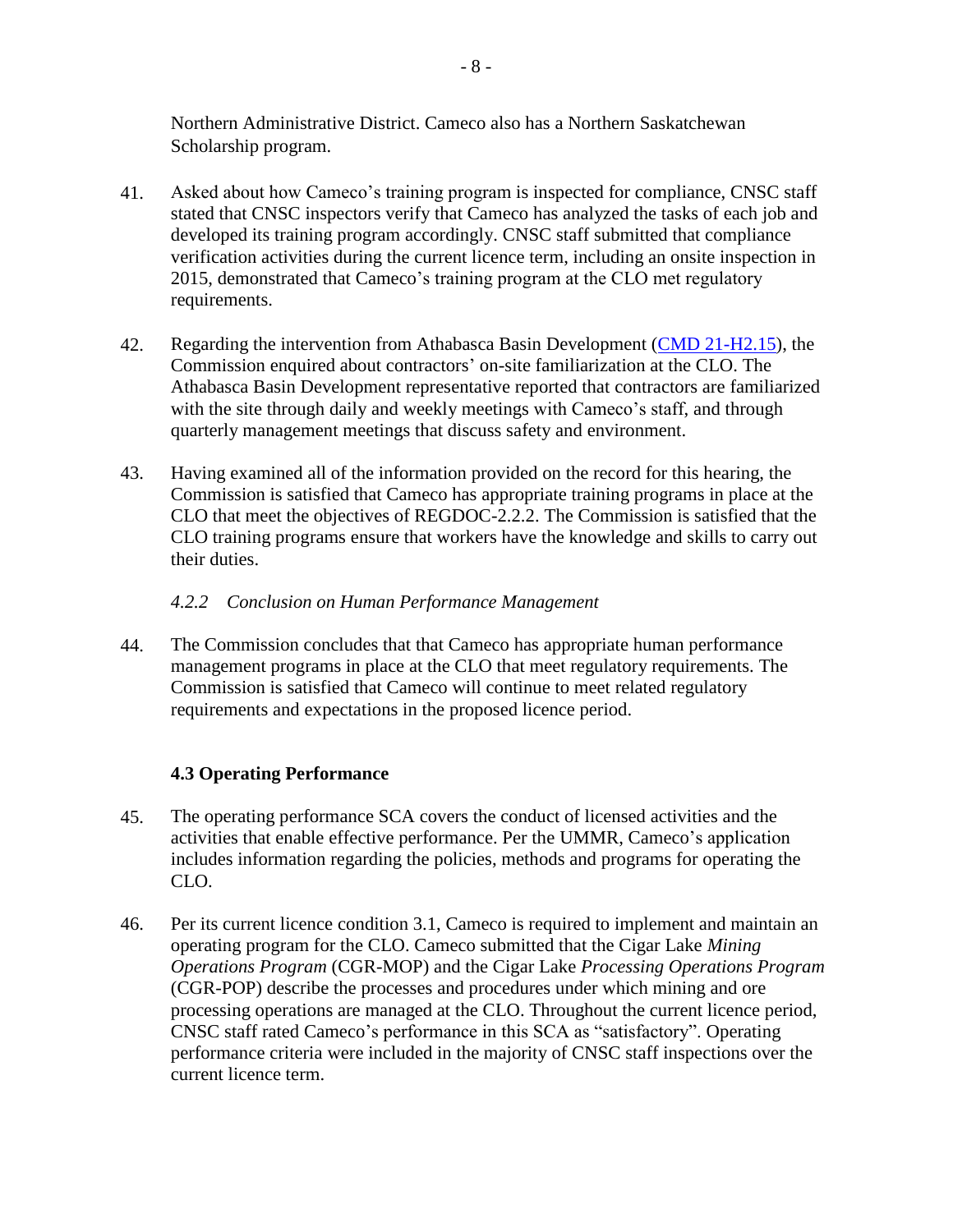## <span id="page-13-0"></span>*4.3.1 Conduct of Licensed Activity*

- 47. Cameco described the state of its operations at the CLO over the previous licence period. Cameco explained that Jet Boring System (JBS) units were commissioned during the current licence term to enable effective mining of the CLO ore body for commercial production. Cameco noted that it had met all criteria necessary to achieve commercial production at the CLO in May 2015.
- 48. CNSC staff submitted that Cameco operated the CLO in accordance with regulatory requirements throughout the licence period. CNSC staff is satisfied with Cameco's operating performance programs, which provide adequate assurance that any modifications to the facility or its operation will remain within the licensing basis.
- 49. The Commission sought insight into Cameco's plans for the operation of the mine over the proposed licence period. A Cameco representative stated that that the mine life was estimated to span until 2029, though the full known extent of mineralization had not been included in the estimate as it has not been subject to detailed exploration and proven to be economically viable. The Cameco representative stated that future activities to support continued operation of the CLO would not affect the surface footprint of the mine.
- 50. The intervention from the Saskatchewan Mining Association (SMA) [\(CMD 21-H2.6\)](https://www.nuclearsafety.gc.ca/eng/the-commission/hearings/cmd/pdf/CMD21/CMD21-H2-6.pdf) highlighted Cameco's performance at the CLO with respect to safety and environmental protection. The representative from the SMA expressed the view that the CLO was among the best performing mines in Saskatchewan.

## <span id="page-13-1"></span>*4.3.2 Reporting Requirements*

 $\overline{a}$ 

- 51. Per its current licence condition 3.2, Cameco is required to implement and maintain a program for reporting to the Commission, including the reporting of certain events pursuant to the GNSCR. Cameco is also required to submit detailed reports on unplanned events per REGDOC-3.1.2, *[Reporting Requirements, Volume I: Non-Power](https://nuclearsafety.gc.ca/eng/acts-and-regulations/regulatory-documents/published/html/regdoc3-1-2-v1/index.cfm)  [Reactor Class I Nuclear Facilities and Uranium Mines and Mills.](https://nuclearsafety.gc.ca/eng/acts-and-regulations/regulatory-documents/published/html/regdoc3-1-2-v1/index.cfm)* Cameco annually reports to the CNSC regarding its operational performance, including safety performance at the CLO. Cameco also reports radiation and environmental protection results to the CNSC on a quarterly and annual basis.
- 52. CNSC staff reported that Cameco had met its licensing requirements in respect of reporting over the licence period. Regarding unplanned events, CNSC staff noted an event involving a worker injury due to a wolf attack in August  $2016<sup>6</sup>$ .
- 53. Based on the information provided, the Commission is satisfied that Cameco met regulatory requirements for reporting over the licence period, including compliance with REGDOC-3.1.2, Volume I. The Commission expects Cameco to continue to maintain its program for reporting.

<sup>&</sup>lt;sup>6</sup> CNSC staff presented an event report regarding the wolf attack at the **September 21, 2016 Commission meeting.**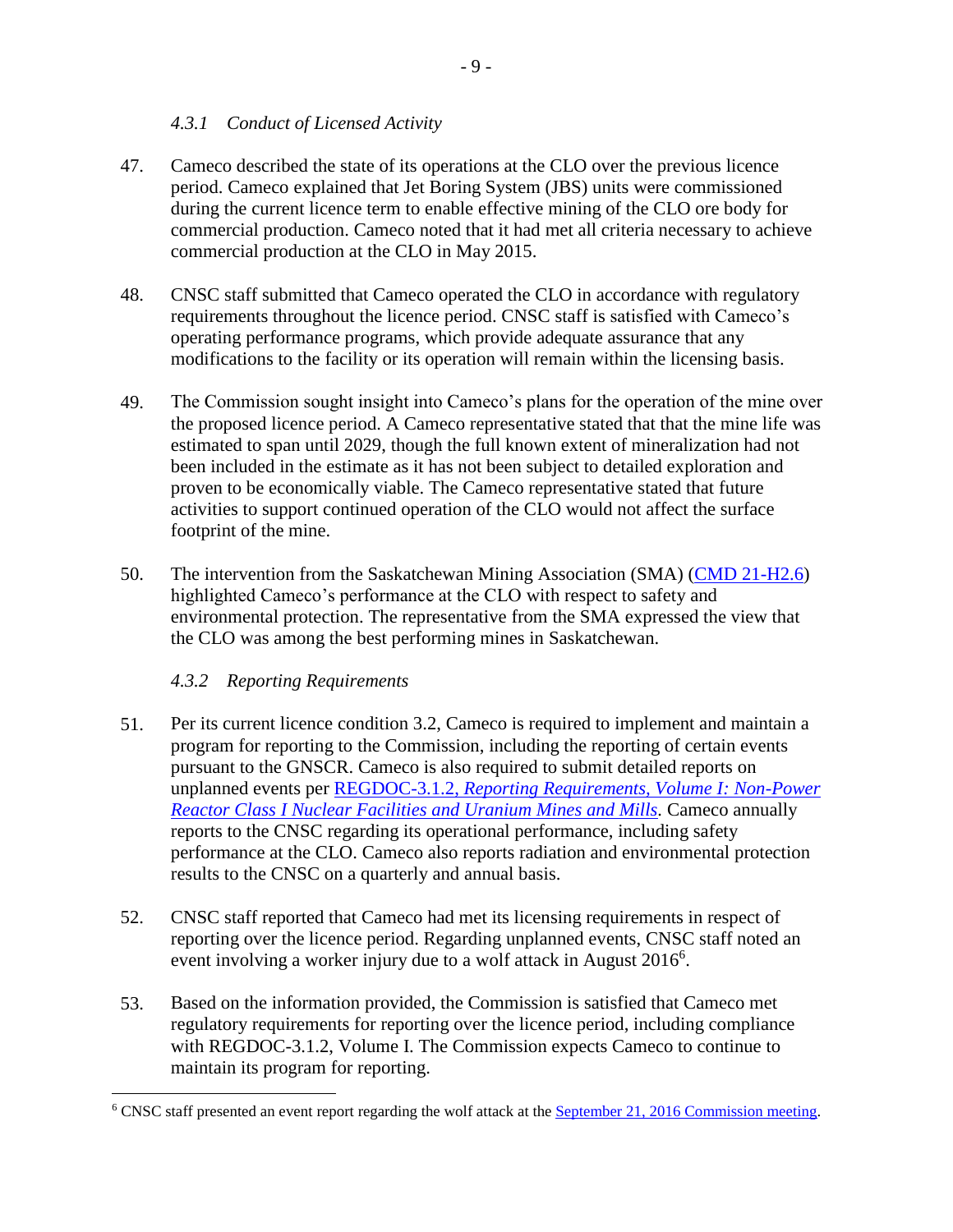#### <span id="page-14-0"></span>*4.3.3 Conclusion on Operating Performance*

54. The Commission has relied on the detailed information submitted for this hearing, and is satisfied that Cameco safely operated the CLO during the licence period, in accordance with regulatory requirements. On that basis, the Commission is of the view that Cameco will continue to safely operate the CLO over the proposed licence term. The Commission is satisfied that Cameco will continue to meet its reporting requirements over the renewed licence period.

## <span id="page-14-1"></span>**4.4 Safety Analysis**

- 55. Safety analysis is a systematic evaluation of the potential hazards associated with the conduct of the licensed activity or the operation of a facility, and considers the effectiveness of preventive measures and strategies in reducing the effects of such hazards. Per the GNSCR and the UMMR, Cameco's application includes information about the safety analyses conducted to support the safety case for the CLO. Throughout the current licence period, CNSC staff reviewed this SCA and rated Cameco's performance as "satisfactory".
- 56. CNSC staff conducted four inspections related to the safety analysis SCA during the licence period, including a focused inspection in March 2017. The focused inspection concluded that Cameco was in compliance with the criteria assessed.
- 57. Per its current licence condition 4.1, Cameco is required to implement and maintain a safety analysis program. Cameco submitted that the safety analysis for the CLO is derived from past environmental assessments as well as the Cigar Lake *Mining Facility Licensing Manual* (CGR-MFLM) and supporting program documents. Cameco submitted that its approach to risk management is guided by the Cameco Risk Standard and Cameco Risk Policy, which are based on the ISO 31000 standards. Cameco explained that it systematically analyzes risk at the CLO using hazards and operability assessments, job hazard analyses, and field level risk assessments.
- 58. Cameco identified that the major risks at the CLO are associated with the mining of high-grade uranium ore within water-saturated sandstone. During the current licence term, Cameco has employed mitigation measures at the CLO including freezing the ore deposit and surrounding ground; using the JBS mining process as a non-entry method to separate personnel from the ore; and utilizing ventilation and shielding infrastructure within all underground areas where ore is processed and transported.
- 59. CNSC staff reported that Cameco is meeting the regulatory requirements to protect both workers and the environment at the CLO as they relate to the development and maintenance of the safety analysis for the facility.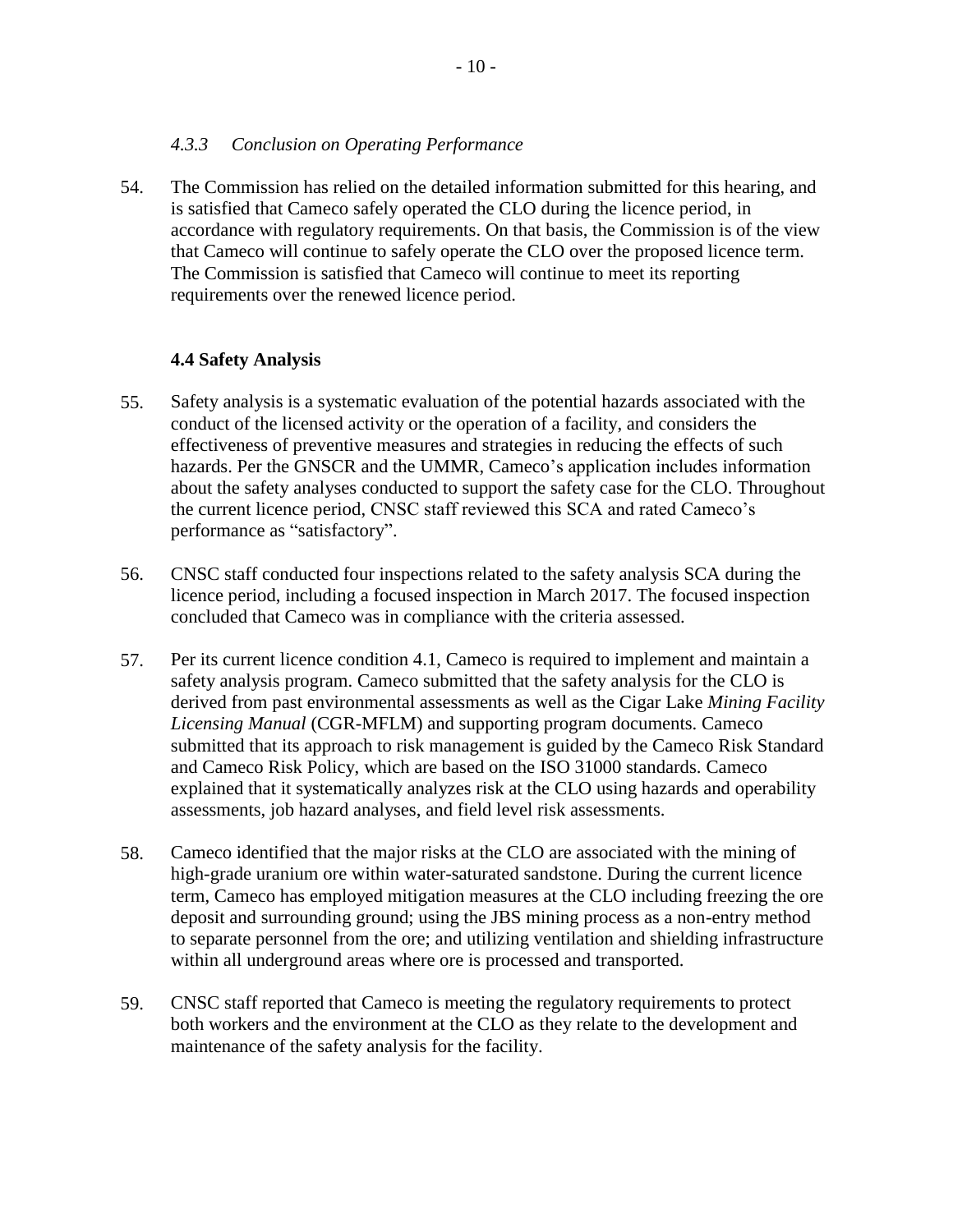- 60. Asked about a 'worst case scenario' type accident at the CLO, the Cameco representative identified that a large water inflow into the mine would be the worstcase event. Significant inflow events pose a risk of unplanned effluent release to the environment if mitigation measures are not implemented. A Cameco representative stated that the CLO utilizes ground freezing to bulk freeze the ore body and surrounding rock mass to mitigate the potential for water inflow to the mine. The rock mass structure is also assessed for its potential to produce water prior to any development. In the case of an inflow, Cameco submitted that the mine has sufficient pumping capacity and adequate contingency treatment facilities on the surface to capture and treat water prior to release to the environment.
- 61. The Commission enquired about the impact of a power outage on mine safety. The Cameco representative explained that, in the short-term, power loss would have a minimal impact on the integrity of the bulk ground freeze and would not cause a water inflow concern. Cameco stated that the mine dewatering system has layers of defense in depth in the case of a loss of power, including back-up diesel generators and contingency pumps.
- 62. The Commission concludes that the systematic evaluation of potential hazards and the preparedness for reducing the effects of such hazards is adequate for the operation of the CLO and the activities authorized under the proposed licence. The Commission finds that Cameco's safety analysis program for the CLO meets regulatory requirements. On that basis, the Commission is of the view that Cameco has adequate measures in place at the CLO to ensure the protection of workers, members of the public and the environment over the proposed licence term.

## <span id="page-15-0"></span>**4.5 Physical Design**

- 63. The physical design SCA includes the activities to design the systems, structures and components (SSC) to meet and maintain the design basis of the facility. The design basis is the range of conditions, according to established criteria, that the facility must withstand without exceeding authorized limits for the planned operation of safety systems. Per the GNSCR and UMMR, Cameco's application included information about the physical design of the CLO. Throughout the current licence term, CNSC staff rated Cameco's performance in this SCA as "satisfactory."
- 64. During the current licence term, CNSC staff conducted eight inspections that included compliance verification criteria related to the physical design SCA, including two focused inspections. CNSC staff reported that all non-compliances identified were of low safety significance and have been adequately addressed by Cameco.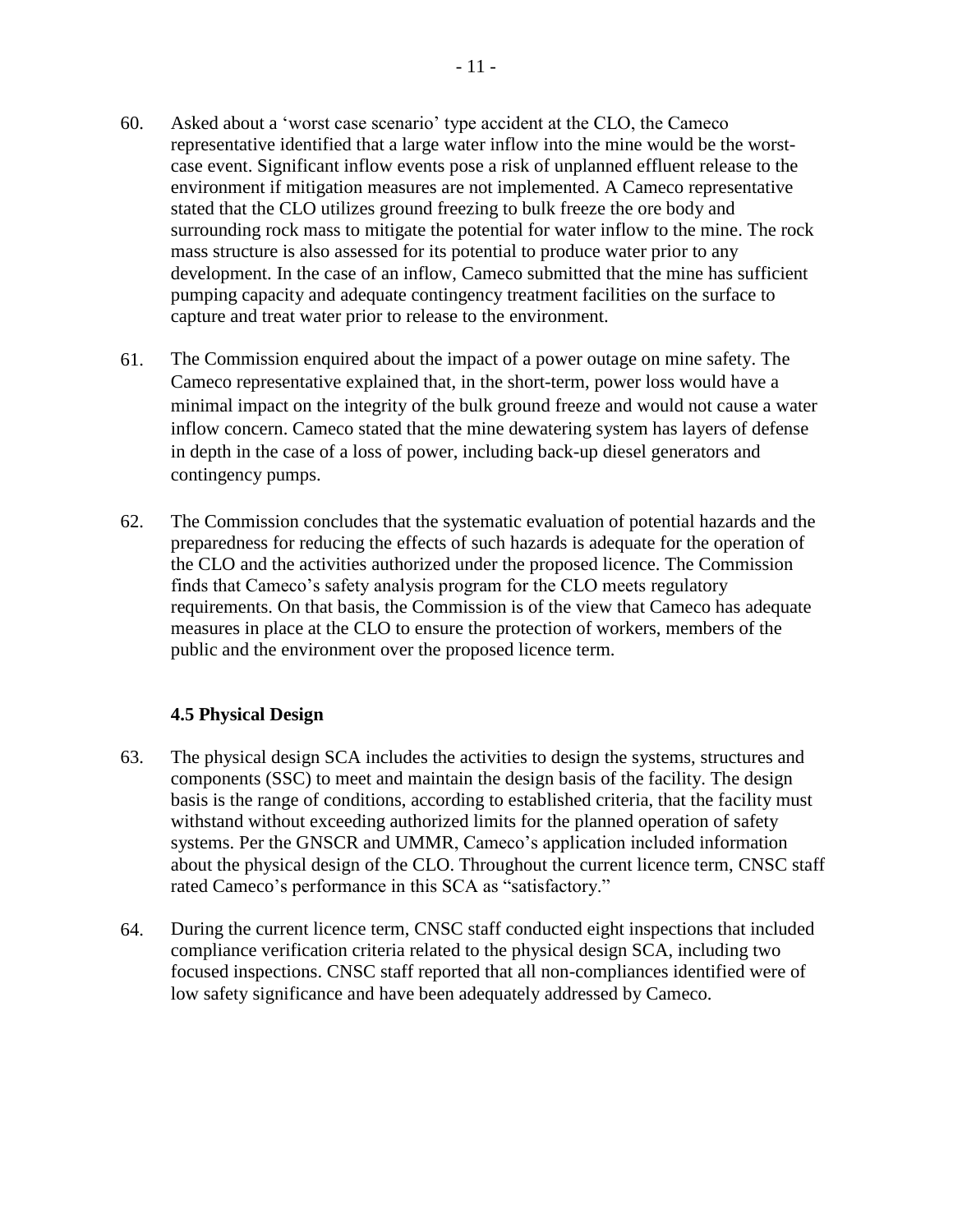- 65. Per its current licence condition 5.1, Cameco is required to implement and maintain a design program. Cameco submitted that facility change control and design control are utilized at the CLO to ensure that any physical changes to the facility are reviewed and approved by appropriate personnel before implementation. The site utilizes an electronic system to track changes and associated risks.
- 66. The principal facilities at the CLO are an underground mine and surface support facilities, including large capacity freeze plants, an ore slurry loadout facility, a minewater treatment plant, and lined waste rock pads.
- 67. CNSC staff submitted that Cameco has implemented and maintained a design control process at the CLO that verifies and validates the physical design of the facility as per CNSC's regulatory requirements. CNSC staff reported that Cameco followed its approved design and change management program in managing changes to the facility during the licence period.
- 68. The Commission sought further information concerning the measures in place to ensure the integrity of the ground support systems throughout the mine. Under the ground control program, prior to breaking ground, the rock mass is analyzed, and adjustments to the excavation plan are made based on that analysis. A comprehensive monitoring program, including routine visual inspections and remote monitoring via instrumentation, is in place following excavation.
- 69. The Commission asked Cameco about the safety impacts associated with the New Austrian Tunneling Method, which utilizes a sequential excavation method with the application of sprayed concrete. A Cameco representative stated that this method has largely mitigated concerns associated with ground deformation due to the application of ground freezing.
- 70. The Commission is satisfied that the information provided on the record for the hearing demonstrates the adequacy of the physical design of the CLO, and that Cameco continues to implement and maintain an effective design program at the CLO that meets regulatory requirements. The Commission is of the view that Cameo will continue to implement an appropriate design program for the proposed licence period.

## <span id="page-16-0"></span>**4.6 Fitness for Service**

71. The fitness for service SCA covers activities that are performed to ensure that structures, systems and components (SSCs) continue to effectively fulfill their intended purpose. Per the UMMR, Cameco's application included information regarding the policies, methods and programs for maintaining the CLO facilities. CNSC staff rated Cameco's performance in this SCA as "satisfactory" throughout the current licence period.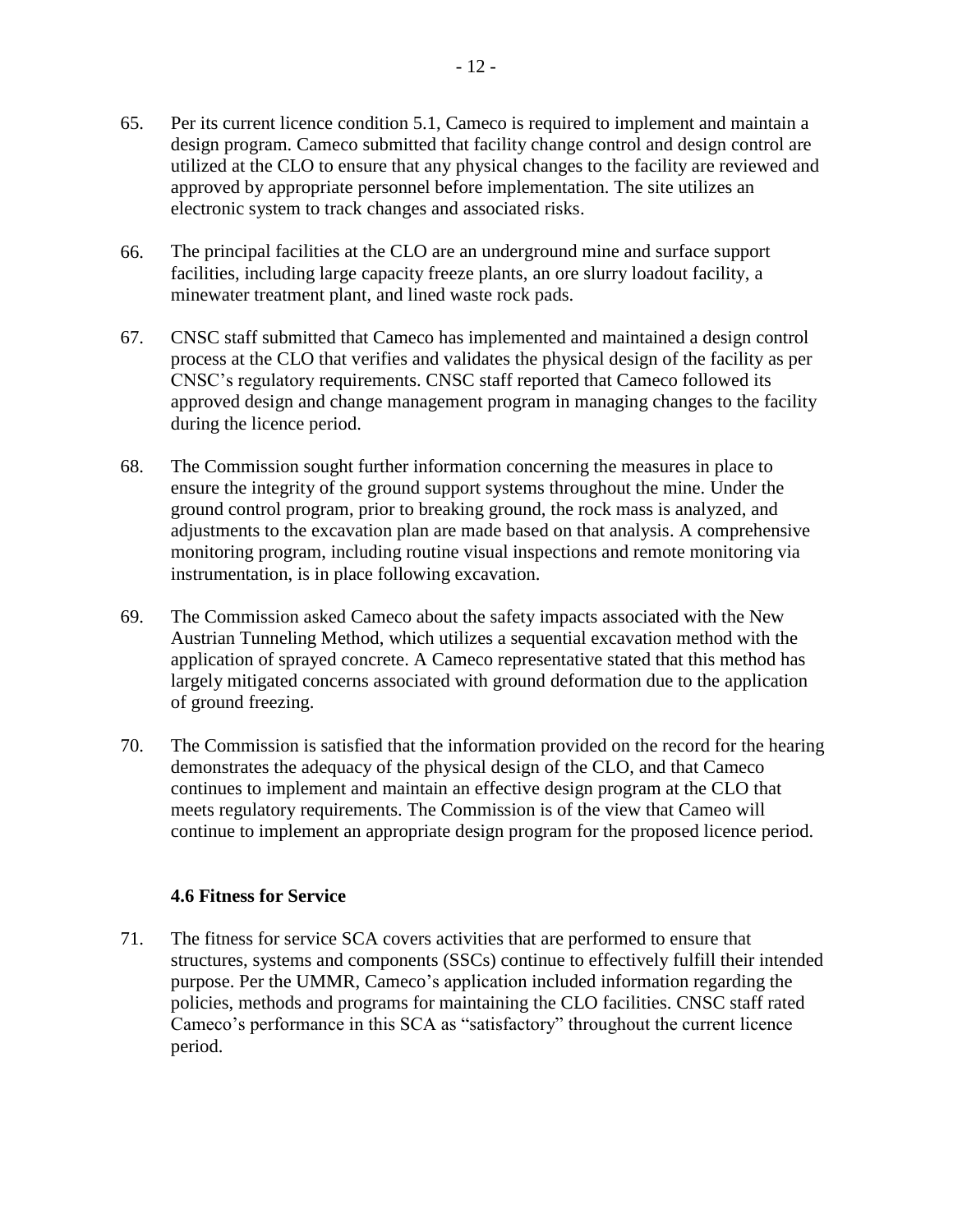- 72. Per its current licence condition 6.1, Cameco is required to implement and maintain a maintenance program. Cameco submitted that the Cigar Lake *Maintenance Program* (CGR-MP) describes and manages the testing, inspection schedules and work procedures required to ensure that the physical condition of SSCs remain in good operating condition. The CGR-MP helps increase equipment availability through more efficient planning, predictive maintenance, training and documentation.
- 73. CNSC staff conducted nine inspections related to the fitness for service SCA during the current licence period. All compliance verification criteria assessed complied with the regulatory requirements identified in the *Licence Conditions Handbook*.
- 74. The Commission is satisfied that Cameco has effective programs for the inspection and life-cycle management of key safety systems at the CLO. The Commission concludes that the equipment as installed at the CLO is fit for service and that appropriate programs are in place to ensure that the equipment will remain fit for service throughout the proposed licence period.

## <span id="page-17-0"></span>**4.7 Radiation Protection**

- 75. The radiation protection SCA covers the implementation of a radiation protection (RP) program in accordance with the *[Radiation Protection Regulations](https://laws-lois.justice.gc.ca/eng/regulations/SOR-2000-203/index.html)* (RPR). Per its current licence condition 7.1, Cameco must implement and maintain a radiation protection program, including the application of ALARA and worker and public dose control. Per the UMMR, Cameco is required to have an RP program and radiation code of practice (RCOP) in place at the CLO. Cameco submitted that the CLO RP program and associated RCOP are managed under the Cigar Lake *Radiation Protection Program* (CGR-RPP). CNSC staff rated Cameco's performance in this SCA as "satisfactory" throughout the current licence term.
- 76. CNSC staff conducted 18 inspections related to the radiation protection SCA during the current licence term, including three focused inspections in 2014, 2017, and 2019. All inspection findings were of low safety significance. CNSC staff submitted that Cameco has taken appropriate corrective actions and that all findings have been adequately addressed.

## <span id="page-17-1"></span>*4.7.1 Application of ALARA*

 $\overline{a}$ 

77. Cameco submitted that the CGR-RPP worked as intended throughout the current licence term to keep worker exposures as low as reasonably achievable (ALARA), social and economic factors taken into account. Maximum annual doses consistently remained well below regulatory limits<sup>7</sup>; no member of the workforce received an

<sup>&</sup>lt;sup>7</sup> The effective dose limits for a nuclear energy worker (NEW) are set at 50 mSv in any one year and 100 mSv in a five-year dosimetry period. For pregnant NEWs the dose limit is 4 mSv from the time the pregnancy is declared to the end of the term. The dose limit for non-NEWs, including members of the public, is set at 1 mSv per year.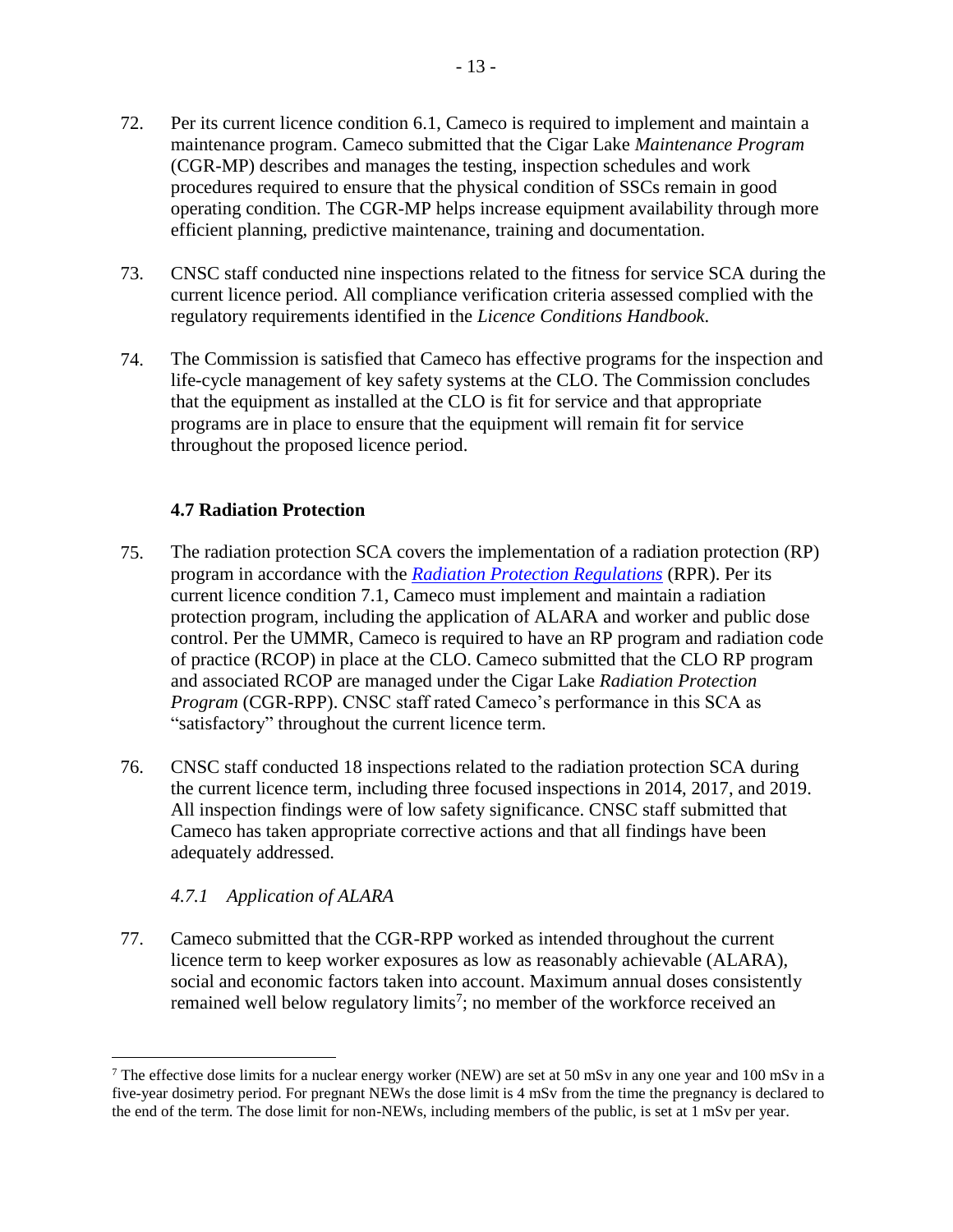annual effective dose in excess of 10 millisieverts per year (mSv/y) at the CLO site during the current licence term.

- 78. CNSC staff reported that Cameco's application of ALARA within the CGR-RPP includes personnel training, management oversight, and establishment of annual ALARA targets focused on worker dose reduction. CNSC staff is satisfied with Cameco's measures in applying the ALARA principle to radiation exposures at the CLO.
- 79. CNSC staff reported that, based on its review of the CLO's compliance reports and CNSC staff's routine compliance verification activities, Cameco has implemented a radiation protection program that meets regulatory requirements. During the current licence period, no worker or member of the public received a radiation dose in excess of CNSC regulatory limits. CNSC staff reported that Cameco's efforts in applying the ALARA principle to keep the doses to persons ALARA over the current licence period are satisfactory.
- 80. On the basis of the information considered for this hearing, the Commission is satisfied that Cameco adequately applied the ALARA concept to all activities at the CLO.

#### <span id="page-18-0"></span>*4.7.2 Radiological Hazard and Worker Dose Control*

- 81. Cameco submitted information about worker dose control measures in place at the CLO to protect against sources of radiological exposure coming from the mining of high-grade uranium ore. Engineered control measures such as shielding, physical barriers and ventilation are designed into the mining method and process circuits. Protective equipment and administrative controls such as staff training and work planning also control worker dose. Cameco noted that the possible spread of radioactive contamination is a potential concern at the CLO. As such, Cameco established a four-zone contamination control system to minimize the spread of contaminated material from a zone of high potential contamination to an area of low potential contamination.
- 82. Per the RPR, Cameco is required to control occupational exposures to radiation and to report on radiation doses received by workers. Cameco submitted that average and maximum effective doses over the current licence term remained well below the regulatory limits.
- 83. Cameco submitted that, in the current licence term, there were three RCOP action level exceedances at the CLO. Based on these events, Cameco implemented several corrective actions including procedural revisions, additional RP training and safety stand-downs. CNSC staff reported that details on these events were provided by CNSC staff in [CMD 19-M36,](https://www.nuclearsafety.gc.ca/eng/the-commission/meetings/cmd/pdf/CMD18/CMD19-M36.pdf) *Regulatory Oversight Report on Uranium Mines and Mills in Canada: 2018*. CNSC staff conducted an inspection to confirm Cameco's follow-up to these events, verified the implementation of Cameco's corrective action plan and will continue to monitor the implementation and effectiveness of the corrective action plan.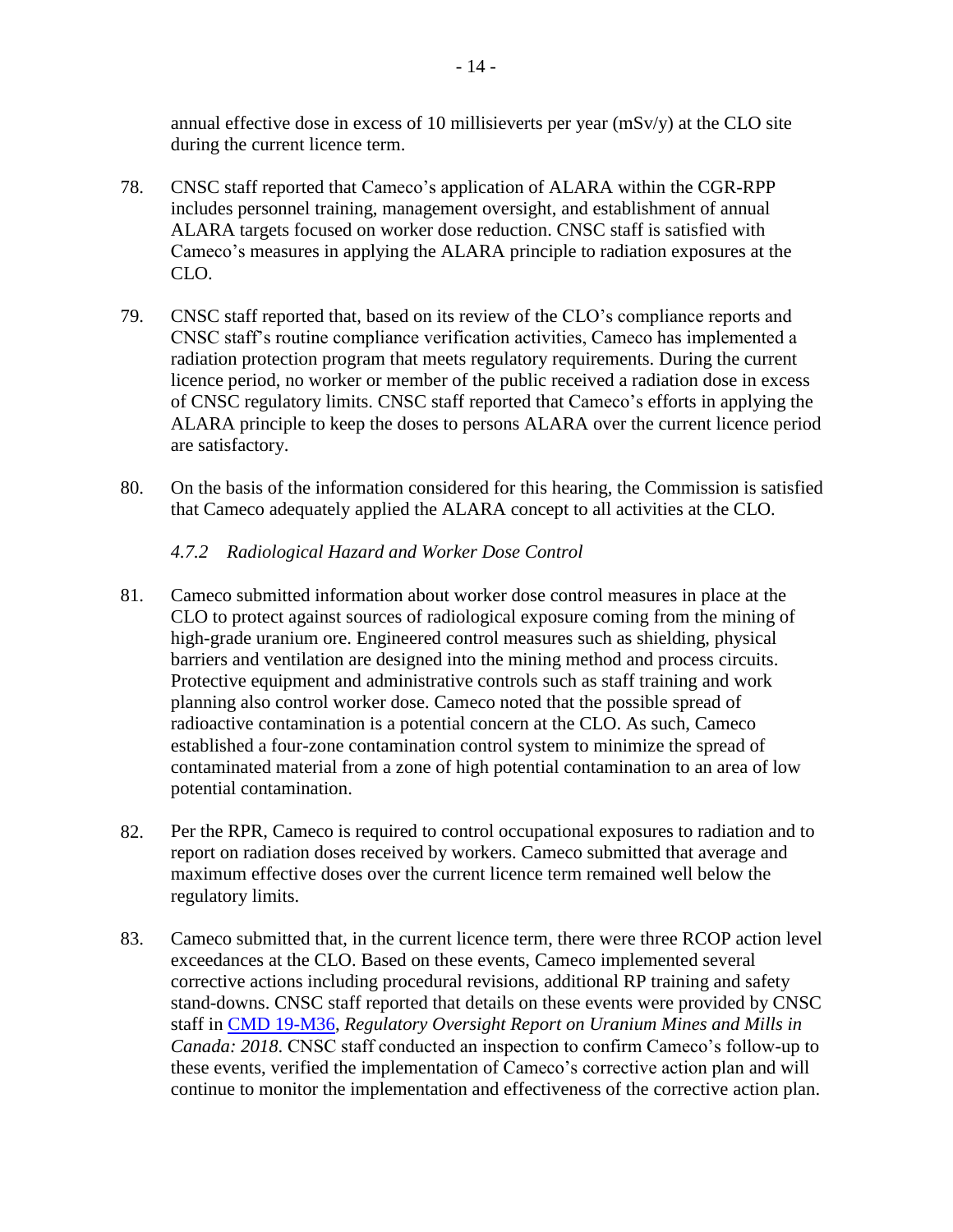- 84. Based on its inspections and review of Cameco's performance, CNSC staff reported that radiological hazards have been adequately controlled at the CLO.
- 85. The Commission examined the information provided on the record for this hearing and is satisfied that Cameco is adequately monitoring and controlling doses to workers at the CLO.

<span id="page-19-0"></span>*4.7.3 Control of Dose to the Public* 

- 86. Cameco reported that its 2017 human health risk assessment determined that the highest estimated annual dose to a public receptor from the CLO is 0.1 mSv/y. CNSC staff assessed the human health risk assessment and reported that public doses from the CLO are well below the annual regulatory public dose limit of 1 mSv/y.<sup>8</sup>
- 87. The Commission finds that Cameco has adequately controlled radiological doses to the public, and that radiological doses to the public from the CLO are well below the public dose limit.

## <span id="page-19-1"></span>*4.7.4 Conclusion on Radiation Protection*

88. The Commission concludes that Cameco's radiation protection program at the CLO meets the requirements of the RPR, and that Cameco has appropriate measures in place to control radiation hazards. On that basis, as it relates to radiation protection, the Commission is satisfied that Cameco will continue to provide for the adequate protection of the health and safety of persons and the environment throughout the proposed licence period.

#### <span id="page-19-2"></span>**4.8 Conventional Health and Safety**

 $\overline{a}$ 

- 89. The conventional health and safety SCA covers the implementation of a program to manage conventional (non-radiological) workplace safety hazards and to protect personnel and equipment. Oversight of conventional health and safety practices at the CLO is provided at the federal and provincial levels by the CNSC and the Saskatchewan Ministry of Labour Relations and Workplace Safety, respectively. Per the UMMR, Cameco submitted in its application information about its proposed worker health and safety policies and programs. CNSC staff rated Cameco's performance in this SCA as "fully satisfactory" in 2013 and "satisfactory" throughout the remainder of the current licence term.
- 90. During the current licence term, both CNSC staff and Saskatchewan Ministry of Labour Relations and Workplace Safety carried out conventional health and safety inspections at the CLO. CNSC staff conducted 20 inspections related to the conventional health and safety SCA, including one focused inspection in April 2018.

<sup>&</sup>lt;sup>8</sup> The natural background dose is estimated between 2 mSv – 5 mSv (2,000  $\mu$ Sv – 5,000  $\mu$ Sv) per year.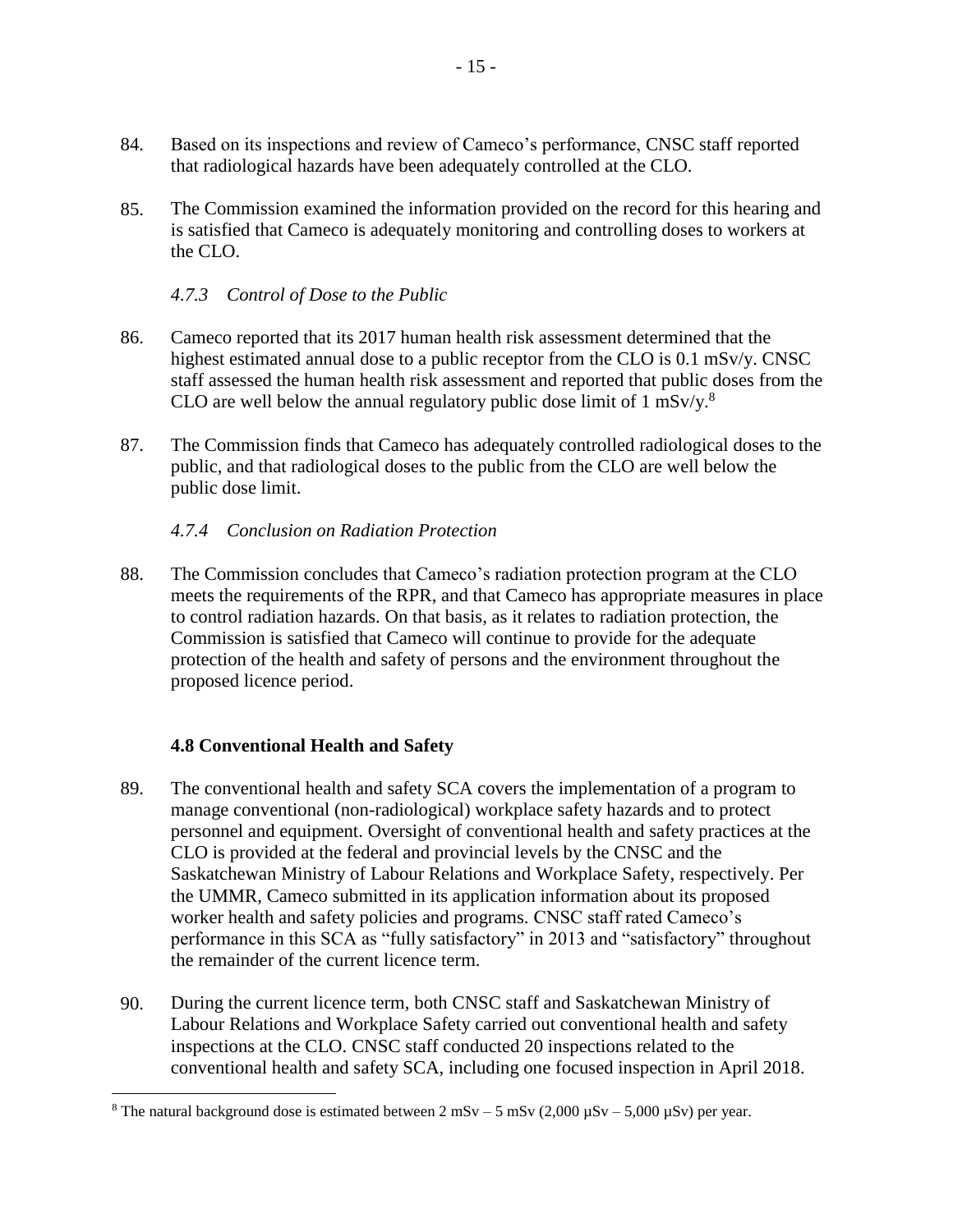During the focused inspection, no corrective actions were identified. CNSC staff reported that Cameco has addressed all inspection findings identified during the current licence period. CNSC staff reported that Cameco's conventional health and safety program meets regulatory requirements.

- 91. Per its current licence condition 8.1, Cameco is required to implement and maintain an occupational health and safety program for the CLO. Cameco submitted that workplace safety hazards at the CLO are managed by the processes described within the Cigar Lake *Safety and Health Management Program* (CGR-SHMP). Risks to workers are minimized through site inspections, safety meetings, daily contact card review, job task observations and work permits. Engineered controls and safeguards are also in place including the mine design and water management infrastructure to prevent uncontrolled inflows.
- 92. Cameco has established an Occupational Health Committee (OHC) in accordance with the Saskatchewan *[Occupational Health and Safety Act](https://www.canlii.org/en/sk/laws/stat/ss-1993-c-o-1.1/latest/part-1/ss1993-c-o-1.1-part%201.pdf)*. The OHC consists of employee and employer representatives and is responsible for reviewing past health and safety incidents, conducting safety inspections, evaluating safety programs, and recommending health and safety improvements. The Commission notes that the Canadian Institute of Mining, Metallurgy and Petroleum had awarded the CLO the John T. Ryan regional safety trophy for metal mines in 2018, 2019 and 2020.
- 93. In relation to the intervention from the Canadian Nuclear Worker's Council (CNWC) [\(CMD 21-H2.23\)](https://www.nuclearsafety.gc.ca/eng/the-commission/hearings/cmd/pdf/CMD21/CMD21-H2-23.pdf), the CNWC representative encouraged Cameco to open a dialogue between the CLO OHC and the OHCs from other northern mine sites in order to share lessons learned. The Cameco representative stated that Cameco will look for opportunities for OHC collaboration across other northern mine sites.
- 94. In regard to lost time injuries (LTI), Cameco submitted that the most recent LTI at the CLO had occurred in 2016. In response to this LTI caused by wildlife onsite, Cameco developed explicit safety rules for wildlife management, updated training, implemented more effective wildlife deterrence measures at the CLO, and made revisions to the Cameco Wildlife Management Standard. Lost-time injuries are reported to the Commission as part of CNSC staff's uranium mines and mills annual regulatory oversight report.
- 95. On the topic of total recordable injuries at the CLO, a Cameco representative explained that the types of injuries contributing to this metric include back strains, twisted ankles and repetitive strain injuries. The Cameco representative stated that Cameco was undertaking an ergonomics initiative to address these types of injuries.
- 96. The Commission is satisfied that Cameco's conventional health and safety program at the CLO meets regulatory requirements. The Commission also finds that the health and safety of workers and the public were adequately protected during the current licence period. On that basis, the Commission finds it reasonable to conclude that the health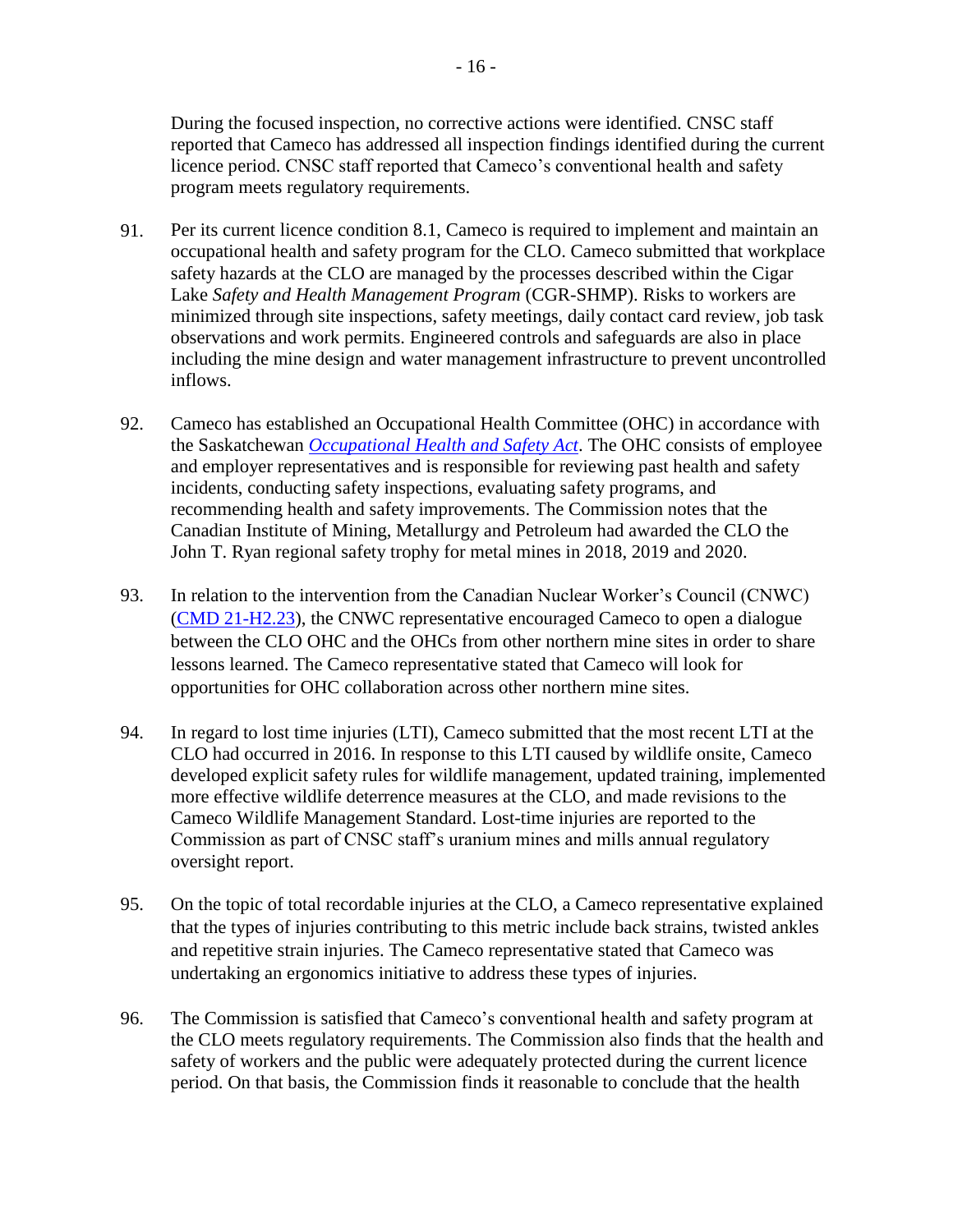and safety of persons will continue to be adequately protected throughout the proposed licence period.

## <span id="page-21-0"></span>**4.9 Environmental Protection**

- 97. The environmental protection SCA covers the implementation of a program to identify, control and monitor all releases of nuclear and hazardous substances and effects on the environment. Per the UMMR and GNSCR, Cameco's application included information about its environmental protection program. CNSC staff rated Cameco's performance in this SCA as "satisfactory" throughout the current licence term.
- 98. Per its current licence condition 9.1, Cameco is required to implement and maintain an environmental protection program for the CLO that includes a set of action levels. Cameco is also required to inform the CNSC within 24 hours of any exceedance of an action level. Cameco submitted that the Cigar Lake *Environmental Management Program* (CGR-EMP) describes the programs for identifying, controlling and monitoring potential impacts to the environment. The program includes the Environmental Code of Practice (ECOP) that describes required actions to be taken in response to environmental concerns or monitoring results.
- 99. During the licence term, CNSC staff conducted ten inspections related to the environmental protection SCA, two of which were focused on the CLO environmental program. CNSC staff reported that all findings were minor in nature and had been adequately addressed.
- 100. CNSC staff reported that Cameco's environmental protection program meets the requirements of the following environmental protection regulatory documents and standards:
	- CSA N288.4, *Environmental Monitoring Programs at Class I Nuclear Facilities and Uranium Mines and Mills*
	- CSA N288.5, *Effluent Monitoring Programs at Class I Nuclear Facilities and Uranium Mines and Mills*
	- CSA N288.6, *Environmental Risk Assessment at Class 1 Nuclear Facilities, and Uranium Mines and Mills*
	- CSA N288.7, *Groundwater Protection Programs at Class I Nuclear Facilities and Uranium Mines and Mills*
	- CSA N288.8, *Establishing and implementing action levels for releases to the environment from nuclear facilities*
	- CNSC's REGDOC-2.9.1 (2017), *[Environmental Protection: Environmental](http://nuclearsafety.gc.ca/eng/pdfs/REGDOCS/REGDOC-2-9-1-Environmental-Principles-Assessments-and-Protection-Measures-eng.pdf)  [Principles, Assessments and Protection Measures, Version 1.1](http://nuclearsafety.gc.ca/eng/pdfs/REGDOCS/REGDOC-2-9-1-Environmental-Principles-Assessments-and-Protection-Measures-eng.pdf)*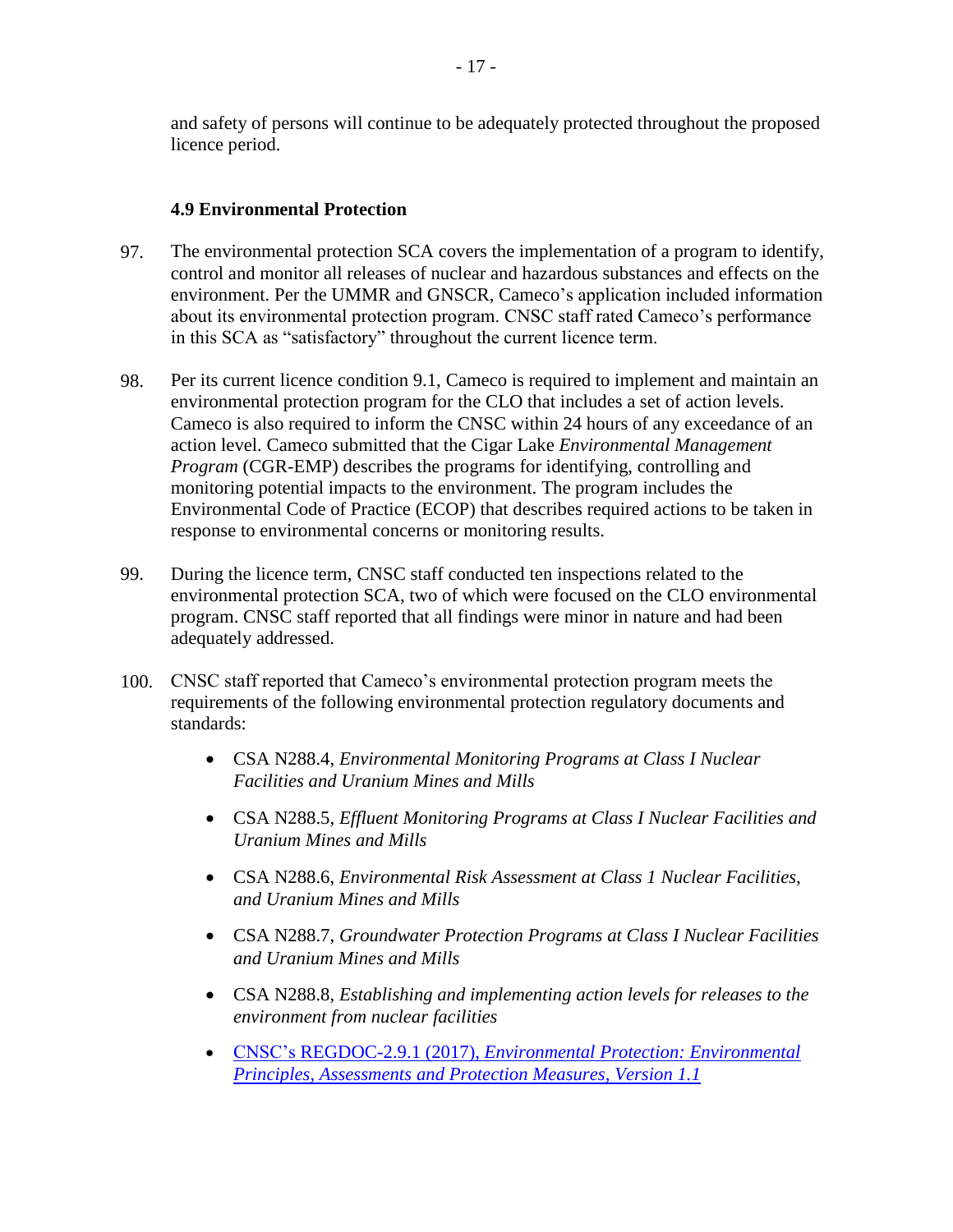- 101. CNSC staff reported that a search within the *[Species at Risk Public Registry](http://www.sararegistry.gc.ca/)* and a review of the *[Aquatic Species at Risk Map](https://www.dfo-mpo.gc.ca/species-especes/sara-lep/map-carte/index-eng.html)* developed by Fisheries and Oceans Canada confirmed the absence of federally-listed aquatic species at risk in the area.
- 102. CNSC staff's CMD 21-H2 includes an *Environmental Protection Review Report* (appendix E), which supports CNSC staff's determination that:
	- the potential risks from radiological and hazardous releases to the atmospheric, terrestrial, aquatic, geological, hydrogeological and human environments from Cameco's CLO are negligible; and
	- Cameco has implemented and maintained effective environmental protection measures at the CLO to adequately protect the environment and the health of persons.

#### <span id="page-22-0"></span>*4.9.1 Effluent and Emissions Control (Releases)*

- 103. Water discharged from the CLO to the environment must meet the effluent discharge limits stipulated in Cameco's licence and limits for selenium and uranium specified by the Province of Saskatchewan. Cameco is also required to demonstrate the principles of ALARA and Best Available Technology Economically Available (BATEA) at the CLO.
- 104. During the current licence term, Cameco reported 33 events to the CNSC that were classified under provincial regulatory requirements as reportable discharges or discoveries. A summary of reportable discharges at the CLO is provided to the Commission in the annual Regulatory Oversight Report for Uranium Mines and Mills. All reportable discharges are posted on the Cameco website.
- 105. In 2014, 10 reportable discharges and discoveries were attributed to releases of calcium chloride brine from the ground freeze system. Cameco implemented corrective actions to prevent potential future events. On the issue of whether the ground freezing system poses a risk of future brine spill to the environment, a Cameco representative stated that routine brine loss was not a concern. The representative explained that the ground freezing system holes were steel-cased and embedded in grout, and monitored to identify brine loss. CNSC staff noted that legislation enacted by the Province of Saskatchewan in 2015 had provided new criteria for classification of releases of calcium chloride brine, which also contributed to the reduction in reportable discharges.
- 106. Asked if mining activities could lead to surface water contamination, CNSC staff explained that there is low interaction between the ore body and groundwater due to the sediments surrounding the ore body. CNSC staff explained that any ground water inflow into the mine is pumped to the surface for treatment before being discharged to the environment. The Cameco representative stated that surface sediment data is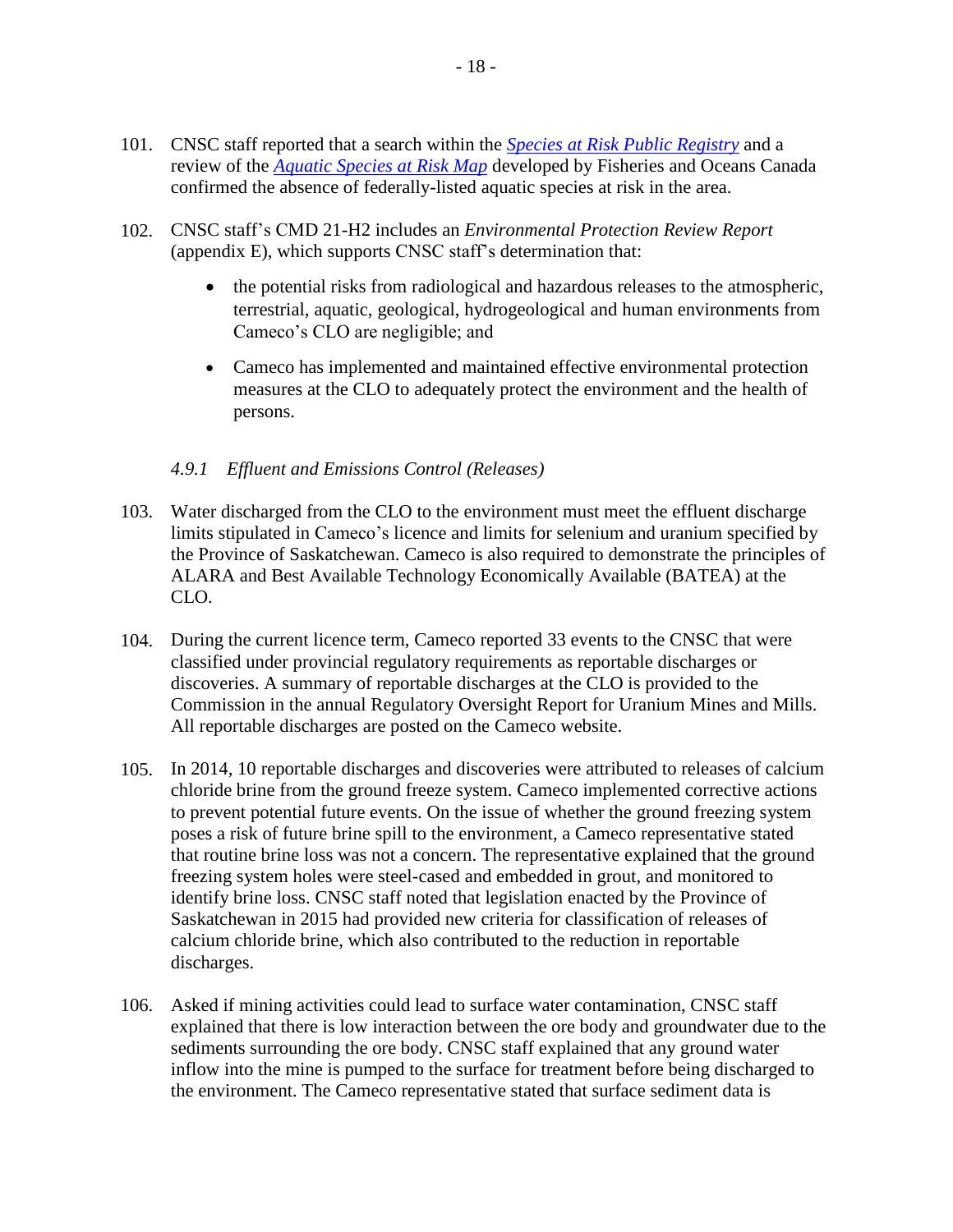consistent with historical trends and there are no impacts to surface water related to the ore body itself or to the underground mining activities.

- 107. CNSC staff determined that Cameco's 2017 environmental risk assessment (ERA) for the CLO was conducted pursuant to CSA standard N288.6-12, *Environmental Risk Assessment at Class I Nuclear Facilities and Uranium Mines and Mills*. CNSC staff reviewed the 2019 addendum to Cameco's 2017 ERA, providing revised risk assessment predictions to reflect Cameco's optimization of water handling and treatment circuits to limit the release of arsenic in the effluent, and confirmed that the overall risks to the environment and human health from the CLO are negligible.
- 108. The representative for Environment and Climate Change Canada (ECCC) stated that Cameco is in compliance with all ECCC regulatory release limits, including selenium, arsenic, uranium and molybdenum.
- 109. In relation to the intervention from English River First Nation [\(CMD 21-H2.29\)](https://www.nuclearsafety.gc.ca/eng/the-commission/hearings/cmd/pdf/CMD21/CMD21-H2-29.pdf) and the concerns regarding arsenic levels in the receiving environment at the CLO, the Commission asked CNSC staff to provide more information concerning arsenic levels in effluent from the CLO, and to explain the impact on the Seru Bay environment, as reported in the 2017 ERA. CNSC staff stated that the concentrations of arsenic in effluent from the CLO had never exceeded the limits stipulated in the Canada *[Metal](https://laws-lois.justice.gc.ca/eng/regulations/SOR-2002-222/FullText.html#:~:text=SCHEDULE%202%20%28Subsections%205%20%281%29%20and%2027.1%20%281%29%29,being%20wi%20...%20%2018%20more%20rows%20)  [and Diamond Mining Effluent Regulations](https://laws-lois.justice.gc.ca/eng/regulations/SOR-2002-222/FullText.html#:~:text=SCHEDULE%202%20%28Subsections%205%20%281%29%20and%2027.1%20%281%29%29,being%20wi%20...%20%2018%20more%20rows%20)* (MDMER), and added that arsenic levels were not predicted to exceed those release limits at any time in the future. CNSC staff explained the difference between release limits, which apply at the point of release, and water quality objectives, which apply to concentrations in the receiving environment. The Commission is satisfied with the information provided by CNSC staff on this subject and that arsenic levels in effluent from the CLO do not pose a risk to the environment. The Commission notes that CNSC staff and Cameco need to work with the English River First Nation to communicate the reasons for the regulatory conclusions respecting how the environment is protected.
- 110. In June 2021, the MDMER will have additional provisions come into effect including more stringent licence limits for arsenic and lead, and new licence limits for un-ionized ammonia. CNSC staff noted that the CLO is already in compliance with the more stringent effluent limits.
- 111. The Commission was informed by CNSC staff that Cameco has made process changes in order to lessen the amount of arsenic in its effluent; these changes resulted in increased selenium and molybdenum releases due to an increase in the volume of water released. CNSC staff added that it was determined that there was a very low probability of impacts to birds and muskrats from the selenium and molybdenum releases.
- 112. Asked by the Commission about the distribution of arsenic throughout the CLO's ore body, a Cameco representative explained that, like all elements, arsenic concentrations were variable throughout the ore body. The Cameco representative added that Cameco has worked to understand the potential severity of arsenic concentrations to ensure that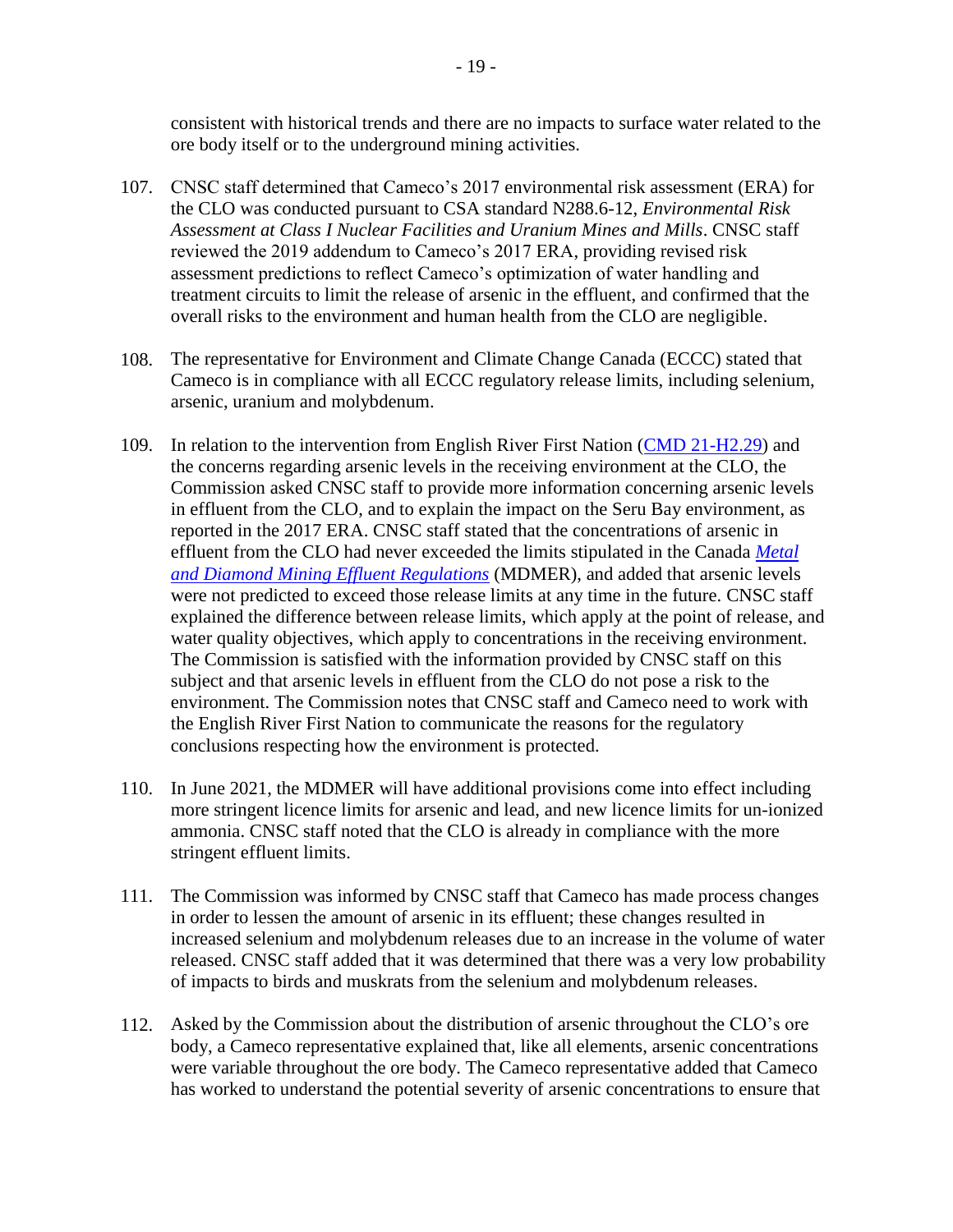the CLO's water treatment systems are sufficiently robust to protect the environment. The Cameco representative also added that Cameco routinely tests surface water samples to ensure that it meets regulatory requirements before being released.

113. Further on the same subject, a Cameco representative explained that, in Cameco's predictions for its 2019 ERA, the concentrations of selenium and molybdenum would remain constant in the effluent, but that a slight increase in the volume of water would be discharged. According to Cameco, the 2017 and 2019 ERAs confirm that the CLO remains within the objective of its licensing basis. Environmental monitoring demonstrates that concentrations of selenium and molybdenum in water and sediment of the receiving environment downstream of the CLO are below the applicable environmental quality guidelines despite the increased selenium and molybdenum releases.

#### <span id="page-24-0"></span>*4.9.2 Environmental Management System*

114. CNSC staff reported that Cameco has implemented and maintained an environmental management system (EMS) to describe the activities associated with the protection of the environment at the CLO. The EMS is described in CGR-EMP and is in conformance with Cameco's Safety, Health, Environment and Quality Policy. It also meets the requirements of the ISO 14001:2015 standard *Environmental Management System – Requirements with Guidance for Use*. CNSC staff confirmed that Cameco's EMS is meeting expectations.

## <span id="page-24-1"></span>*4.9.3 Environmental Monitoring*

- 115. The Commission assessed the adequacy of Cameco's environmental monitoring program and whether emissions of nuclear and hazardous substances at the CLO are properly controlled. The role of the environmental monitoring is to acquire data on air, soil, surface water and aquatic biota, for assessing impacts on the environment from the operation and ensuring that possible impacts are detected as early as possible and mitigated.
- 116. Air quality monitoring at the CLO includes programs for ambient radon and total suspended particulates (TSP). There are eight radon monitoring stations in various locations around the site boundary. The average concentrations of radon in ambient air for 2013 to 2020 ranged from 6.7 Bq/m<sup>3</sup> to 23.2 Bq/m<sup>3</sup>. CNSC staff reported that the radon concentrations were typical of regional baselines which range from  $7.4 \text{ Bq/m}^3$  to  $25$  Bq/m<sup>3</sup>. Environmental monitoring for TSP is conducted using a sampling unit located approximately 150 metres from the CLO in the prevailing downwind direction. Over the licence period, TSP values remained well below the provincial standard of 60  $\mu$ g/m<sup>3</sup>.
- 117. Cameco executes terrestrial monitoring programs every three years in accordance with the CGR-EMP. During the current licensing period, samples were collected in 2013, 2016 and 2019. Soil samples showed that the soil metal parameter concentrations were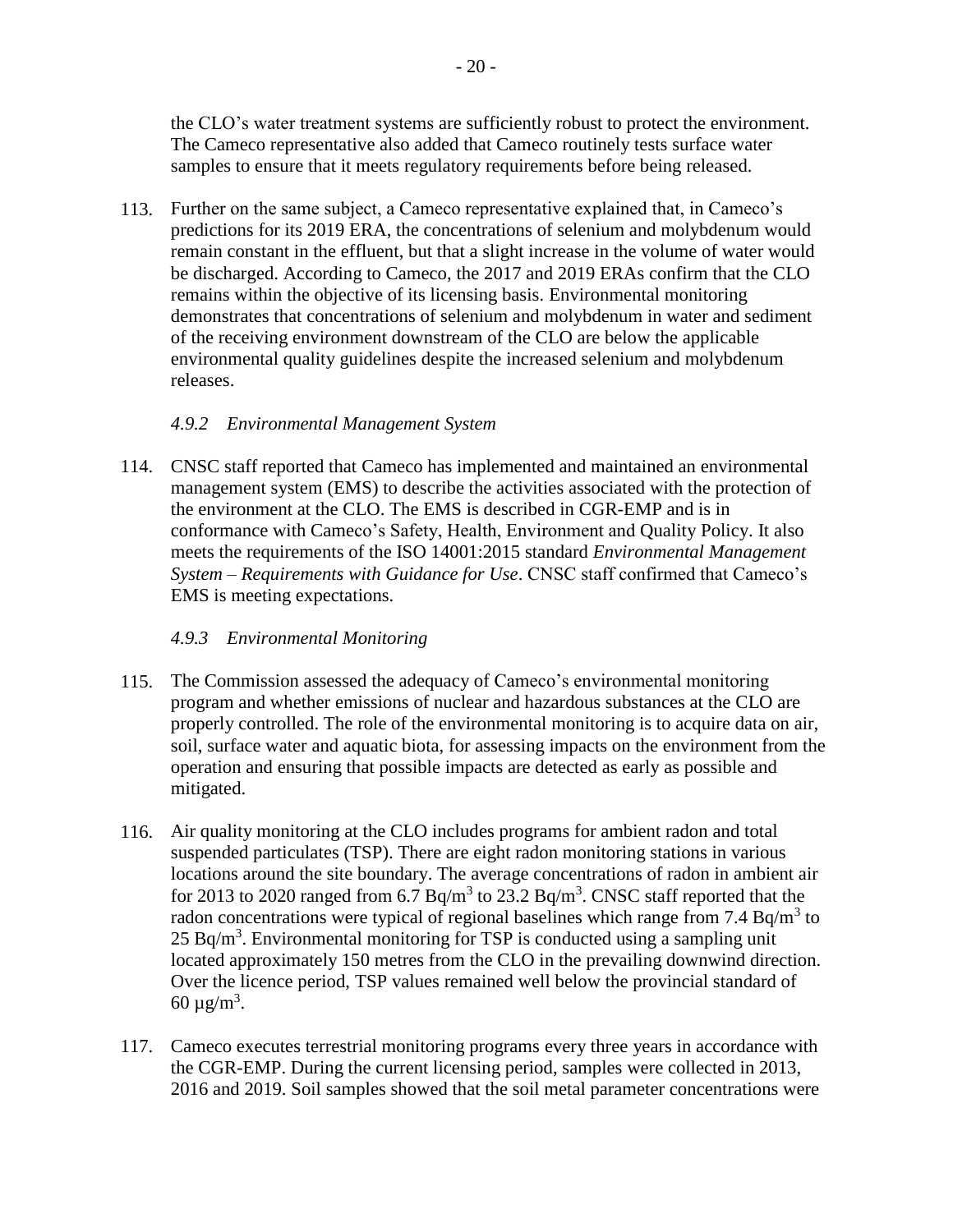below the *[Canadian Environmental Quality Guidelines](https://ccme.ca/en/current-activities/canadian-environmental-quality-guidelines)* for residential/parkland land use. Radionuclide concentrations in soils were low, near, or at background levels and detection limits.

- 118. CNSC staff assessed that the level of airborne particulate contaminants produced by the CLO is acceptable and does not pose a risk to soil or to lichen consumers such as caribou. Lichen sample test results indicated overall similarities in metal and radionuclide concentrations between exposure and reference stations<sup>9</sup>. Mean concentrations fell within the range of baseline concentrations for all contaminants except nickel. Nickel concentration measured at the reference station was higher than the historical mean in 2019, and higher than the exposure stations.
- 119. In accordance with the CGR-EMP, Cameco takes surface water samples at 11 locations around the CLO site. The results are compared against the *[Saskatchewan](https://envrbrportal.crm.saskatchewan.ca/seqg/)  [Environmental Quality Guidelines](https://envrbrportal.crm.saskatchewan.ca/seqg/)* (SEQG<sup>10</sup>). CNSC staff reviewed the surface water quality results and reported that the majority of the results were below the SEQG. CNSC staff noted that concentrations of iron and aluminum are naturally higher than the SEQG at certain reference and exposure stations; concentrations of iron and aluminum at these stations are comparable to historical and seasonal values.
- 120. Cameco's aquatic environment monitoring programs are executed every three years in accordance with the CGR-EMP. During the current licensing period, aquatic monitoring data was collected in 2013, 2016 and 2019. CNSC staff reviewed monitoring reports to confirm whether the risks to aquatic ecological receptors accepted by the CNSC in previous environmental impact statements and ERAs remained valid. CNSC staff reported that the measured concentrations of constituents of potential concern from samples taken in 2019 remained below predictions contained within the 2017 ERA and its 2019 addendum.
- 121. The intervenor English River First Nation raised concerns about the presence of contaminants in muskrats and the potential human health effects associated with consumption. A Cameco representative stated that real-world samples of muskrat have shown that it was safe to eat muskrats living in the vicinity of the CLO.
- 122. The Commission is satisfied that effluent and environmental monitoring have demonstrated that releases from the CLO are below regulatory limits, and that concentrations of contaminants in the receiving environment are below guideline levels. Consequently, the Commission finds that while the CLO is not adversely affecting the environment, the Commission recognizes and acknowledges the concerns raised by the intervenor English River First Nation. The Commission instructs CNSC

 $\overline{a}$ 

<sup>9</sup> An exposure station is a sampling location that may be impacted by the operation. A reference station is a sampling location that is not impacted by the operation and thus, it is considered background.

<sup>10</sup> The province of Saskatchewan publishes the *Surface Water Quality Guidelines* for a variety of water uses. *Surface Water Quality Guidelines* are developed to provide basic scientific information about the effects of water quality variables on potential water use by aquatic life. Surface water quality concentrations below the SEQG mean that the surface water is safe for aquatic life.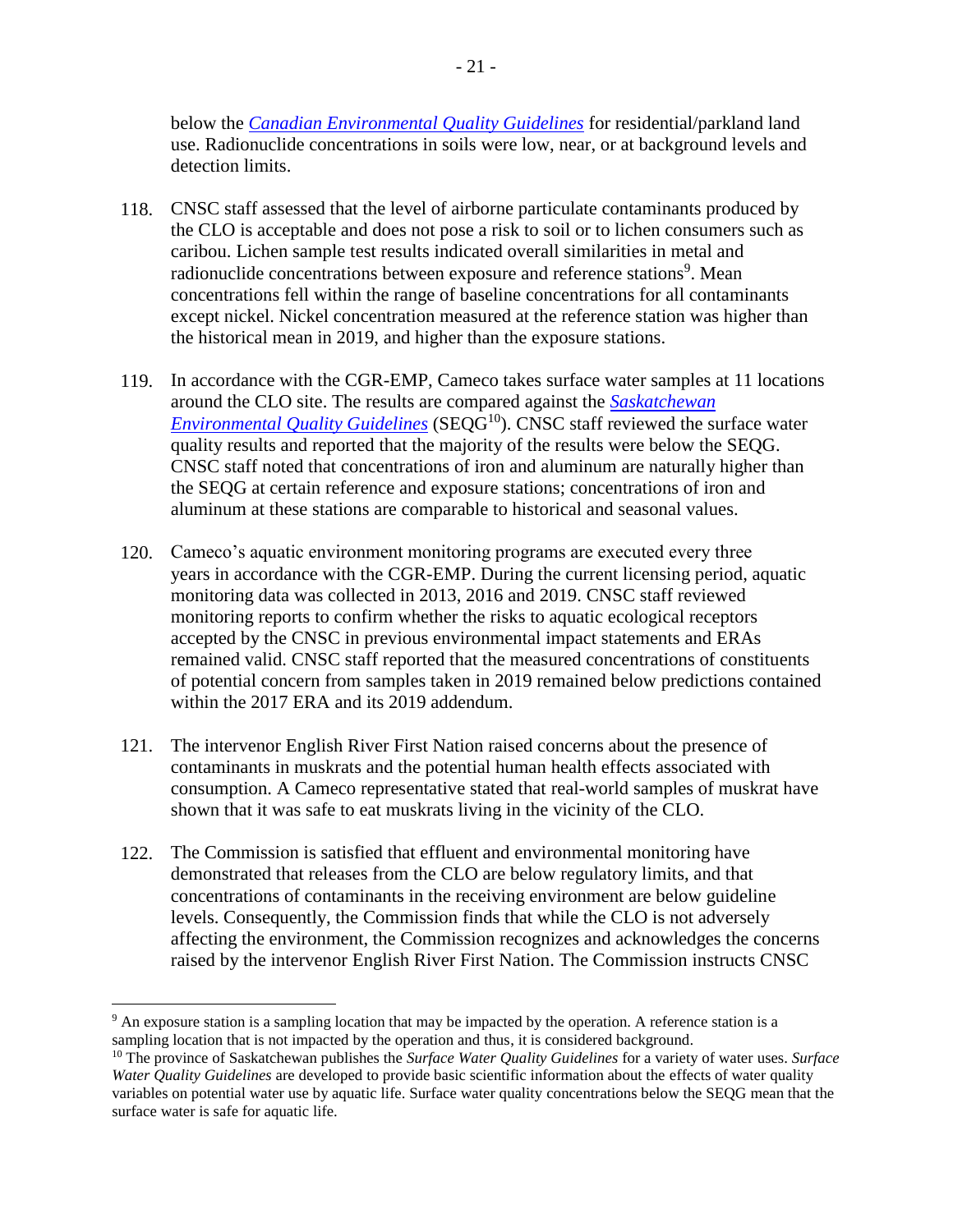staff to meet with the English River First Nation to listen to its concerns and respond to its questions in a meaningful way. Cameco would be well-placed and advised to participate as well, in these efforts to hear and address concerns.

#### Independent Environmental Monitoring Program (IEMP)

- 123. The CNSC has implemented its IEMP in order to verify that the public, Indigenous groups, and the environment around licensed nuclear facilities are safe. It is separate from, but complementary to, the CNSC's ongoing compliance verification program. The IEMP involves taking samples from public areas around the facilities, and measuring and analyzing the amount of radiological and hazardous substances in those samples. The samples are sent to the CNSC's independent laboratory for testing and analysis. CNSC staff's submissions included information regarding IEMP sampling campaign in 2020. The results from the 2020 IEMP campaign are available on the [CNSC website.](https://www.nuclearsafety.gc.ca/eng/resources/maps-of-nuclear-facilities/iemp/cigar-lake.cfm)
- 124. CNSC staff reported that the levels of measured parameters were below available guidelines and CNSC screening levels in all 2020 IEMP samples, with the exception of selenium and polonium-210 in fish. The exceedances of the selenium screening levels occurred in samples collected at both the reference and exposure stations, and therefore, were not attributable to the CLO. Due to the conservative nature of CNSC's screening levels, CNSC staff reported that the consumption of surface water, fish, Labrador tea and blueberries is not expected to result in any adverse health effects from radiological or hazardous contaminants.
- 125. The Commission is satisfied with the IEMP campaigns in northern Saskatchewan related to this licence renewal. The Commission wishes to see CNSC staff increase its consideration of Indigenous knowledge in future IEMP campaigns to provide environmental data relevant to local Indigenous communities.

## <span id="page-26-0"></span>*4.9.4 Protection of the Public*

- 126. Cameco is required to demonstrate that the health and safety of the public and Indigenous groups are protected from exposures to hazardous and radioactive nuclear substances released from the CLO. The effluent and environmental monitoring programs currently conducted by Cameco at the CLO are used to confirm that releases of hazardous substances do not result in environmental concentrations that may affect public health.
- 127. The Commission is satisfied that radiation monitoring results verified that the dose to the public resulting from operations the CLO was below the annual dose limit of 1 mSv per year for any member of the public. The Commission is also satisfied that monitoring has shown that Cameco has controlled the releases of non-radiological contaminants throughout the current licence period, and that releases from the CLO did not adversely impact the quality of the local environment.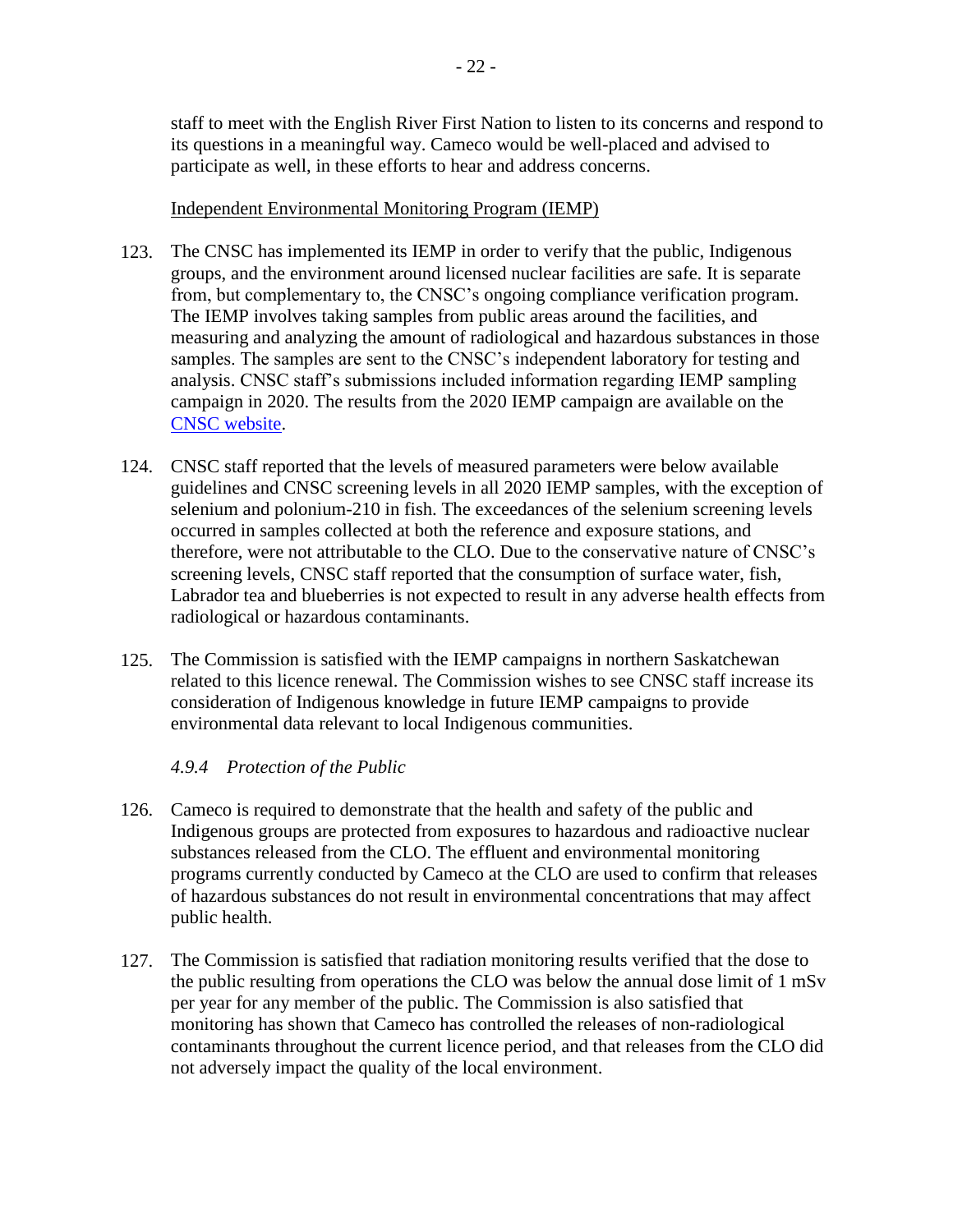#### <span id="page-27-0"></span>*4.9.5 Conclusion on Environmental Protection*

- 128. The Commission is satisfied that the information provided with respect to environmental protection was acceptable and thorough. The Commission notes that the NSCA provides a strong regulatory framework for environmental protection and the health and safety of persons.
- 129. The Commission is of the view that that Cameco has and will continue to have adequate programs in place for the control of effluent and emissions at the CLO to protect the environment and meet regulatory requirements. The Commission is satisfied that environmental monitoring completed by Cameco and by CNSC staff demonstrates that the public and the environment around the CLO site remain protected. The Commission is satisfied that the EMS in place at the CLO meets the requirements set out in REGDOC-2.9.1.
- 130. The Commission is satisfied that the ERA for the CLO was carried out in accordance with regulatory requirements. The Commission is of the view that the ERA demonstrates that Cameco is adequately protecting the environment in the vicinity of the CLO site, and that Cameco has adequate programs in place to mitigate risk to members of the public from operations at the CLO.
- 131. The Commission concludes that the measures implemented at the CLO are adequate for the purposes of environmental protection of aquatic species under the NSCA. The Commission is also satisfied that a search within the *[Species at Risk Public Registry](http://www.sararegistry.gc.ca/)* and a review of the *[Aquatic Species at Risk Map](https://www.dfo-mpo.gc.ca/species-especes/sara-lep/map-carte/index-eng.html)* developed by Fisheries and Oceans Canada confirmed the absence of federally-listed aquatic species at risk in the area.
- 132. Based on the above, the Commission finds it reasonable to conclude that the health and safety of persons and the environment will continue to be adequately protected throughout the proposed licence period.

#### <span id="page-27-1"></span>**4.10 Emergency Management and Fire Protection**

- 133. The emergency management and fire protection SCA covers the emergency preparedness programs and plans in place to respond to emergencies and non-routine conditions. Per the UMMR and GNSCR, Cameco's application included information on its emergency management and fire protection programs. Throughout the current licence period, CNSC staff rated Cameco's performance in this SCA as "satisfactory."
- 134. Per its current licence conditions 10.1 and 10.2, Cameco is required to maintain and implement emergency management and fire protection programs. Cameco submitted that the emergency management and fire protection programs at the CLO are managed by the processes described within the Cigar Lake *Emergency Preparedness and Response Program* (CGR-EPRP) and *Fire Protection Program* (CGR-FPP).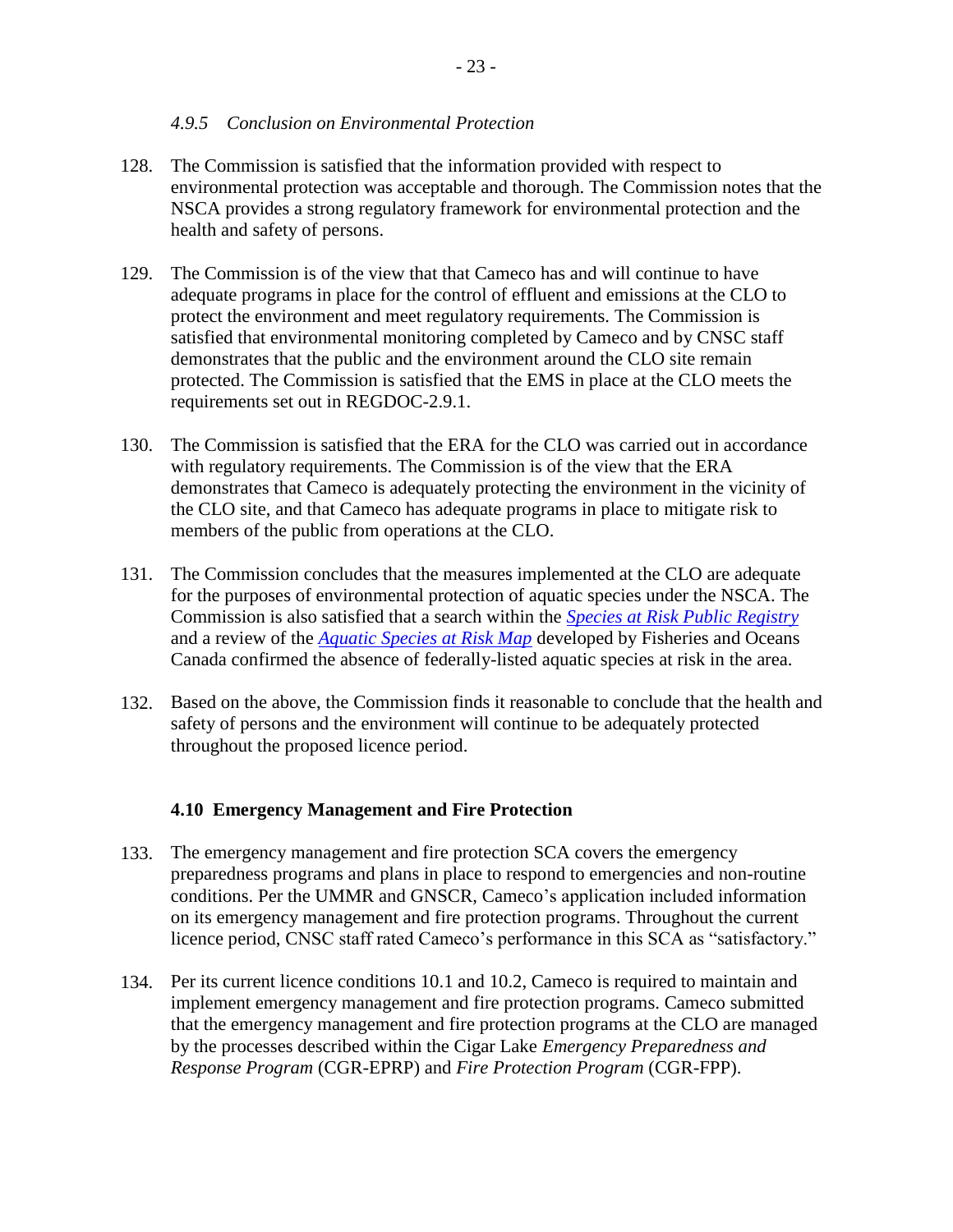#### <span id="page-28-0"></span>*4.10.1 Emergency Management*

- 136. Cameco submitted that the CLO has approximately 60 emergency responders. In 2019, Cameco set the expectation that all emergency responders would work towards certification on both the emergency response team and the mine rescue team. New members are certified for underground mine rescue by the provincial Mine Rescue Coordinator. As required by the CNSC and also by Saskatchewan's *[The Mines](https://pubsaskdev.blob.core.windows.net/pubsask-prod/110687/S15-1r8.pdf)  [Regulations,](https://pubsaskdev.blob.core.windows.net/pubsask-prod/110687/S15-1r8.pdf) 2018*, Cameco must train emergency response team members. Cameco utilizes classroom and field training as well as drills and exercises to ensure the preparedness of licenced personnel and emergency responders. Cameco submitted that emergency response plan training is also provided to all new employees.
- 137. CNSC staff reported that Cameco has an acceptable emergency preparedness and response program in place at the CLO that meets CNSC regulatory and performance requirements. The program identifies the onsite emergency response organization members and their responsibilities for responding to emergencies. The program also specifies the required equipment to be used in responding to emergencies, maintenance of equipment and detailed response procedures.
- 138. The Saskatchewan Health Authority (SHA) representative recognized Cameco's proactive response to the COVID-19 pandemic and the activation of Cameco's existing pandemic plan. The SHA representative noted that Cameco routinely communicated with the SHA to modify its pandemic response as needed.
- 139. The Commission is satisfied that Cameco has effective emergency management measures in place at the CLO. The Commission also acknowledges Cameco's response to the COVID-19 pandemic.

#### <span id="page-28-1"></span>*4.10.2 Fire Protection*

- 140. Cameco reported that a third-party consultant completed fire hazard assessments (FHA) for the CLO in 2012 and 2020. The objective of a FHA is to demonstrate that the impact of potential fires at the CLO on people, equipment, buildings and the environment are within acceptable limits. The 2020 FHA update did not identify any significant fire protection issues at the CLO.
- 141. CNSC staff reported that the CGR-FPP meets regulatory requirements and complies with the requirements of the *[National Fire Code of Canada, 2010](https://nrc-publications.canada.ca/eng/view/object/?id=ccf4fe55-1e9b-4758-9c55-bf24614295ff)* and the *[National](https://nrc-publications.canada.ca/eng/view/object/?id=cbd245df-bc91-4033-a538-fb20fcf536a1)  [Building Code of Canada, 2010](https://nrc-publications.canada.ca/eng/view/object/?id=cbd245df-bc91-4033-a538-fb20fcf536a1)*.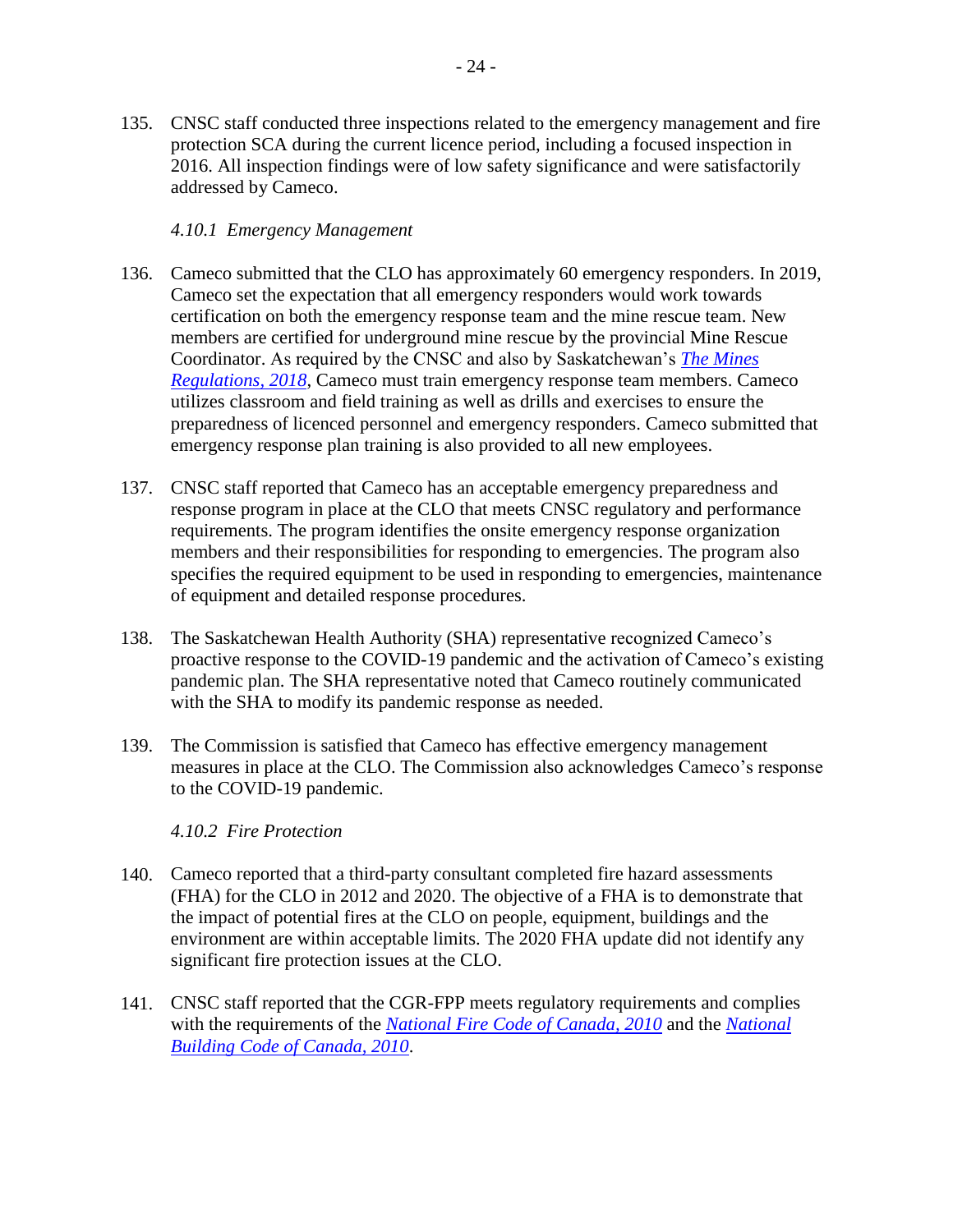- 142. On the topic of fire preparedness at the CLO, a Cameco representative stated that the CLO has firefighting equipment equivalent to that of a municipal fire department, and that emergency responders receive extensive and routine training on site. Facilities across the site are equipped with fire alarms and communication systems to enact the emergency response team. Cameco engages third party consultants to assess compliance with the *National Fire Code* and *National Building Code*.
- 143. Asked about potential radiation hazards associated with a fire on site, CNSC staff stated that all nuclear devices on site are fire-rated and that Cameco staff are trained on how to handle each device in case of a fire. CNSC staff noted that the facility is also designed to contain ore slurry in the case of a slurry tank failure.
- 144. The Commission is satisfied that Cameco has an adequate fire protection program in place at the CLO that meets regulatory requirements.

#### <span id="page-29-0"></span>*4.10.3 Conclusion on Emergency Management and Fire Protection*

145. The Commission is satisfied that that Cameco's emergency preparedness and fire protection programs for the CLO meet regulatory requirements. The Commission is also satisfied that the emergency response and fire protection measures that are in place at the CLO will continue to be in place during the proposed licence period. On that basis, the Commission concludes that Cameco has adequate measures in place at the CLO to ensure the protection of workers, members of the public and the environment over the proposed licence term.

#### <span id="page-29-1"></span>**4.11 Waste Management**

- 146. The waste management SCA covers internal waste-related programs that form part of the facility's operations up to the point where the waste is removed from the facility to a separate waste management facility. Per the UMMR and GNSCR, Cameco's application included information related to its waste management program. CNSC staff assessed Cameco's performance in this SCA as "satisfactory" throughout the current licence term.
- 147. Per its current licence condition 11.1, Cameco is required to implement and maintain a waste management program at the CLO. Cameco submitted that waste management activities at the CLO are managed through the Cigar Lake *Waste Management Program* (CGR-WMP). Quantities of wastes produced, recycled, stored and disposed of, and the locations used for waste storage and disposal, are tracked as part of the CGR-WMP.
- 148. During the licence period CNSC staff conducted seven inspections related to the waste management SCA, including a focused inspection in 2018. The focused inspection did not identify any non-compliances related to the waste management program. CNSC staff reported that Cameco had adequately addressed all non-compliances and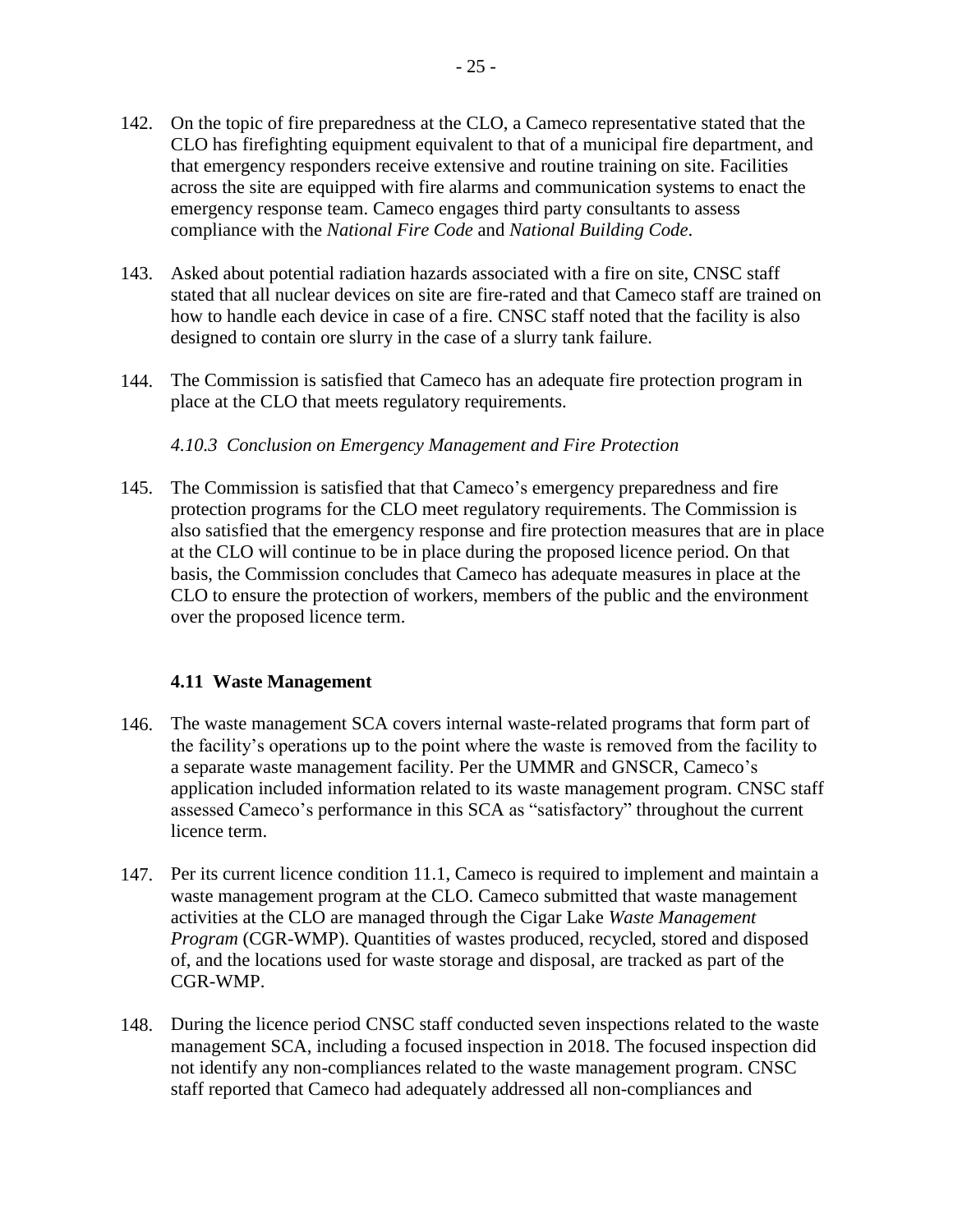recommendations identified during the licence period and that Cameco's CLO waste management program meets regulatory requirements.

- 149. During the current licence term, Cameco reduced the amount of non-contaminated solid waste disposed of at the domestic landfill. Recycling efforts, coupled with a reduction in construction waste, reduced annual non-contaminated solid waste disposed of at the landfill from  $6,680 \text{ m}^3$  in 2013 to 3,210 m<sup>3</sup> in 2019.
- 150. In relation to Orano's intervention [\(CMD 21-H2.10\)](https://www.nuclearsafety.gc.ca/eng/the-commission/hearings/cmd/pdf/CMD21/CMD21-H2-10.pdf), the Commission enquired about the responsibility for the tailings coming from the CLO. CNSC staff reported that the CLO's ore was processed into a slurry form before being transported to Orano's McClean Lake. CNSC staff added that once the ore slurry enters the McClean Lake system, Orano becomes responsible for maintaining and managing that material to the end of life, as specified in each licensee's *Licence Conditions Handbook*.
- 151. The Commission concludes that Cameco has implemented a program to safely manage waste at the CLO in accordance with regulatory requirements. On that basis, the Commission is of the view that Cameco will continue to meet regulatory requirements and expectations in the proposed licence period.

## <span id="page-30-0"></span>**4.12 Security**

- 152. The security SCA covers the programs required to implement and support the security requirements stipulated in the regulations, the licence, orders or in expectations for the facility or activity. Per the GNSCR and UMMR, Cameco's application included information on its security program. Throughout the current licence term, CNSC staff rated Cameco's performance in this SCA as "satisfactory".
- 153. Per its current licence condition 12.1, Cameco is required to implement and maintain a security program. Cameco submitted that the Cigar Lake *Security Program* (CGR-SP) is in place to prevent the loss or theft of nuclear materials and substances and to prevent the interference of safe activities at the CLO. Cameco reported that there were no significant security related incidents at the CLO during the current licence term.
- 154. CNSC staff conducted two inspections related to the security SCA during the licence period. No non-compliances were identified related to this SCA. CNSC staff reported that Cameco has implemented a security program at CLO that meets regulatory requirements including the specifications of [CNSC REGDOC-2.12.3,](http://nuclearsafety.gc.ca/eng/acts-and-regulations/regulatory-documents/published/html/regdoc2-12-3-v2-1/index.cfm) *Security of [Nuclear Substances: Sealed Sources and Category I, II and III Nuclear Material,](http://nuclearsafety.gc.ca/eng/acts-and-regulations/regulatory-documents/published/html/regdoc2-12-3-v2-1/index.cfm)*  [Version 2.1](http://nuclearsafety.gc.ca/eng/acts-and-regulations/regulatory-documents/published/html/regdoc2-12-3-v2-1/index.cfm)*.*
- 155. With respect to how site security is maintained at the CLO, a Cameco representative stated that security measures include routine threat and vulnerability assessments as well as site access control. The CLO site is only accessible by plane or by a single road. All individuals arriving by plane must be approved to board the flight. The road leading to the site has an access gate that is always staffed. CNSC staff confirmed that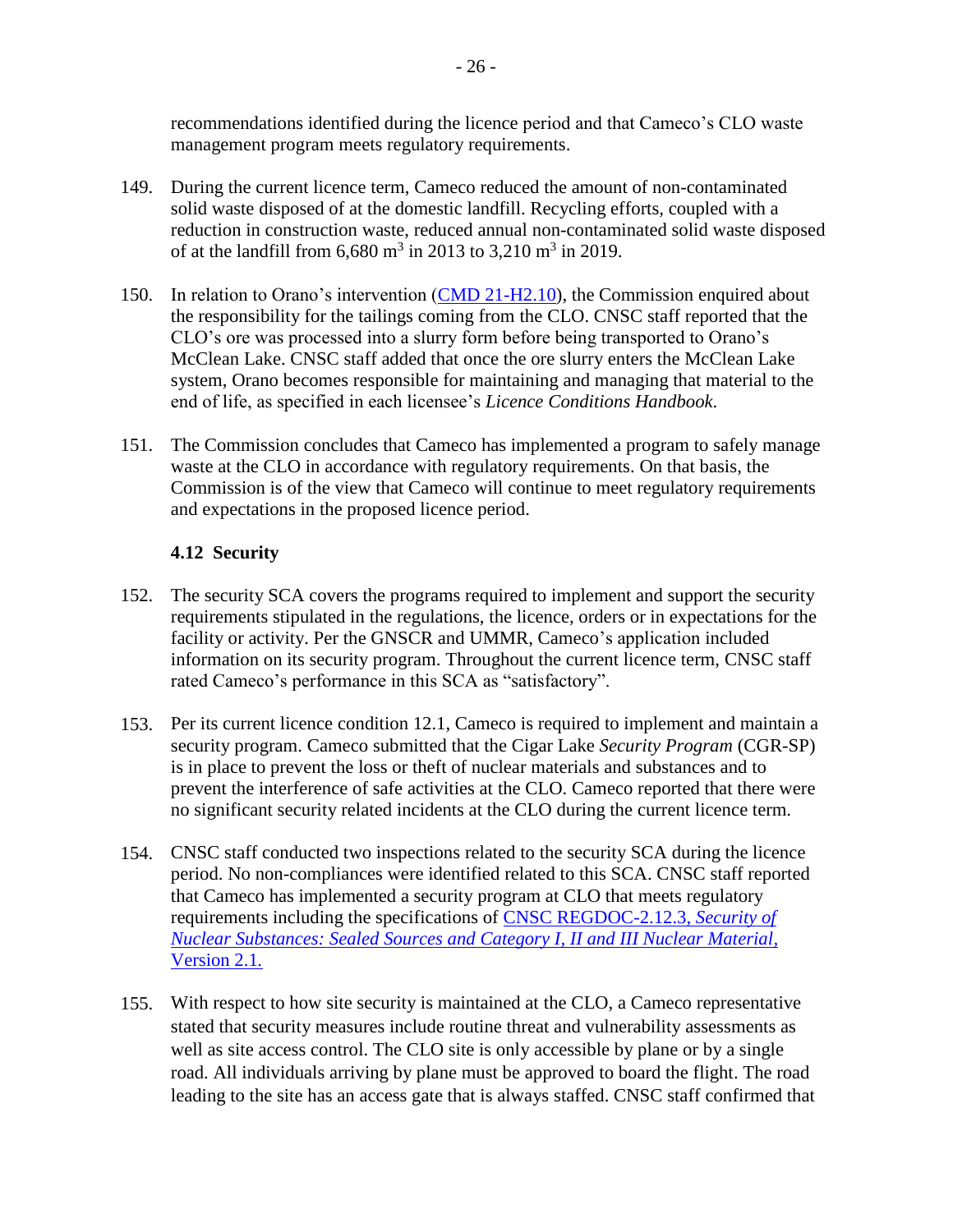Cameco's site security plan for the CLO is satisfactory, and noted that the CLO is considered a low-risk site.

156. The Commission is satisfied that that Cameco's security program for the CLO meets regulatory requirements, and finds that Cameco has made adequate provision for ensuring the physical security of the CLO. On that basis, the Commission concludes that Cameco has measures in place at the CLO to make adequate provision for security during the proposed licence period.

#### <span id="page-31-0"></span>**4.13 Safeguards and Non-Proliferation**

- 157. Pursuant to the [Treaty on the Non-Proliferation of Nuclear Weapons](https://www.un.org/disarmament/wmd/nuclear/npt/) (NPT), Canada has entered into a Comprehensive Safeguards Agreement and an Additional Protocol (safeguards agreements) with the International Atomic Energy Agency (IAEA). The safeguards and non-proliferation SCA covers the programs and activities required for the implementation of the obligations arising from the Canada / IAEA safeguards agreements, as well as all other measures arising from the NPT and bilateral nuclear cooperation agreements. The objective of these agreements is for the IAEA to provide credible assurance on an annual basis to Canada and to the international community that all declared nuclear material is in peaceful, non-explosive uses and that there are no undeclared nuclear material or activities in this country. The scope of the nonproliferation program for uranium mines is limited to the tracking and reporting of foreign obligations and origins of nuclear material.
- 158. Per its current licence condition 13.1, Cameco is required to implement and maintain a safeguards program. Cameco is required by the GNSCR to take all necessary measures to facilitate Canada's compliance with any applicable safeguards agreements. Per the GNSCR, Cameco's application included information on its safeguards program. Cameco submitted that it meets its safeguards obligations.
- 159. CNSC staff determined that Cameco's program for safeguards and non-proliferation at the CLO meets regulatory requirements, including the requirements of [REGDOC-](http://www.nuclearsafety.gc.ca/eng/acts-and-regulations/consultation/comment/regdoc2-13-1.cfm)2.13.1, *[Safeguards and Nuclear Material Accountancy](http://www.nuclearsafety.gc.ca/eng/acts-and-regulations/consultation/comment/regdoc2-13-1.cfm)*. CNSC staff reported that a request for complementary access to the CLO was received from the IAEA in May 2016, and that assistance was provided to the IAEA to access the CLO on May 18 and 19, 2016. No issues were identified by the IAEA during the visit. CNSC staff rated Cameco's performance in this SCA as "satisfactory" throughout the current licence period.
- 160. The Commission is satisfied that Cameco's program for safeguards and nonproliferation at the CLO meets regulatory requirements The Commission finds that Cameco has implemented necessary measures in the areas of safeguards and nonproliferation at the CLO. On that basis, the Commission finds it reasonable to conclude that Cameco will continue to make adequate provision for the maintenance of national security and measures required to implement international obligations to which Canada has agreed during the proposed licence period.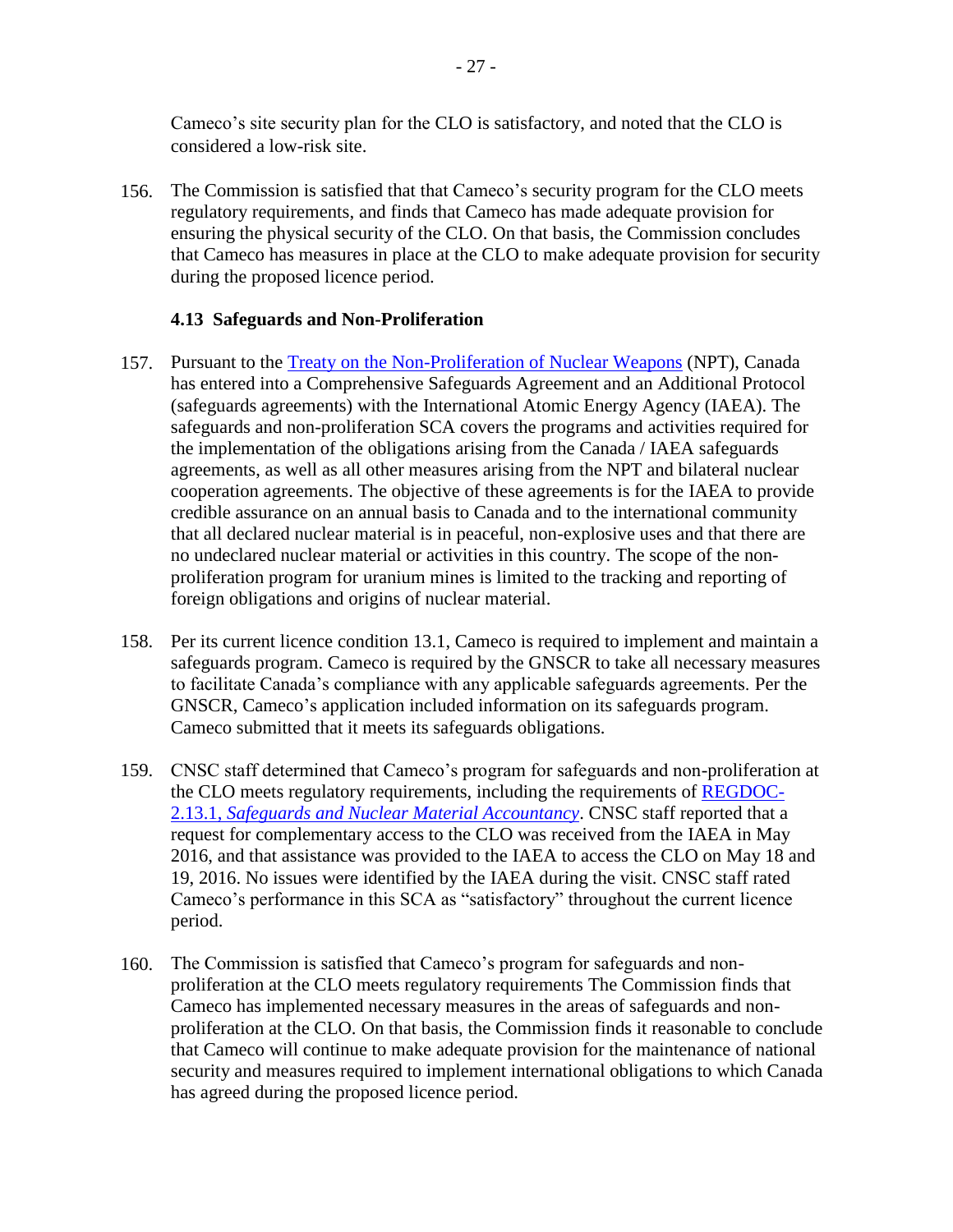#### <span id="page-32-0"></span>**4.14 Packaging and Transport**

- 161. The packaging and transport SCA covers the safe packaging and transport of nuclear substances and radiation devices to and from the licensed facility. The licensee must meet the requirements of the *[Packaging and Transport of Nuclear Substances](https://laws-lois.justice.gc.ca/eng/regulations/SOR-2015-145/index.html)  [Regulations, 2015](https://laws-lois.justice.gc.ca/eng/regulations/SOR-2015-145/index.html)* (PTNSR 2015) and *[Transport Canada's Transportation of](https://laws-lois.justice.gc.ca/eng/regulations/SOR-2001-286/index.html)  [Dangerous Goods Regulations](https://laws-lois.justice.gc.ca/eng/regulations/SOR-2001-286/index.html)* (TDG Regulations) for all shipments. Per the GNSCR and UMMR, Cameco's application included information on the proposed methods for transporting nuclear substances and hazardous substances. CNSC staff rated Cameco's performance in this SCA as "satisfactory" throughout the current licence period.
- 162. Per its current licence condition 14.1, Cameco is required to implement and maintain a packaging and transport program. Cameco submitted that the Cigar Lake *Transportation Program* (CGR-TP) describes the methods and practices utilized for transportation of bulk commodities, freight, ore slurry and waste materials to and from the CLO.
- 163. CNSC staff conducted six inspections related to the packaging and transport SCA during the current licence term, including a focused inspection in 2018. CNSC staff reported that Cameco satisfactorily addressed all inspection findings. CNSC staff assessed that Cameco has an effective program for the safe packaging and transport of radioactive materials at the CLO that meets regulatory requirements.
- 164. Cameco submitted that there were four reportable packaging and transport incidents at the CLO during the current licence term. Cameco stated that it investigated the incidents and implemented corrective actions to prevent reoccurrence. CNSC staff reported that none of the incidents resulted in health or radiological effects or releases to the environment. CNSC staff was satisfied with the corrective actions taken by Cameco.
- 165. Asked about the safety checks completed prior to transporting ore slurry to the McClean Lake Operation, a Cameco representative explained that the transportation containers undergo external visual and radiological assessments prior to leaving the CLO site.
- 166. The Commission concludes that Cameco has implemented a program to safely package and transport nuclear substances and hazardous substances in accordance with regulatory requirements. On that basis, the Commission is of the view that Cameco will continue to meet regulatory requirements and expectations in the proposed licence period.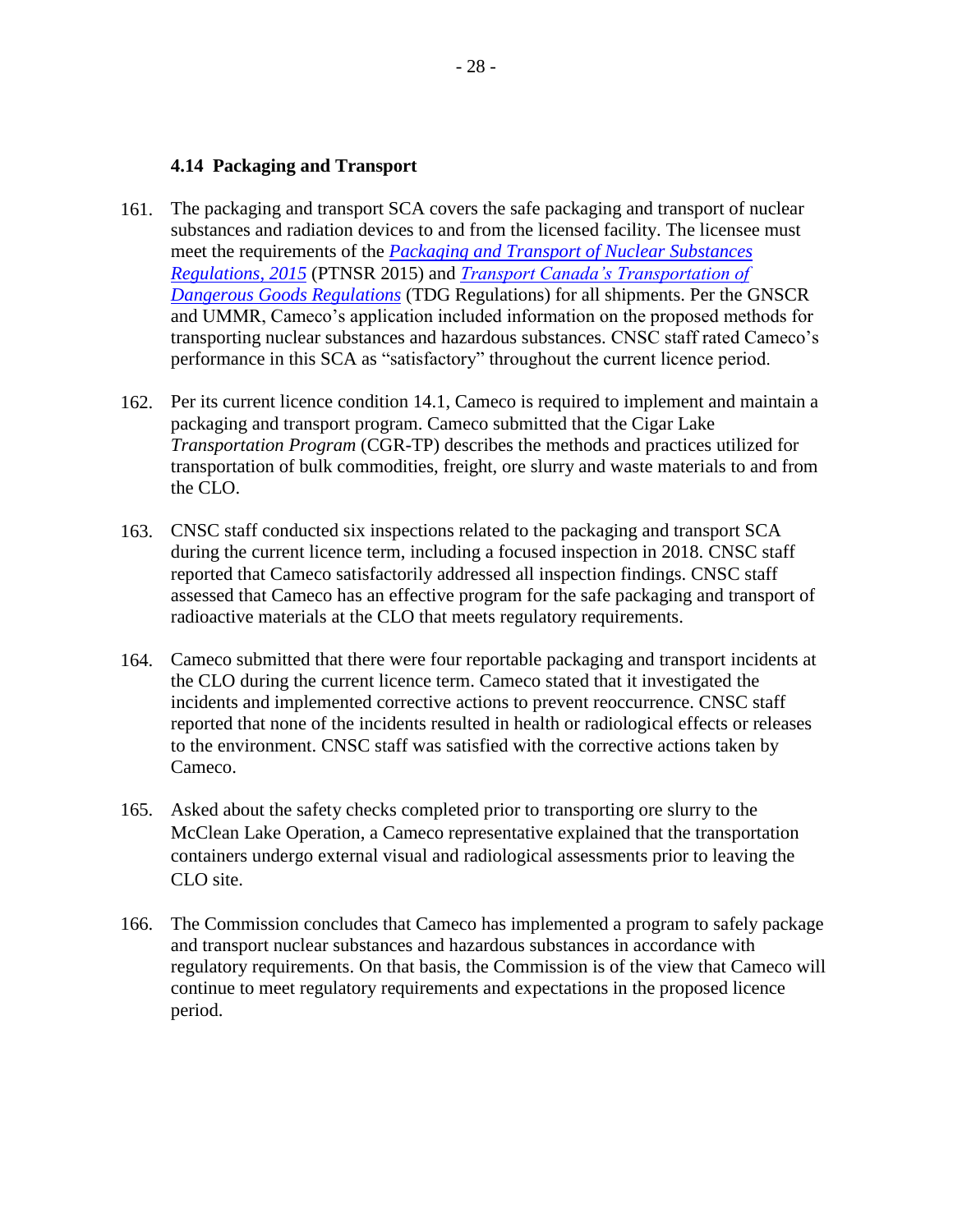## <span id="page-33-0"></span>**4.15 CNSC Participant Funding Program**

- 167. The Commission assessed the information CNSC staff provided regarding the CNSC's [Participant Funding Program](http://www.nuclearsafety.gc.ca/eng/the-commission/participant-funding-program/index.cfm) (PFP) as it related to this matter. CNSC staff submitted that, in [October 2020,](http://www.nuclearsafety.gc.ca/eng/the-commission/participant-funding-program/opportunities/2020pfp-funding-renewal-cameco-cigar-lake.cfm) up to \$100,000 in funding to participate in this licensing process was made available to Indigenous groups, members of the public and other stakeholders to review Cameco's licence renewal application and associated documents, and to provide the Commission with value-added information through topic-specific interventions.
- 168. A Funding Review Committee (FRC), independent of the CNSC, recommended that [four applicants](http://www.nuclearsafety.gc.ca/eng/the-commission/participant-funding-program/opportunities/pfp-funding-decision-cig.cfm) be provided with up to \$109,094 in participant funding. These applicants were required, by virtue of being awarded participant funding, to submit a written intervention and make an oral presentation at the public hearing. Participant funding was awarded to the following recipients:
	- Ya'thi Nene Land and Resource Office
	- Canadian Nuclear Workers' Council
	- Métis Nation-Saskatchewan
	- English River First Nation
- 169. The Commission is satisfied that Indigenous groups, members of the public and other stakeholders were properly notified of Cameco's application and were provided with sufficient information on how to participate in the license renewal process. The Commission notes that PFP was made available to Indigenous communities and the public to support their participation.

#### <span id="page-33-1"></span>**4.16 Indigenous Consultation and Engagement**

170. Indigenous consultation and engagement are not part of an SCA but remain an important component of the CNSC regulatory framework. These components of the regulatory framework address issues such as the CNSC's own efforts toward reconciliation and discharge of the common law duty to consult with Indigenous peoples pursuant to section 35 of the *[Constitution Act, 1982](https://laws-lois.justice.gc.ca/eng/const/index.html)*, as well as the licensee's Indigenous engagement activities.

#### <span id="page-33-2"></span>*4.16.1 Indigenous Consultation*

171. The common law duty to consult with Indigenous peoples applies when the Crown contemplates action that may adversely affect established or potential Indigenous and/or treaty rights. The CNSC, as an agent of the Crown and as Canada's nuclear regulator, recognizes and understands the importance of building relationships and engaging with Canada's Indigenous peoples. The CNSC ensures that its licensing decisions under the NSCA uphold the honour of the Crown and considers Indigenous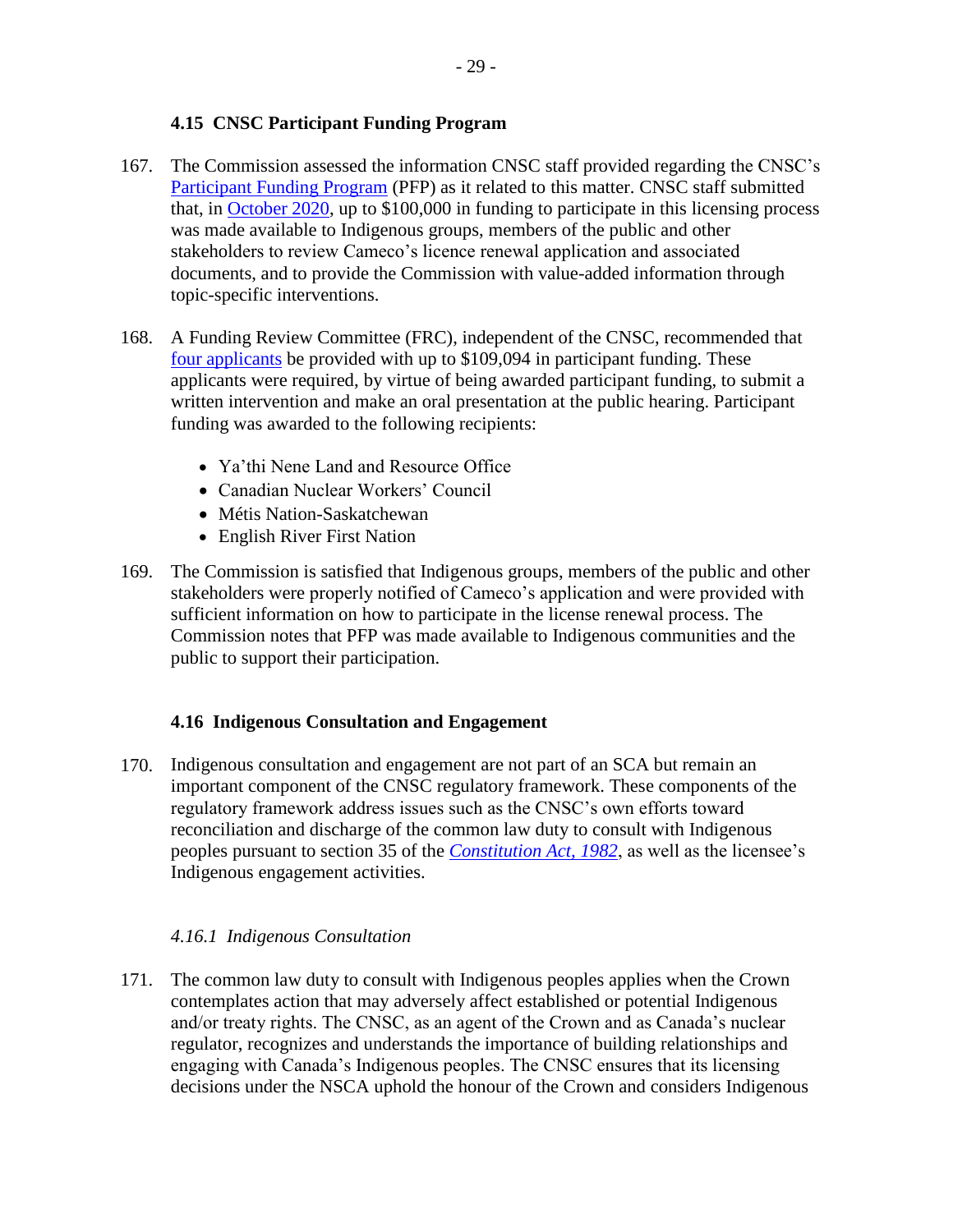peoples' potential or established Indigenous and/or treaty rights pursuant to section 35 of the *[Constitution Act, 1982](https://laws-lois.justice.gc.ca/eng/Const/page-15.html#h-38)*.

- 172. The duty to consult is engaged wherever the Crown has "knowledge, real or constructive, of the potential existence of an Aboriginal right or title and contemplates conduct that might adversely affect it".<sup>11</sup> Licensing decisions of the Commission, where Indigenous interests may be adversely impacted, can engage the duty to consult, and the Commission must be satisfied that the duty has been met prior to making the relevant licensing decision.
- 173. CNSC staff submitted that the duty to consult is not engaged by this decision because the proposed licence renewal would not cause any adverse impacts to any established or potential Indigenous and/or treaty rights. As Cameco is currently not proposing any changes to its CLO facility and operations, the Commission concludes that the renewal of existing authorized activities under this proposed licence does not give rise to novel adverse impacts that engage the consultation duty.

#### <span id="page-34-0"></span>*4.16.2 Indigenous Engagement*

174. The Commission assessed the adequacy of Indigenous engagement activities with respect to the matter of this licence renewal application. The Commission considered information regarding activities carried out independently by both CNSC staff and Cameco.

#### Indigenous engagement by CNSC staff

- 175. CNSC staff submitted that it encouraged Indigenous communities' participation in this hearing process and provided information about the availability of participant funding to facilitate participation and details on how to participate. CNSC staff also submitted that it had sent letters of notification in October 2020 to the following identified First Nation and Métis groups who may have an interest in Cameco's licence renewal for the  $CLO:$ 
	- English River First Nation
	- Hatchet Lake First Nation
	- Black Lake First Nation
	- Fond-du-Lac Denesuline First Nation
	- Lac La Ronge Indian Band
	- Métis Nation of Saskatchewan
	- Ya'thi Néné Land and Resource Office
	- Prince Albert Grand Council

 $\overline{a}$ <sup>11</sup> *Haida Nation v. British Columbia (Minister of Forests)*, 2004 SCC 73 at para 35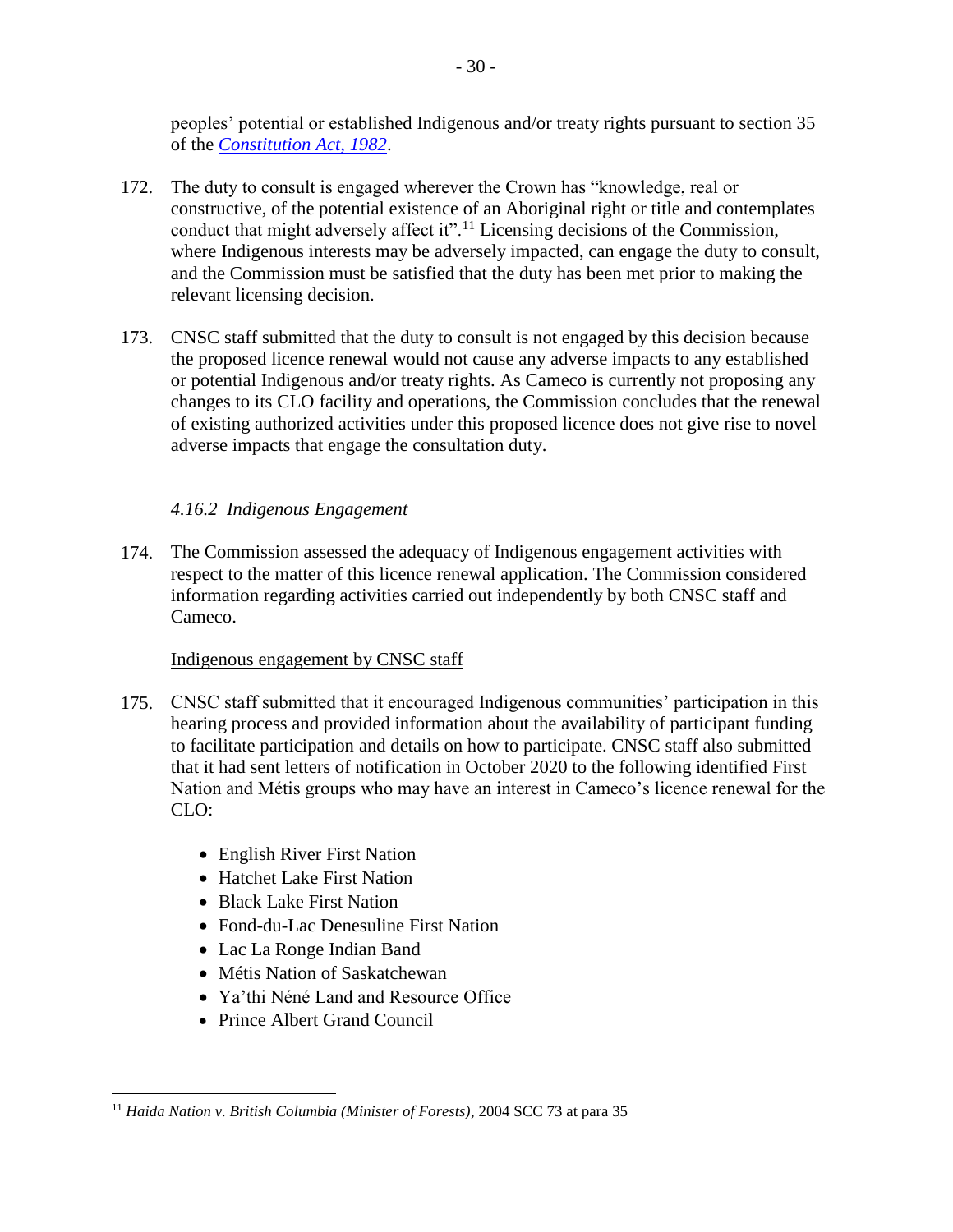- 176. In their intervention [\(CMD 21-H2.31\)](https://www.nuclearsafety.gc.ca/eng/the-commission/hearings/cmd/pdf/CMD21/CMD21-H2-31.pdf), the Métis Nation Saskatchewan (MN-S) expressed concern with regard to CNSC staff's engagement efforts. The MN-S questioned whether CNSC staff had relied on Cameco to satisfy its Indigenous consultation obligations. CNSC staff clarified that no procedural aspects of consultation or engagement were formally delegated to Cameco. The Commission recognizes that CNSC staff and Cameco conducted independent engagement activities.
- 177. The Commission asked CNSC staff to explain how it determines the scope of and conducts its Indigenous engagement activities. CNSC staff responded it reviews each licence application to identify which Indigenous groups would be impacted by or have an interest in the request. CNSC staff then notify the identified groups of the proceedings and the opportunities to participate. CNSC staff hold follow-up meetings with interested groups, allow them to express their concerns and work to adequately address those concerns.
- 178. The Commission asked CNSC staff to elaborate on the actions it took to engage the MN-S. CNSC staff stated that it sent a letter to senior leadership of the MN-S to determine which locals should be included as part of the engagement process. CNSC staff held discussions with the MN-S to provide information about participant funding, and offered additional meetings to address specific concerns. CNSC staff noted that it did not receive notice of specific concerns until the MN-S submitted their intervention. CNSC staff emphasized its commitment to continuing to engage with the MN-S to address the concerns raised in their intervention.
- 179. The Ya'thi Néné Land and Resource Office (YNLR) filed an intervention [\(CMD 21-](https://www.nuclearsafety.gc.ca/eng/the-commission/hearings/cmd/pdf/CMD21/CMD21-H2-32.pdf) [H2.32](https://www.nuclearsafety.gc.ca/eng/the-commission/hearings/cmd/pdf/CMD21/CMD21-H2-32.pdf) and [CMD 21-H2.32A\)](https://www.nuclearsafety.gc.ca/eng/the-commission/hearings/cmd/pdf/CMD21/CMD21-H2-32A.pdf) supportive of a 10-year licence renewal while expressing a recommendation for enhanced participation in monitoring and inspection initiatives for its community members. On its database of traditional land use and occupancy, the YNLR representative reported that the database was a snapshot in time from interviewed land users and not designed to track long-term monitoring results. The YNLR representative added that the database was maintained and used to support consultation or engagement efforts.
- 180. The YNLR representative alleged that CNSC staff's conclusion that the CLO had no impacts to Treaty rights was incorrect. The YNLR representative added that there were impacts on many types of land use such as collecting berries, fishing and impacts related to barren-ground caribou migration. The ECCC representative stated that the Canadian Wildlife Service published an updated [recovery strategy for the Canadian](https://www.canada.ca/en/environment-climate-change/services/species-risk-public-registry/recovery-strategies/woodland-caribou-boreal-2019.html)  [woodland caribou population.](https://www.canada.ca/en/environment-climate-change/services/species-risk-public-registry/recovery-strategies/woodland-caribou-boreal-2019.html) The recovery strategy will positively impact the number of barren-ground caribou which are a subpopulation of woodland caribou.
- 181. Asked about community members' concerns related to drinking water quality, the YNLR representative stated that the major issue was the understanding and perception from community members as there was no tangible evidence of decreasing water quality. The YNLR representative added that community members would appreciate better communication and better participation in the water sampling.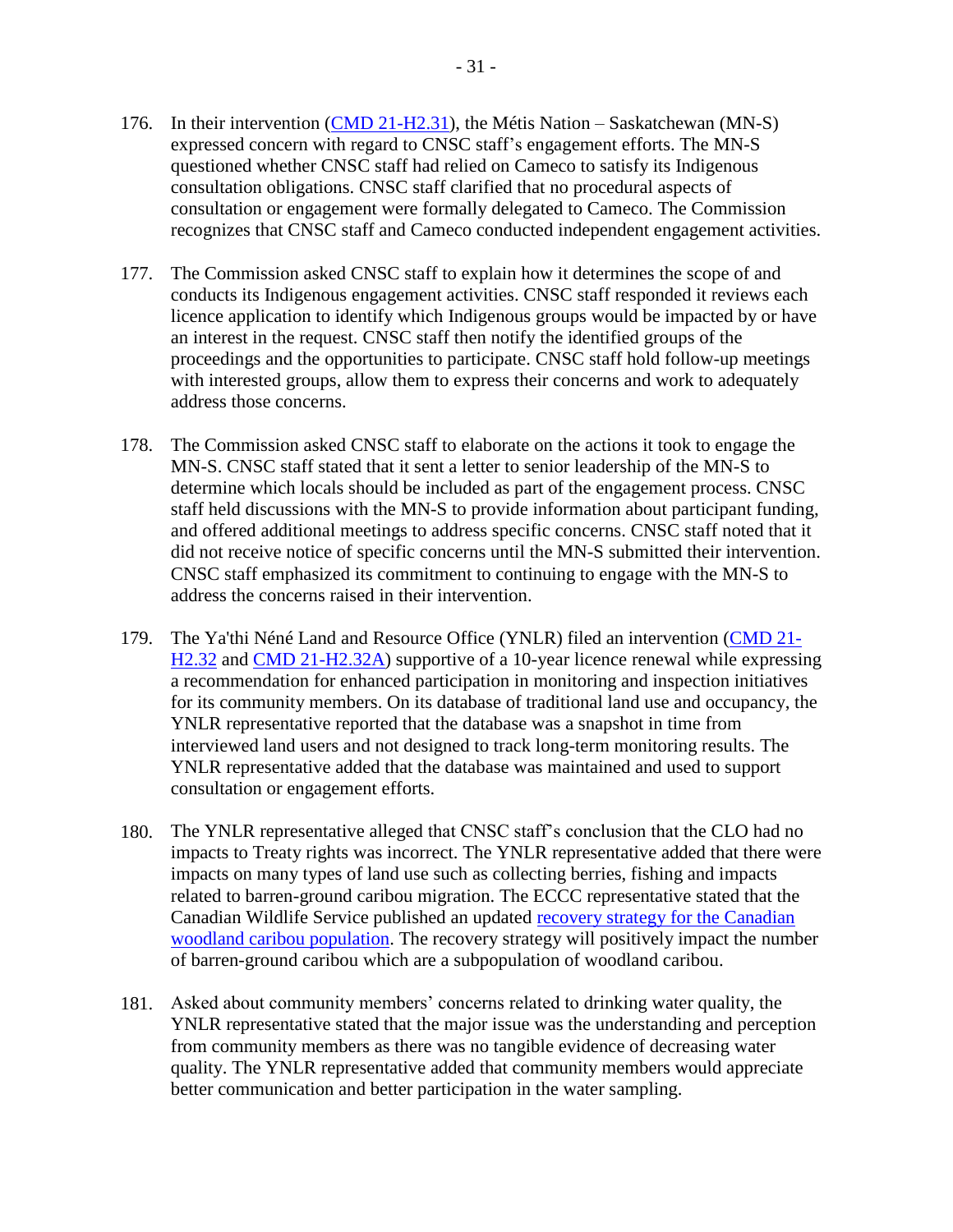- 182. On the same subject, the Commission asked whether CNSC staff had heard those concerns during its engagement with the communities. CNSC staff reported that concerns still exist in many parts of the communities and that CNSC staff had been looking for guidance from YNLR on how to better communicate information and build trust with the communities through regular workshops and outreach sessions. CNSC staff added that, for the IEMP, it engaged with the YNLR through the participant funding program to determine where the water samples would make sense for the communities and that it was planning to perform sampling into one of their communities to demonstrate how water sampling was performed.
- 183. On the transfer of Indigenous knowledge, CNSC staff reported that Indigenous knowledge was unique to each community and that CNSC staff needed to take it on a case-by-case basis relatively to how a specific community wants to share its knowledge. CNSC staff added that it developed an Indigenous knowledge policy framework based on the federal framework for working with Indigenous knowledge that will be posted in the near future.

#### Indigenous engagement by Cameco

- 184. Cameco submitted information with respect to its communication and Indigenous engagement activities with communities in northern Saskatchewan. These include formal agreements such as the Ya'Thi Néné Collaboration Agreement, and the associated Athabasca Joint Engagement and Environment Subcommittee and YNLR. Cameco also provided information with respect to its public information program.
- 185. REGDOC-3.2.2, *[Indigenous Engagement](https://www.nuclearsafety.gc.ca/pubs_catalogue/uploads/REGDOC-3-2-2-Aboriginal-Engagement-version-1.1-eng.pdf)*, Version 1.1 sets out requirements and guidance for licensees whose proposed projects may engage the Crown's duty to consult. CNSC staff submitted that Cameco's licence renewal application does not raise the formal requirements of REGDOC-3.2.2. CNSC staff recognized that Cameco has a well-established engagement and communications program with interested Indigenous groups, and has kept CNSC staff informed of its engagement activities.
- 186. Asked whether there was dialogue with local community members in advance of making uranium [exploration cutlines,](https://www.mndm.gov.on.ca/sites/default/files/line-cutting-activity-e.pdf) the Cameco representative indicated that Cameco was reaching out directly to land and resource users in the Cigar Lake area to discuss upcoming exploration and was also sending an engagement letter with project plans to stakeholders, cabin owners and land and resource users. R. Tsannie, the individual trapping closest to Cigar Lake, filed an intervention [\(CMD 21-H2.14\)](https://www.nuclearsafety.gc.ca/eng/the-commission/hearings/cmd/pdf/CMD21/CMD21-H2-14.pdf) supportive of the CLO licence renewal.
- 187. In relation to the intervention from the Kineepik Métis Local [\(CMD 21-H2.19\)](https://www.nuclearsafety.gc.ca/eng/the-commission/hearings/cmd/pdf/CMD21/CMD21-H2-19.pdf), the Kineepik Métis Local representative reported that community representatives are able to share information and raise concerns with Cameco directly through the Joint Implementation Engagement Subcommittee (JIES). The JIES is a forum developed as a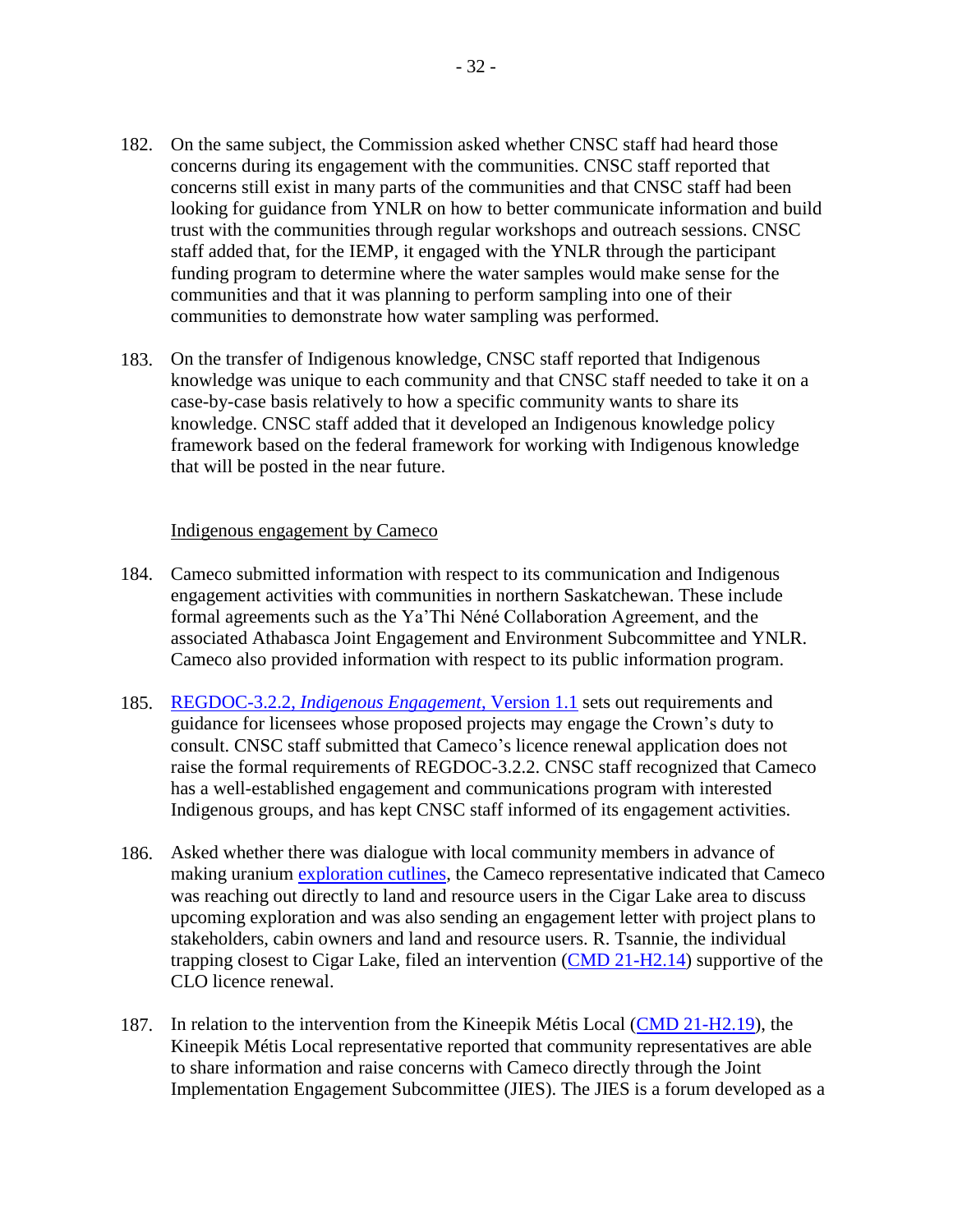result of the collaboration agreement between the Northern Village of Pinehouse, Kineepik Métis Local, Cameco and Orano.

- 188. Asked about further engagement activities with the MN-S, a Cameco representative stated that Cameco plans to schedule a meeting with the MN-S to discuss the recommendations raised in their intervention. The MN-S representative requested Cameco's support to complete a Métis specific traditional land use study. The Commission encourages Cameco follow through with its commitment to meet with the MN-S.
- 189. Asked about the Community-Based Environmental Monitoring Program mentioned in his intervention, Mr. Robillard [\(CMD 21-H2.2\)](https://www.nuclearsafety.gc.ca/eng/the-commission/hearings/cmd/pdf/CMD21/CMD21-H2-2.pdf) stated that Elders and land users came to the surveys to share information on hunting sites and fishing areas and provided samples from animals, fish, berries, birds or medicinal plants to be analysed. Mr. Robillard added that community members were generally satisfied with the information; however the translation of the technical terms of the findings and the reporting back to the community members could be improved.
- 190. Further on community concern regarding water quality around the CLO, the Cameco representative explained that the [Eastern Athabasca Regional Monitoring Program](https://www.earmp.ca/#:~:text=The%20Eastern%20Athabasca%20Regional%20Monitoring%20Program%20(EARMP)&text=One%20of%20the%20primary%20goals,management%20practices%20in%20the%20region.) and the [Community-Based Environmental Management Program](https://www.cameconorth.com/environment/monitoring) were regional monitoring programs that involve community participation and provided a venue for discussion around community impacts. The Cameco representative added that those programs collected samples of country foods and water in the vicinity of the seven Athabasca Basin communities with the direct involvement of community residents in the sample collection.

## <span id="page-37-0"></span>*4.16.3 Conclusion on Indigenous Consultation and Engagement*

- 191. Based on the information presented on the record for this hearing, the Commission is satisfied that this licence renewal would not cause adverse impacts to any potential or established Indigenous and/or treaty rights. The Commission concludes that the engagement and outreach activities taken for the review of the CLO licence renewal application have been adequate.<sup>12</sup>
- 192. The Commission acknowledges CNSC staff's efforts on behalf of the Commission, as well as Cameco's ongoing engagement and collaboration with interested Indigenous groups. The Commission is satisfied with the progress made by CNSC staff, as well as Cameco, in addressing the concerns raised by YNLR, and encourages greater communities' involvement.
- 193. The Commission would like to thank those who participated in this hearing and encourages CNSC staff and Cameco to continue ongoing engagement and outreach

 $\overline{a}$ <sup>12</sup> *Rio Tinto Alcan v. Carrier Sekani Tribal Council,* 2010 SCC 43[2010] 2 S.C.R. 650 at paras 45 and 49.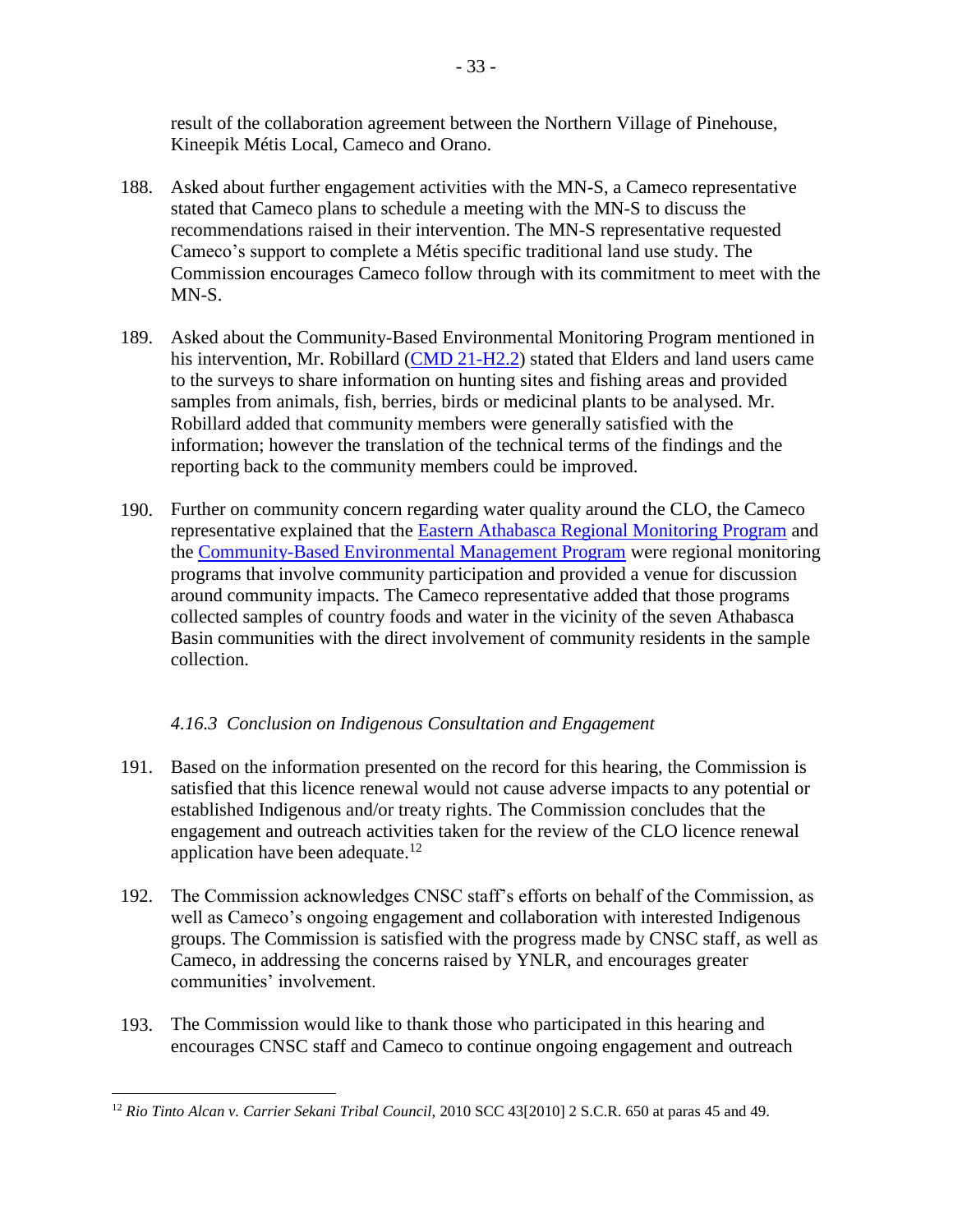activities with Indigenous communities and members of the public that have an interest in the CLO.

#### <span id="page-38-0"></span>**4.17 Public Information and Disclosure**

- 194. The Commission assessed the adequacy of Cameco's public information and disclosure program (PIDP) for the CLO. Per the GNSCR and UMMR, Cameco's application included information on its public information program for the CLO.
- 195. Per its current licence condition G.4, Cameco is required to implement and maintain a public information and disclosure program for the CLO. Cameco's PIDP is also required to meet the specifications of *[REGDOC-3.2.1, Public Information and](http://www.nuclearsafety.gc.ca/eng/acts-and-regulations/regulatory-documents/published/html/regdoc3-2-1/index.cfm)  [Disclosure.](http://www.nuclearsafety.gc.ca/eng/acts-and-regulations/regulatory-documents/published/html/regdoc3-2-1/index.cfm)* Cameco submitted that the Cigar Lake *Public Information Program* (CGR-PIP) is in place to inform the public on a timely basis of facility activities and its anticipated effects on the environment and public health. The Cameco public disclosure protocol is available on its [website.](https://www.cameconorth.com/about/public-disclosure) CNSC staff submitted that Cameco's PIDP for the CLO meets regulatory requirements.
- 196. Cameco submitted that the primary audience for the CGR-PIP is the rights-bearing First Nation and Métis communities and municipalities of the Athabasca Basin that are located in the vicinity of the site. Specifically, these communities are:
	- Black Lake Denesuline First Nation
	- Fond du Lac Denesuline First Nation
	- Hatchet Lake Denesuline First Nation
	- Northern Settlement of Camsell Portage
	- Northern Hamlet of Stony Rapids
	- Northern Settlement of Uranium City
	- Northern Settlement of Wollaston Lake

Cameco considers the general public of the Northern Administrative District and the province of Saskatchewan to be a secondary audience.

- 197. Cameco submitted that, in June 2016, Cameco and Orano signed a collaboration agreement with the primary audience communities known as the Ya'Thi Néné Collaboration Agreement (CA). Engagement between Cameco and the communities under the CA occurs primarily through the Athabasca Joint Engagement and Environment Subcommittee, a committee of community and industry representatives that meets regularly to discuss matters of importance to the communities.
- 198. Cameco reported that over 70 specific public engagement events were held during the current licence period to engage northern Saskatchewan communities in relation to the activities at the CLO. Engagement events include both virtual and in-person meetings in stakeholder communities, tours and technical workshops. Cameco also utilizes social media and polling to engage the public.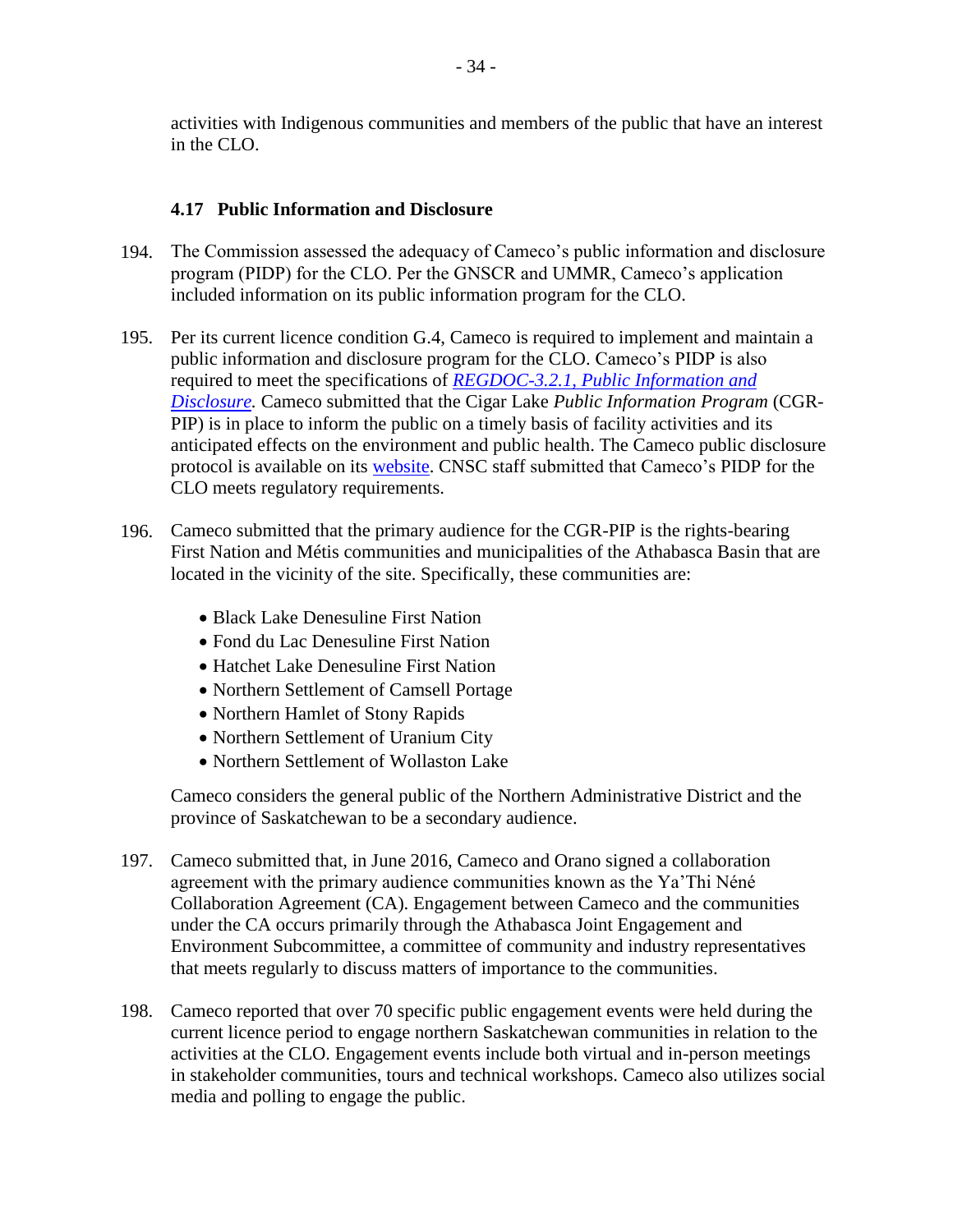- 199. The Commission is satisfied that Cameco's CLO PIDP has and will continue to communicate to the public information about the health, safety and security of persons and the environment and other issues related to the CLO.
- 200. The Commission is satisfied that Cameco's PIDP meets regulatory requirements and is effective in keeping Indigenous groups and the public informed of the CLO operations. The Commission acknowledges the many best practices already implemented by Cameco, and encourages its efforts in creating, maintaining and improving its dialogue with local communities.

#### <span id="page-39-0"></span>**4.18 Decommissioning Plans and Financial Guarantee**

- 201. The Commission requires that Cameco have operational plans for the decommissioning and long-term management of waste produced during the lifespan of the CLO. In order to ensure that adequate resources are available for the safe and secure future decommissioning of the CLO site, the Commission requires that an adequate financial guarantee for realization of the planned activities is put in place and maintained in a form acceptable to the Commission throughout the licence period.
- 202. Cameco is obliged to meet the requirements set out in the GNSCR and UMMR and also meet the specifications of G-219, *[Decommissioning Planning for Licensed](http://www.nuclearsafety.gc.ca/pubs_catalogue/uploads/G219_e.pdf)  [Activities](http://www.nuclearsafety.gc.ca/pubs_catalogue/uploads/G219_e.pdf)*, and CSA N294-09, *Decommissioning of facilities containing nuclear substances.* Current licence condition 11.2 requires Cameco to maintain a decommissioning plan.
- 203. Cameco submitted that the Cigar Lake *Preliminary Decommissioning Plan* (CGR-PDP) and *Preliminary Decommissioning Cost Estimate* (CGR-PDCE) describe the strategy by which the CLO would be decommissioned in the future and an estimate of the present value of the decommissioning cost. The CGR-PDP and CGR-PDCE are updated at five-year intervals or if required by a significant change.
- 204. Pursuant to subsection 24(5) of the NSCA, the Commission has imposed in the current licence a condition by which Cameco is required to provide a financial guarantee in a form that is acceptable to the Commission. The Government of Saskatchewan, under *[The Mineral Industry Environmental Protection Regulations, 1996](https://pubsaskdev.blob.core.windows.net/pubsask-prod/1757/E10-2r7.pdf)*, also requires that mining and milling projects be covered by financial guarantees. The CNSC guidance document G-206, *[Financial Guarantees for the Decommissioning of Licensed](http://www.nuclearsafety.gc.ca/pubs_catalogue/uploads/G206_e.pdf)  [Activities](http://www.nuclearsafety.gc.ca/pubs_catalogue/uploads/G206_e.pdf)* provides regulatory guidance on financial guarantees and financial instruments, and sets out the relevant considerations for adequacy.
- 205. Asked about the state of Cameco's financial guarantee for the CLO, CNSC staff reported that Cameco had provided sufficient financial instruments to cover the revised financial guarantee as directed by the [November 13, 2020 Commission decision.](http://nuclearsafety.gc.ca/eng/the-commission/pdf/Decision-Cameco-CigarLake-20-H108-e.pdf) All CLO partners submitted letters of credit, apart from Orano, which submitted surety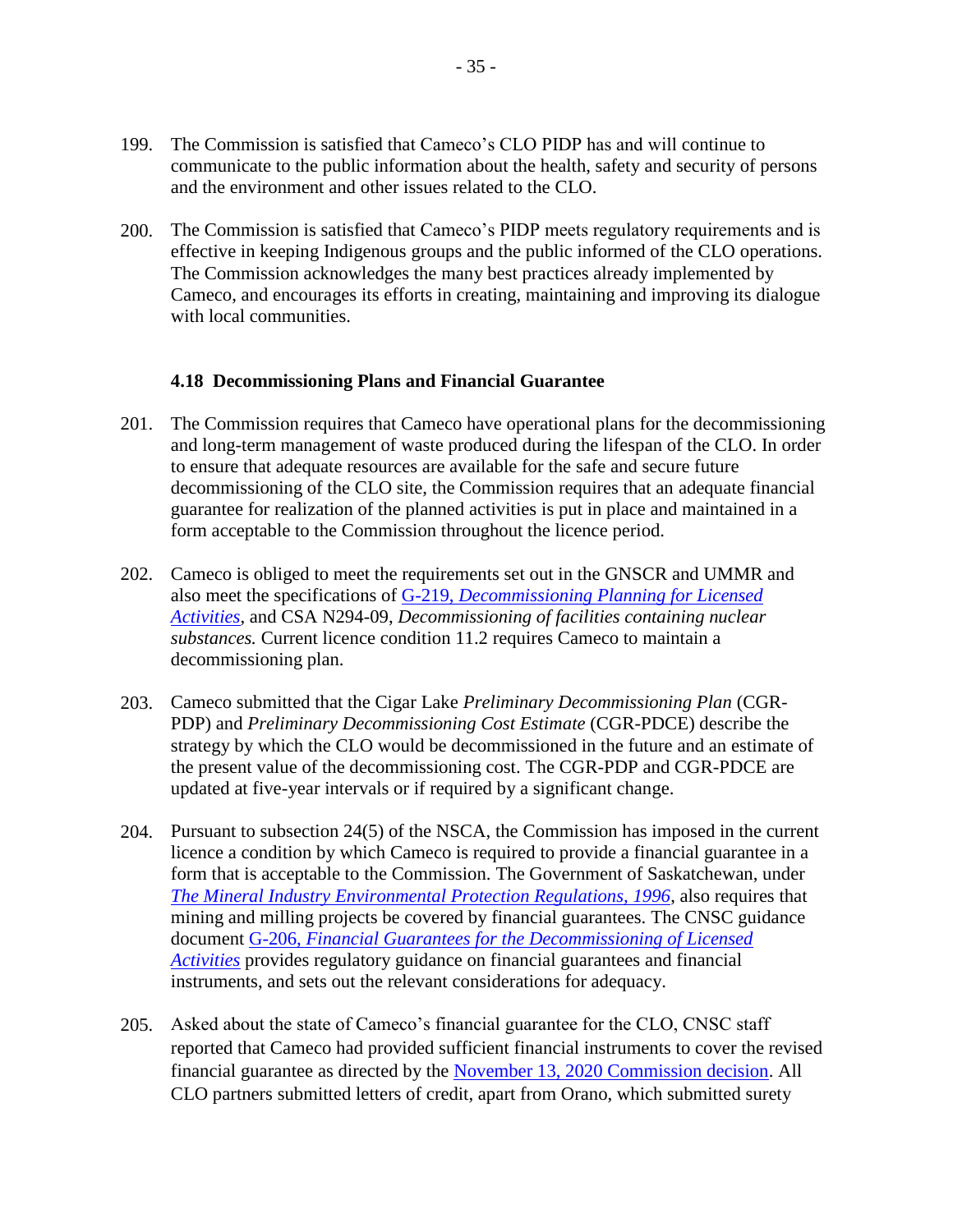bonds. Both types of financial instruments can be acceptable per G-206 and its successor document, REGDOC 3.3.1, *[Financial guarantees for decommissioning of](http://www.nuclearsafety.gc.ca/eng/acts-and-regulations/consultation/comment/regdoc3-3-1.cfm)  [nuclear facilities and termination of licensed activities](http://www.nuclearsafety.gc.ca/eng/acts-and-regulations/consultation/comment/regdoc3-3-1.cfm)*. The Saskatchewan Ministry of Environment representative confirmed that Cameco is fully up to date with the submission of financial guarantee instruments.

206. The Commission is satisfied that Cameco has provided sufficient financial instruments to cover its financial guarantee for the CLO, as directed. The Commission concludes that the preliminary decommissioning plan and related financial guarantee for the CLO are acceptable for the purpose of this licence renewal.

## <span id="page-40-0"></span>**4.19 Cost Recovery**

207. The Commission examined Cameco's standing under the *[Cost Recovery Fees](https://laws-lois.justice.gc.ca/eng/regulations/sor-2003-212/index.html)  [Regulations](https://laws-lois.justice.gc.ca/eng/regulations/sor-2003-212/index.html)* (CRFR) requirements for the CLO. Cameco submitted and CNSC staff confirmed that Cameco is in good standing with respect to the CRFR requirements for the CLO. The Commission is satisfied that Cameco has satisfied the requirements of the CRFR for the purpose of this licence renewal.

#### <span id="page-40-1"></span>**4.20 Nuclear Liability Insurance**

208. The Commission notes that Cameco is not a designated facility under the *[Nuclear](https://laws-lois.justice.gc.ca/eng/acts/n-28.1/FullText.html)  [Liability and Compensation Act](https://laws-lois.justice.gc.ca/eng/acts/n-28.1/FullText.html)* (NLCA). Natural ore is excluded from the definition of nuclear material under the NLCA. As a result, Cameco's CLO does not meet the criteria to be designated as a nuclear installation and is not under the purview of the NLCA.

#### <span id="page-40-2"></span>**4.21 COVID-19 Pandemic Response**

- 209. In response to the COVID-19 pandemic, Cameco temporarily suspended production at the CLO from March 2020 to September 2020 and again from December 2020 until April 2021. On the topic of reliability of mine systems following the COVID-19 related shutdowns, the Cameco representative explained that only minor issues were experienced on restart in September 2020. The representative stated that each asset type has a defined asset management strategy and that a maintenance outage was executed prior to restart to ensure that equipment was fit for service.
- 210. With respect to regulatory oversight during the COVID-19 pandemic, CNSC staff explained that it conducted remote inspections to maintain regulatory oversight while following health guidelines. The Cameco representative expressed the view that the remote inspections were successfully carried out, although Cameco was required to prepare additional materials in advance. The Commission acknowledges Cameco's response to the COVID-19 pandemic, as well as CNSC staff's efforts to maintain regulatory oversight in the circumstances.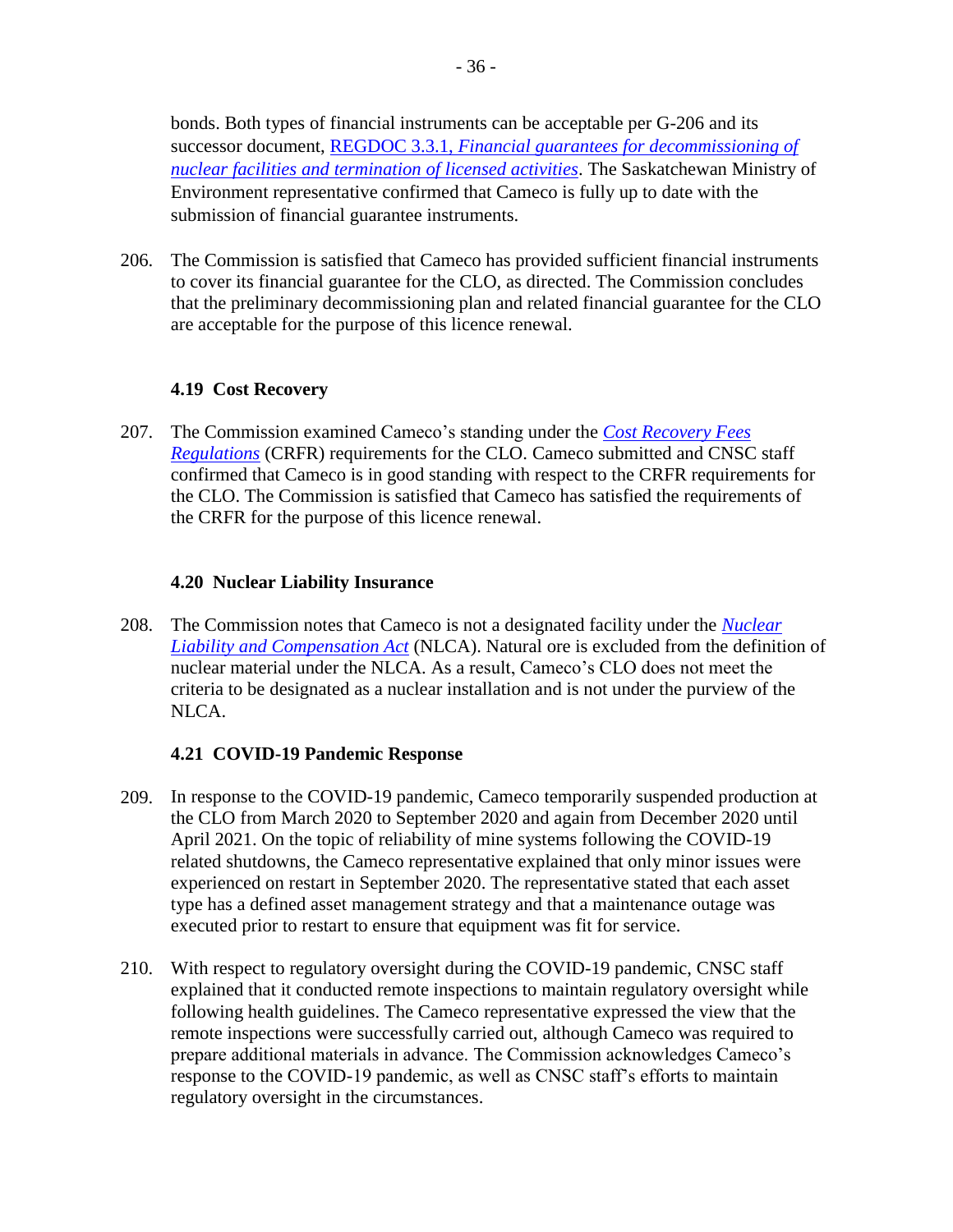#### <span id="page-41-0"></span>**4.22 Licence Length and Conditions**

211. With respect to the licence itself, the Commission was required to decide whether the proposed licence length is appropriate and whether the proposed licence conditions are appropriate.

## <span id="page-41-1"></span>*4.22.1 Licence Length*

- 212. The Commission considered Cameco's application for the renewal of the current CLO operating licence for a period of 10 years. CNSC staff recommended that the licence be renewed for a period of 10 years, until June 30, 2031. CNSC staff submitted that Cameco is qualified to carry on the licensed activities.
- 213. On the requested 10-year licence term, a Cameco representative explained that that a 10-year licence would provide an extended period of regulatory certainty for Cameco and the CLO joint venture partners. The Cameco representative added that, irrespective of the length of the licence term, Cameco is committed to continuously improve either to address new regulatory requirements or to address issues raised in discussions with local communities.
- 214. While supportive of the proposed licence renewal, the English River First Nation expressed the view that a 10 year-licence would not allow sufficient meaningful interaction with the Commission. The Commission appreciates the English River First Nation's perspective on this issue. The Commission is satisfied that the CNSC regularly reports on its ongoing compliance verification activities, and notes that a 10 year licence does not preclude any regulatory issues coming before the Commission before the expiry of the licence. The Commission is of the view that its public meetings on regulatory oversight reports provide opportunities for meaningful participation.
- 215. The Commission is satisfied that a 10-year licence is appropriate on the basis of Cameco's past performance and opportunities for public involvement during the renewed 10-year licence period through periodic RORs. The Commission will hold Commission meetings on the uranium mines and mills ROR in northern Saskatchewan throughout the licence period.

#### <span id="page-41-2"></span>*4.22.2 Licence Conditions*

- 216. CNSC staff's CMD included a proposed draft licence. During the hearing, CNSC staff noted that there was an error in Part IV of the proposed draft licence which incorrectly included "the milling of uranium ore" as a licenced activity. The licensed activities at the CLO relate only to the mining of uranium ore.
- 217. CNSC staff recommended that the Commission delegate authority for licence condition 3.2, which contains the phrase "a person authorized by the Commission," to the following CNSC staff: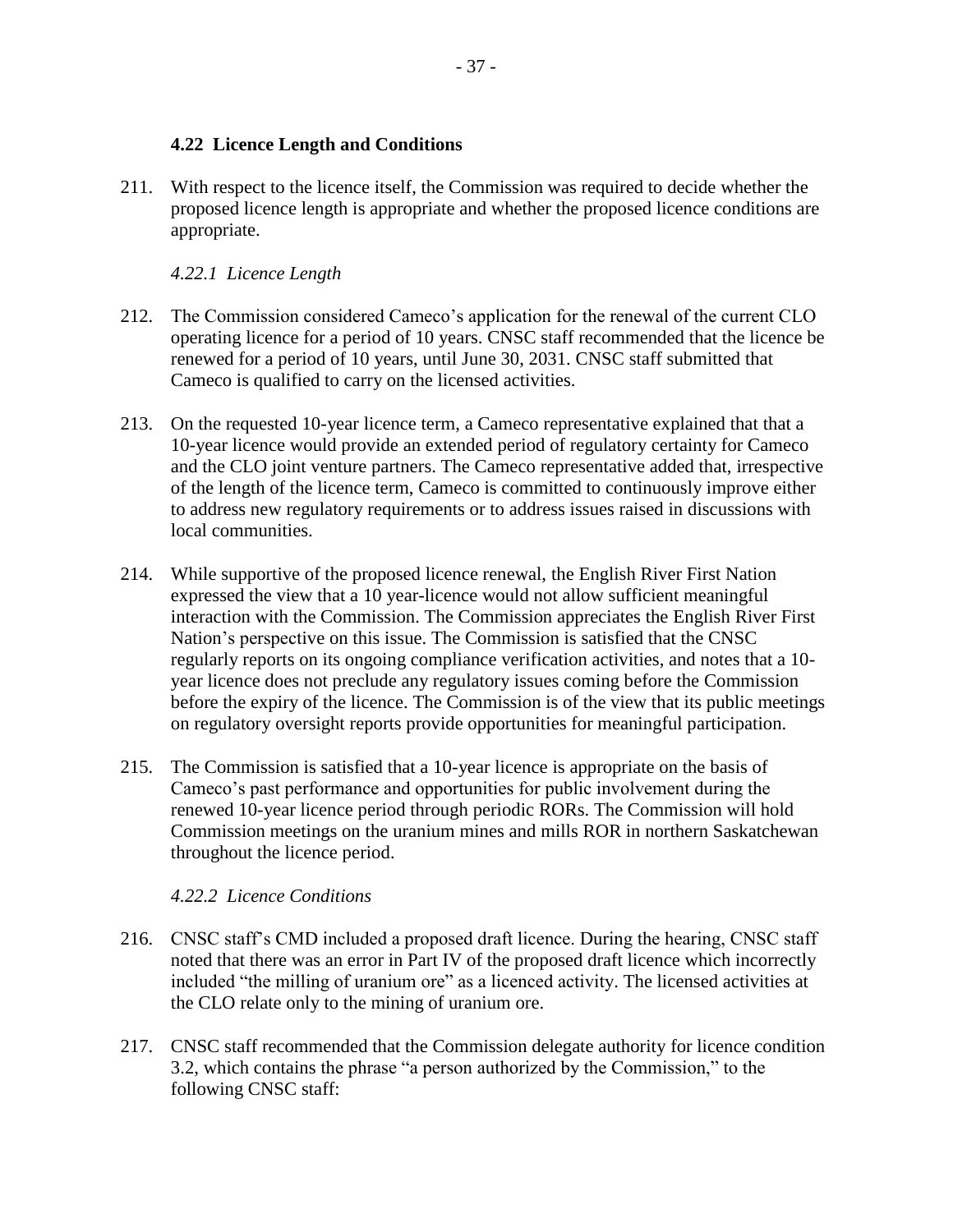- Director, Uranium Mines and Mills Division
- Director General, Directorate of Nuclear Cycle and Facilities Regulation
- Executive Vice-President and Chief Regulatory Operations Officer, Regulatory Operations Branch
- 218. The Commission removes "for the milling of uranium ore" from the authorized licensed activities. The Commission also accepts CNSC staff's recommendation regarding the delegation of authority.

#### <span id="page-42-0"></span>*4.22.3 Conclusion on Licence Length and Conditions*

219. The Commission concludes that a 10-year licence term is appropriate. The Commission includes in the licence the conditions as recommended by CNSC staff. The Commission also authorizes the delegation of authority as recommended by CNSC staff, and notes that it can bring any matter to the attention of the Commission as required.

## <span id="page-42-1"></span>**5.0 CONCLUSION**

- 220. The Commission has considered the licence renewal application submitted by Cameco. Based on its consideration of the information submitted, the Commission is satisfied that the application submitted by Cameco meets the requirements of the NSCA, the GNSCR and other applicable regulations made under the NSCA.
- 221. The Commission has also considered the information and submissions of Cameco, CNSC staff and all participants as set out in the material available for reference on the record, as well as the interventions provided or made by the participants at the hearing.
- 222. The Commission is satisfied that the duty to consult was not engaged, and finds that the indigenous engagement activities carried out by CNSC staff for this licence renewal were adequate.
- 223. The Commission is satisfied that Cameco meets the test for licensing set out in subsection 24(4) of the *Nuclear Safety and Control Act*. That is, the Commission is of the opinion that Cameco is qualified to carry on the activity that the proposed licence will authorize and that it will make adequate provision for the protection of the environment, the health and safety of persons and the maintenance of national security and measures required to implement international obligations to which Canada has agreed.
- 224. Therefore, the Commission, pursuant to section 24 of the *Nuclear Safety and Control Act*, renews the uranium mine licence issued to Cameco Corporation for the Cigar Lake Operation located in northern Saskatchewan. The renewed licence, UML-MINE-CIGAR.00/2031, is valid from July 1, 2021 until June 30, 2031.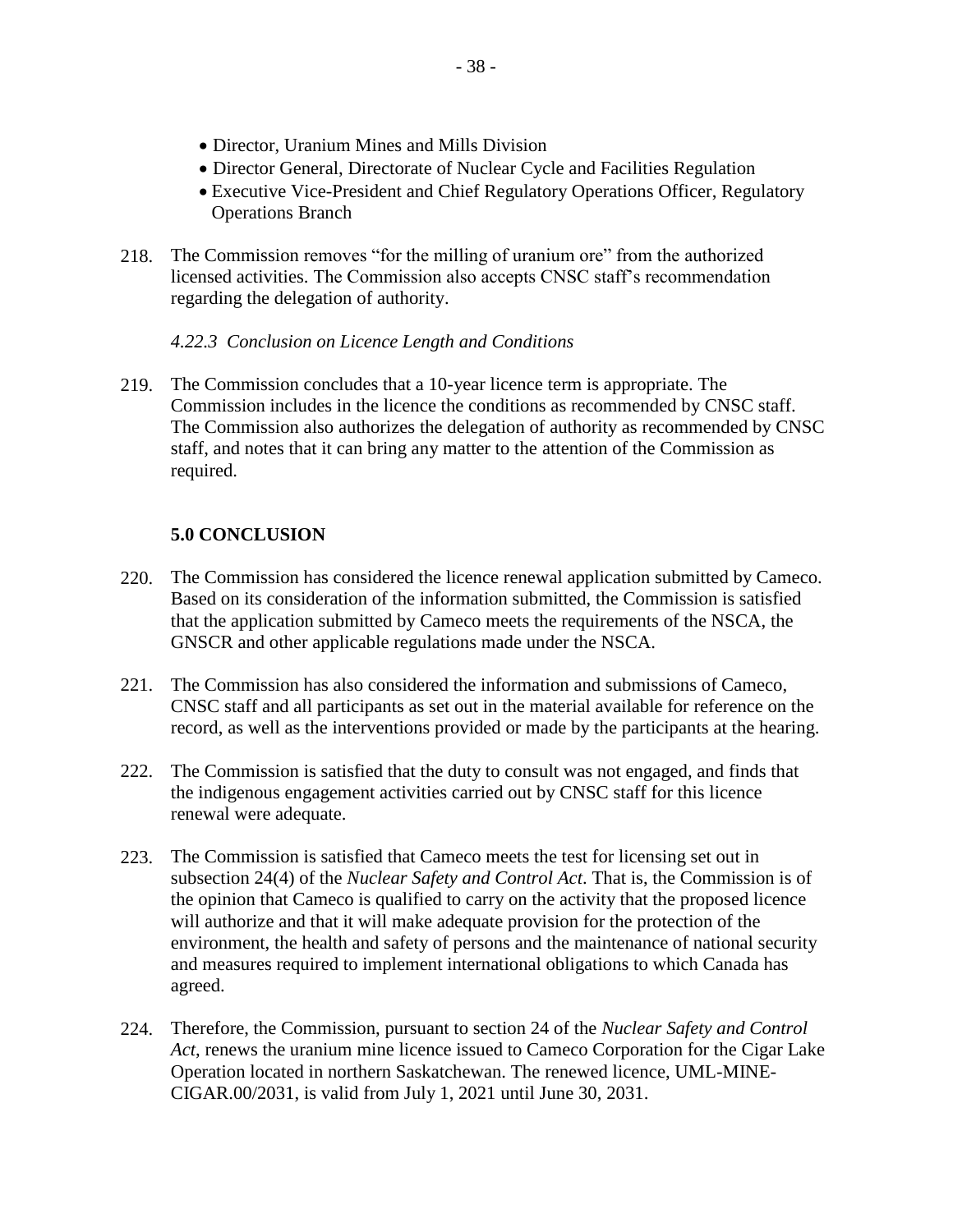225. The Commission includes in the licence the conditions as recommended by CNSC staff in CMD 21-H2, with the modification to remove "for the milling of uranium ore", as proposed by CNSC staff during the hearing. The Commission also delegates authority for the purposes of licence condition (LC) 3.2 as recommended by CNSC staff:

"*the licensee shall implement and maintain a program for reporting to the Commission or a person authorized by the Commission*".

- 226. The Commission is satisfied that a 10-year licence is appropriate.
- 227. With this decision, the Commission directs CNSC staff to report periodically on the performance of Cameco's CLO, as part of the *Regulatory Oversight Report for Uranium Mines and Mills in Canada*. CNSC staff shall present this report at a public proceeding of the Commission, where members of the public will be able to participate. The Commission will hold Commission meetings on the uranium mines and mills RORs in northern Saskatchewan throughout the licence period. The Commission notes that CNSC staff can bring any matter to the Commission that merits its attention. The Commission directs CNSC staff to inform the Commission on an annual basis of any changes made to the *Licence Conditions Handbook.*



Rumina Velshi **Date** President, Canadian Nuclear Safety Commission